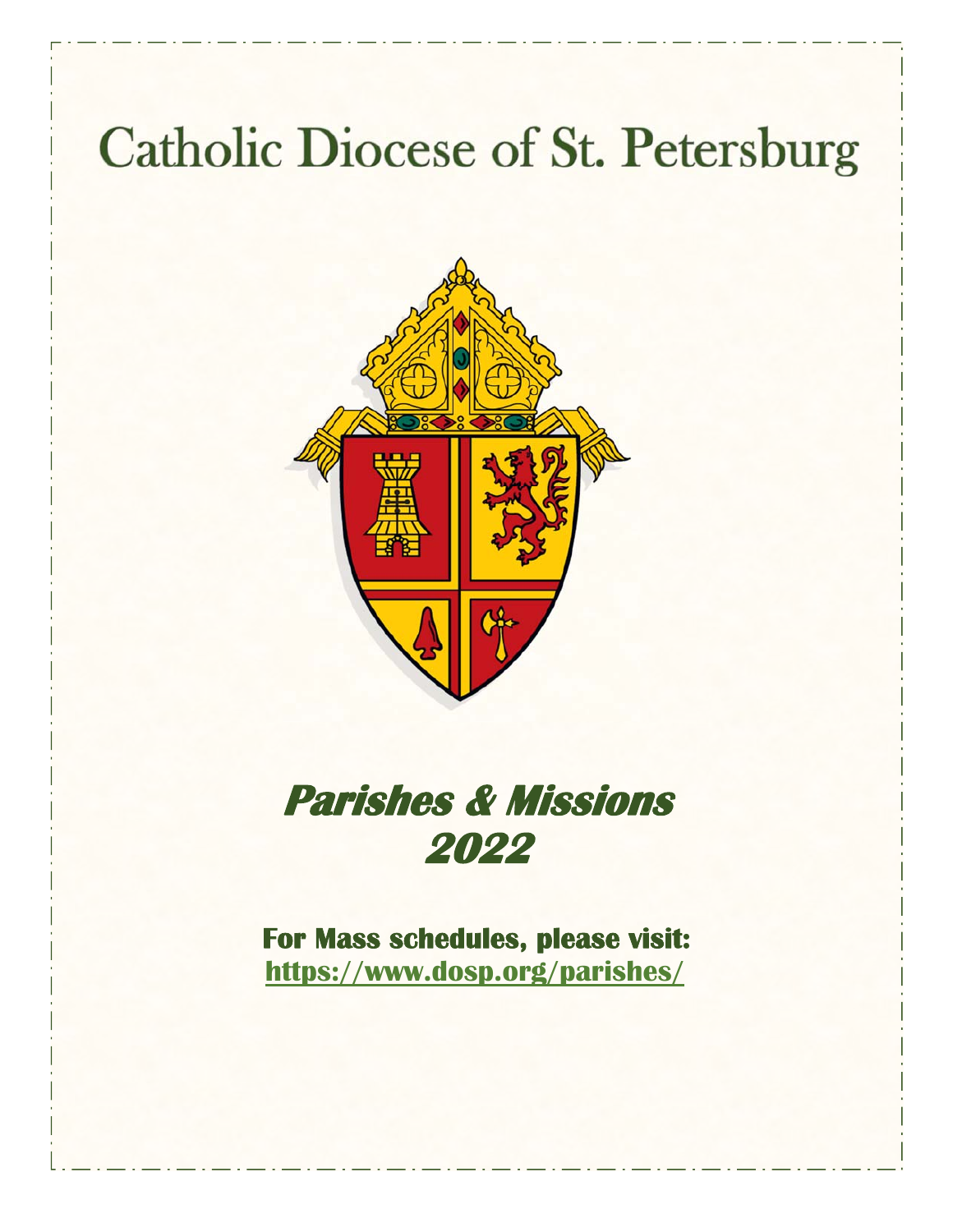#### **CATHOLIC DIOCESE OF ST. PETERSBURG ROMAN RITE & EASTERN RITE PARISHES & MISSIONS**



**OUR BISHOP** 

## *Most Reverend Gregory L. Parkes*

 **Fifth Bishop of St. Petersburg** 

**Ordained Priest**  *June 26, 1999*  **Named Fifth Bishop of St. Petersburg**  *November 28, 2016*  **Ordained Bishop and Installed as Bishop of St. Petersburg**  *January 4, 2017*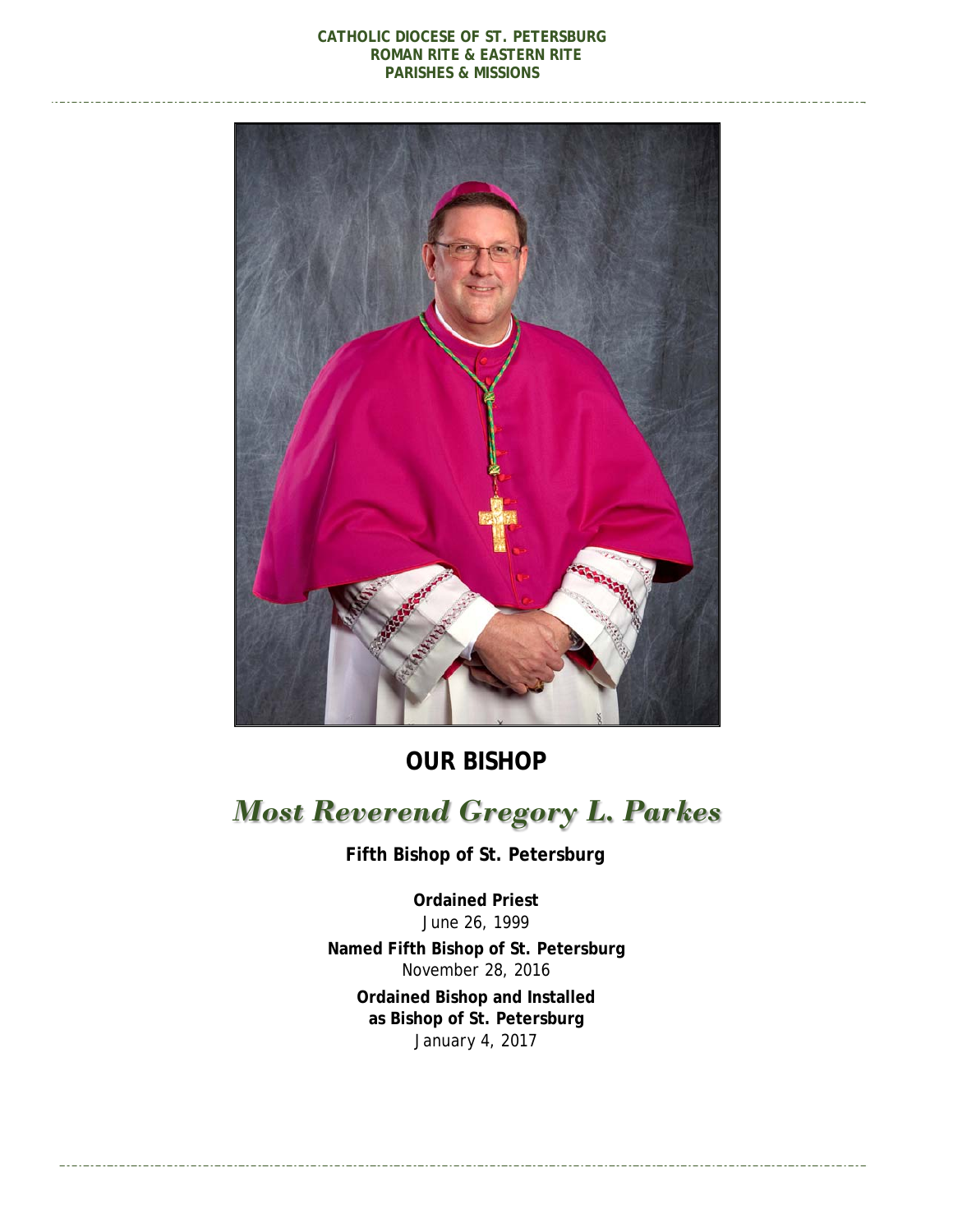#### **INDEX**

#### (Quick Reference with Phone & Fax numbers List on pages 36-37)

| Immaculate Conception Haitian Mission  8 -       |
|--------------------------------------------------|
|                                                  |
|                                                  |
|                                                  |
|                                                  |
|                                                  |
|                                                  |
|                                                  |
|                                                  |
|                                                  |
|                                                  |
|                                                  |
|                                                  |
| Our Lady of the Bay Chapel, MacDill, Tampa- 33 - |
|                                                  |
|                                                  |
|                                                  |
|                                                  |
| Sacred Heart Syro Malabar Mission 34 -           |
|                                                  |
|                                                  |
|                                                  |
|                                                  |
|                                                  |
|                                                  |
|                                                  |
|                                                  |
|                                                  |
| St. Anthony of Padua, San Antonio 15 -           |
| St. Anthony, the Abbot, Brooksville 15 -         |
|                                                  |
|                                                  |

| St. Joseph Syro Malabar Mission  - 34 -           |
|---------------------------------------------------|
|                                                   |
|                                                   |
|                                                   |
|                                                   |
|                                                   |
|                                                   |
|                                                   |
|                                                   |
|                                                   |
|                                                   |
|                                                   |
|                                                   |
| St. Michael the Archangel, Clearwater - 25 -      |
| St. Michael the Archangel, Hudson  - 25 -         |
|                                                   |
|                                                   |
|                                                   |
|                                                   |
|                                                   |
|                                                   |
|                                                   |
|                                                   |
|                                                   |
|                                                   |
|                                                   |
|                                                   |
|                                                   |
|                                                   |
|                                                   |
|                                                   |
| Sts. Peter & Paul Maronite Catholic Church - 34 - |
|                                                   |
|                                                   |
| Veterans Adm. Hospital, Tampa - 33 -              |
|                                                   |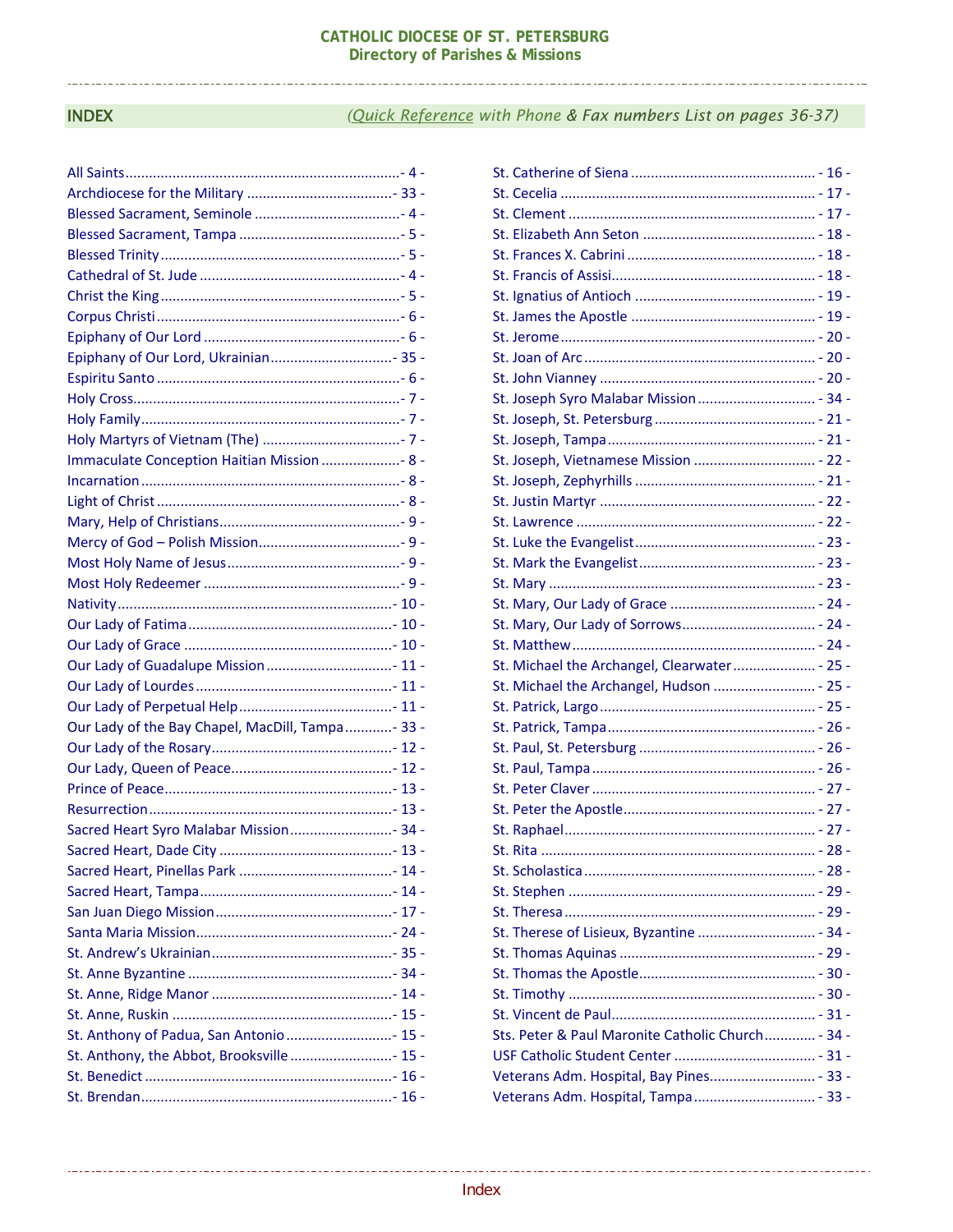#### **CATHEDRAL OF ST. JUDE THE APOSTLE – ST. PETERSBURG**

*(Southern Deanery, Est. 1950)* 

| <b>Church/Mail:</b>         | 5815 5th Avenue N., St. Petersburg, FL 33710                |
|-----------------------------|-------------------------------------------------------------|
| Phone:                      | 727-347-9702                                                |
| Fax:                        | 727-343-8370                                                |
| Website:                    | www.cathedralalive.org                                      |
| E-mail:                     | office@cathedralofstjude.org                                |
| <b>Rector:</b>              | Very Rev. Arthur J. Proulx, V.F.                            |
| <b>Parochial Vicar:</b>     | Rev. Ralph D'Elia                                           |
| In Residence:               | Rev. Msgr. John A. Cippel                                   |
| <b>Business Manager:</b>    | <b>Fred Kraus</b>                                           |
| <b>Parish Secretary:</b>    | Anne Koster                                                 |
| Director of Facilities:     | Deacon John Fox                                             |
| <b>Cathedral Music:</b>     | Jo Mabini Greene                                            |
| <b>Gift and Book Store:</b> | Joanne Daez, 727-343-5599 (bookstore@cathedralofstjude.org) |
| School:                     | <b>St. Jude Cathedral School</b>                            |
|                             | $CAO$ roth $C++++$ $C++$ $C++$ $D++- C++$                   |

 600 58th Street N., St. Petersburg, FL 33710 Phone: 727‐347‐8622; Fax: 727‐343‐0305 www.cathedralschoolofstjude.org

#### **ALL SAINTS – CLEARWATER**

*(Central Deanery, Est. 1987)* 

| <b>Church/Office/Mail:</b>   | 2801 Curlew Road, Clearwater, FL 33761         |  |
|------------------------------|------------------------------------------------|--|
| <b>Phone:</b>                | 727-789-1025                                   |  |
| Fax:                         | 727-784-8025                                   |  |
| Website:                     | www.allsaintsclearwater.org                    |  |
| E-mail:                      | allsaintsclearwater@verizon.net                |  |
| Pastor:                      | <b>Rev. Alan Weber</b>                         |  |
| <b>Weekend Masses:</b>       | Rev. Jose Furtado                              |  |
| <b>Parish Administrator:</b> | Lynn Gustafson                                 |  |
| <b>School:</b>               | Guardian Angels Internarochial Catholic School |  |

#### **School: Guardian Angels Interparochial Catholic School**  Affiliated Parishes: All Saints, St. Ignatius of Antioch, St. Luke the Evangelist & St. Michael the Archangel, Clearwater

#### **BLESSED SACRAMENT – SEMINOLE**

*(Southwest Deanery, Est. 1959)* 

| <b>Church/Office/Mail:</b> | 11565 66th Avenue N., Seminole, FL 33772 |
|----------------------------|------------------------------------------|
| Phone:                     | 727-391-4661                             |
| Fax:                       | 727-391-5638                             |
| Website:                   | http://blessedsacramentonline.org/       |
| Email:                     | office@blessedsacramentonline.org        |
| Pastor:                    | Rev. Richard Pilger, I.C.                |
| <b>Pastor Emeritus:</b>    | Rev. James Gordon, I.C.                  |
| <b>Parochial Vicar:</b>    | Rev. Henry K. Sebastian, I.C.            |
| <b>Parish Secretary:</b>   | Donna Valenty                            |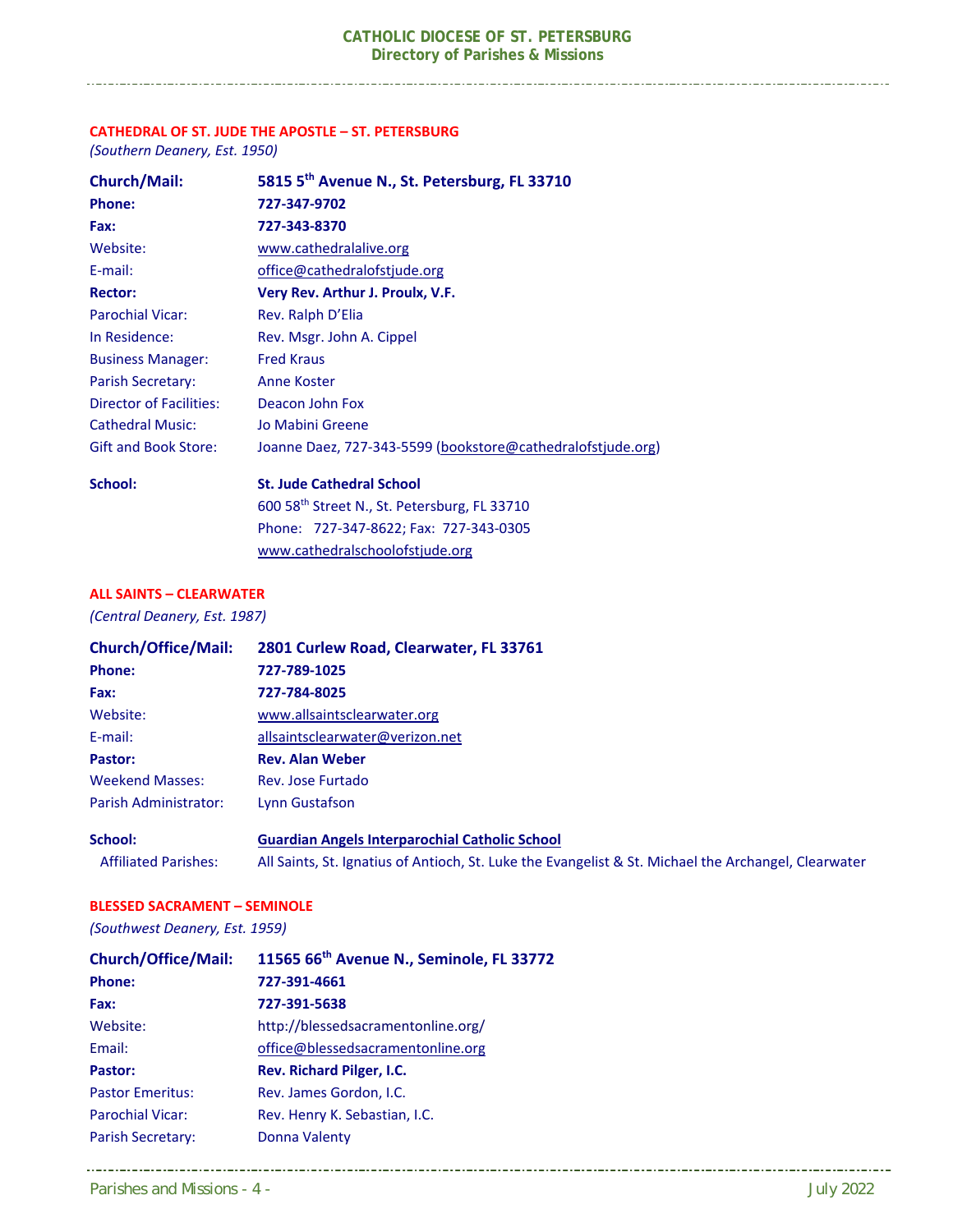#### **School: Blessed Sacrament Catholic School**

11501 66<sup>th</sup> Avenue N., Seminole, FL 33772 Phone: 727‐391‐4060 Fax: 727‐391‐5638 http://www.blessedsacramentcatholicschool.com/

#### **BLESSED SACRAMENT ‐ TAMPA**

*(Southeast Deanery, Est. 1959)* 

| <b>Church/Office/Mail:</b> | 7001 12th Avenue S., Tampa, FL 33619-4649 |
|----------------------------|-------------------------------------------|
| Rectory:                   | 1205 Windermere Way, Tampa, FL 33619-4601 |
| Phone:                     | 813-626-2984                              |
| Fax:                       | 813-626-2842                              |
| Website:                   | www.blessedsacramentcatholic.org          |
| E-mail:                    | Office@BlessedSacramentCatholic.org       |
| Pastor:                    | <b>Rev. Kazimierz Domek</b>               |
| Parish Secretary:          | <b>Helena Wilches</b>                     |
|                            |                                           |

#### **BLESSED TRINITY ‐ ST. PETERSBURG**

*(Southern Deanery, Est. 1961)*

| <b>Church/Office/Mail:</b> | 1600 54th Avenue S., St. Petersburg, FL 33712-4999 |
|----------------------------|----------------------------------------------------|
| <b>Phone:</b>              | 727-867-3663                                       |
| Fax:                       | 727-864-2679                                       |
| Website:                   | http://www.btsp.org/                               |
| Pastor:                    | <b>Rev. Wayne C. Genereux</b>                      |
| <b>Pastoral Assistant:</b> | Sr. Jean Barrett, OSF                              |
| <b>Business Manager:</b>   | <b>Alice Coston</b>                                |
| Email:                     | amc@btsp.org                                       |

#### **CHRIST THE KING ‐ TAMPA**

*(South Central Deanery, Est. 1941)* 

| <b>Church/Office/Mail:</b> | 821 South Dale Mabry Highway, Tampa, FL 33609-4410                                        |  |
|----------------------------|-------------------------------------------------------------------------------------------|--|
| Phone:                     | 813-876-5841                                                                              |  |
| Fax:                       | 813-873-2426                                                                              |  |
| Website:                   | www.ctk-tampa.org                                                                         |  |
| Pastor:                    | Very Rev. Leonard Plazewski, V.F.                                                         |  |
| Parochial Vicar:           | Rev. Andrew T. Burns                                                                      |  |
| <b>Assisting Priest:</b>   | Rev. Jacob Monteleone                                                                     |  |
| Administrative Assistant:  | <b>Collette Davis</b>                                                                     |  |
| E-mail:                    | cdavis@ctk-tampa.org                                                                      |  |
| School:                    | <b>Christ the King Catholic School</b><br>3809 West Morrison Avenue, Tampa, FL 33629-4496 |  |
|                            |                                                                                           |  |
|                            | 813-876-8770; Fax: 813-879-0315<br>Phone:                                                 |  |
|                            | www.cks-school.org;<br>cksnews@ctk-tampa.org                                              |  |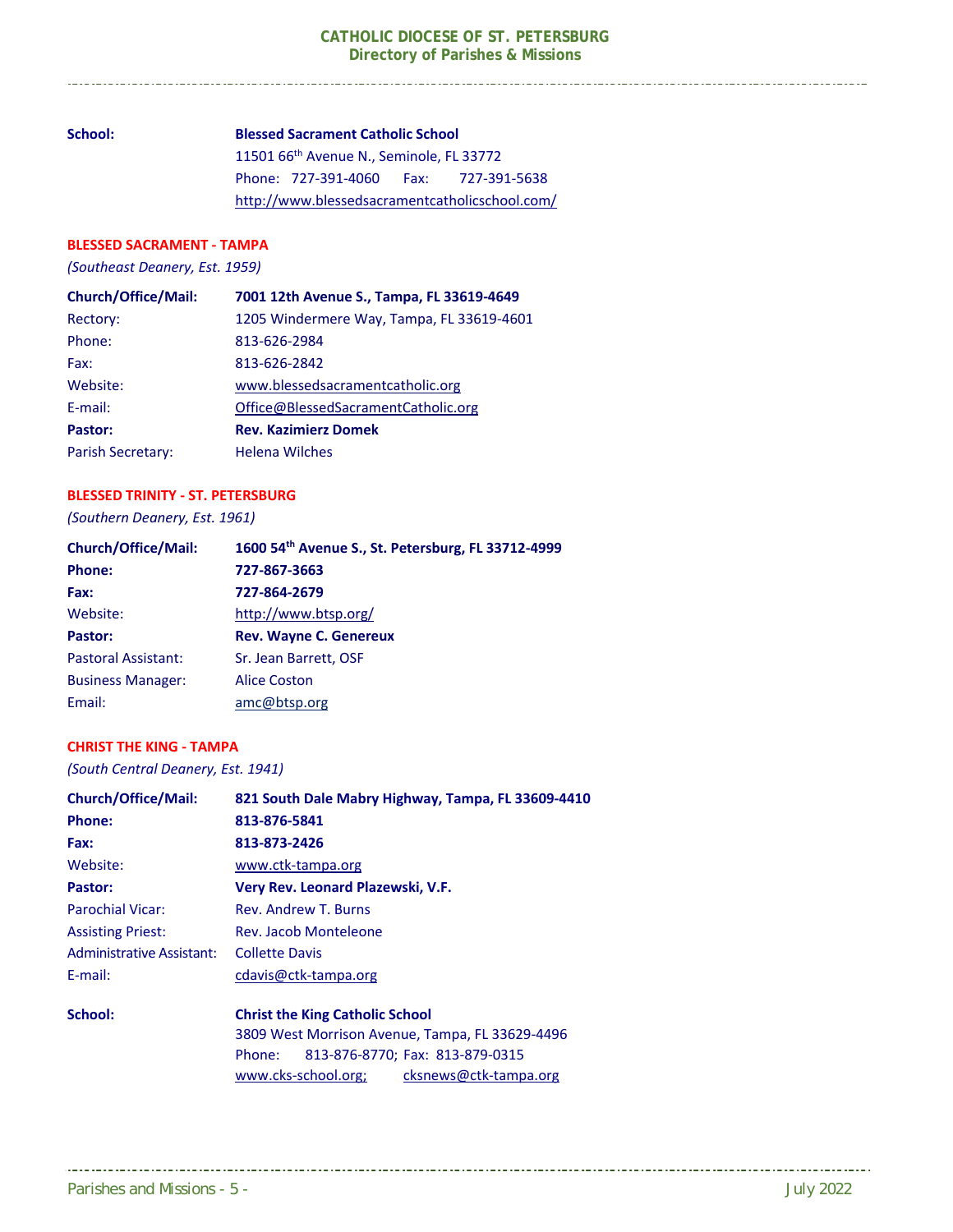#### **CORPUS CHRISTI ‐ TEMPLE TERRACE**

*(North Central Deanery, Est. 1958)* 

\_\_\_\_\_\_\_\_\_\_\_\_\_\_\_\_\_\_\_\_\_\_\_\_\_\_\_\_\_\_\_\_\_

| <b>Church/Mail/Office:</b> | 9715 North 56th Street, Temple Terrace, FL 33617 |
|----------------------------|--------------------------------------------------|
| Phone:                     | 813-988-1593                                     |
| Fax:                       | 813-985-3583                                     |
| Website:                   | www.spiritualhome.org                            |
| E-mail:                    | secretary@spiritualhome.org                      |
| Pastor:                    | <b>Reverend Joel M. Kovanis</b>                  |
| Parochial Vicar:           | Rev. Jonathan I. Loverita, J.C.L.                |
| <b>Business Manager:</b>   | Dr. Alice Murray                                 |
| School:                    | <b>Corpus Christi Catholic School</b>            |
|                            | 9715 North 56th Street, Temple Terrace, FL 33617 |
|                            | Phone: 813-988-1722; Fax: 813-989-2665           |
|                            | www.corpuschristicatholicschool.org              |

#### **EPIPHANY OF OUR LORD ‐ TAMPA**

*(North Central Deanery, Est. 1961)* 

| Church/Mail:                                    | 2510 East Hanna Avenue, Tampa, FL 33610 |
|-------------------------------------------------|-----------------------------------------|
| Phone:                                          | 813-234-8693                            |
| Fax:                                            | 813-238-5060                            |
| Website:                                        | http://epiphanytampa.com                |
| E-mail:                                         | epiphany tampa2@yahoo.com               |
| Pastor:                                         | <b>Rev. Edwin Palka</b>                 |
| <b>Pastor Emeritus:</b>                         | Rev. Ignatius Tuoc                      |
| In Residence:                                   | Rev. Pierre A. Dorvil, S.M.M.           |
| <b>Business Manager:</b>                        | <b>Kim Matysuk</b>                      |
| <b>Assistant Office Manager: Mark Rosendale</b> |                                         |
| Email:                                          | mark@epiphanytampa.com                  |

#### **ESPIRITU SANTO ‐ SAFETY HARBOR**

*(Central Deanery, Est. 1960)*

| <b>Church/Office/Mail:</b>         | 2405 Philippe Parkway, Safety Harbor, FL 34695 |  |
|------------------------------------|------------------------------------------------|--|
| <b>Phone:</b>                      | 727-726-8477                                   |  |
| Fax:                               | 727-799-2062                                   |  |
| Website:                           | www.espiritusanto.cc                           |  |
| Pastor:                            | Very Rev. Leonard Piotrowski, V.F.             |  |
| <b>Parochial Vicar:</b>            | Rev. Richard F. Rosin, S.D.B.                  |  |
| <b>Business Services Director:</b> | <b>Terry Ness</b>                              |  |
| <b>Office Manager:</b>             | Michelle Ishman                                |  |
| E-mail:                            | michelle@espiritusanto.cc                      |  |
| School:                            | <b>Espiritu Santo Catholic School</b>          |  |

|        | 2405-A Philippe Parkway, Safety Harbor, FL 34695 |
|--------|--------------------------------------------------|
| Phone: | 727-812-4650; Fax: 727-812-4658                  |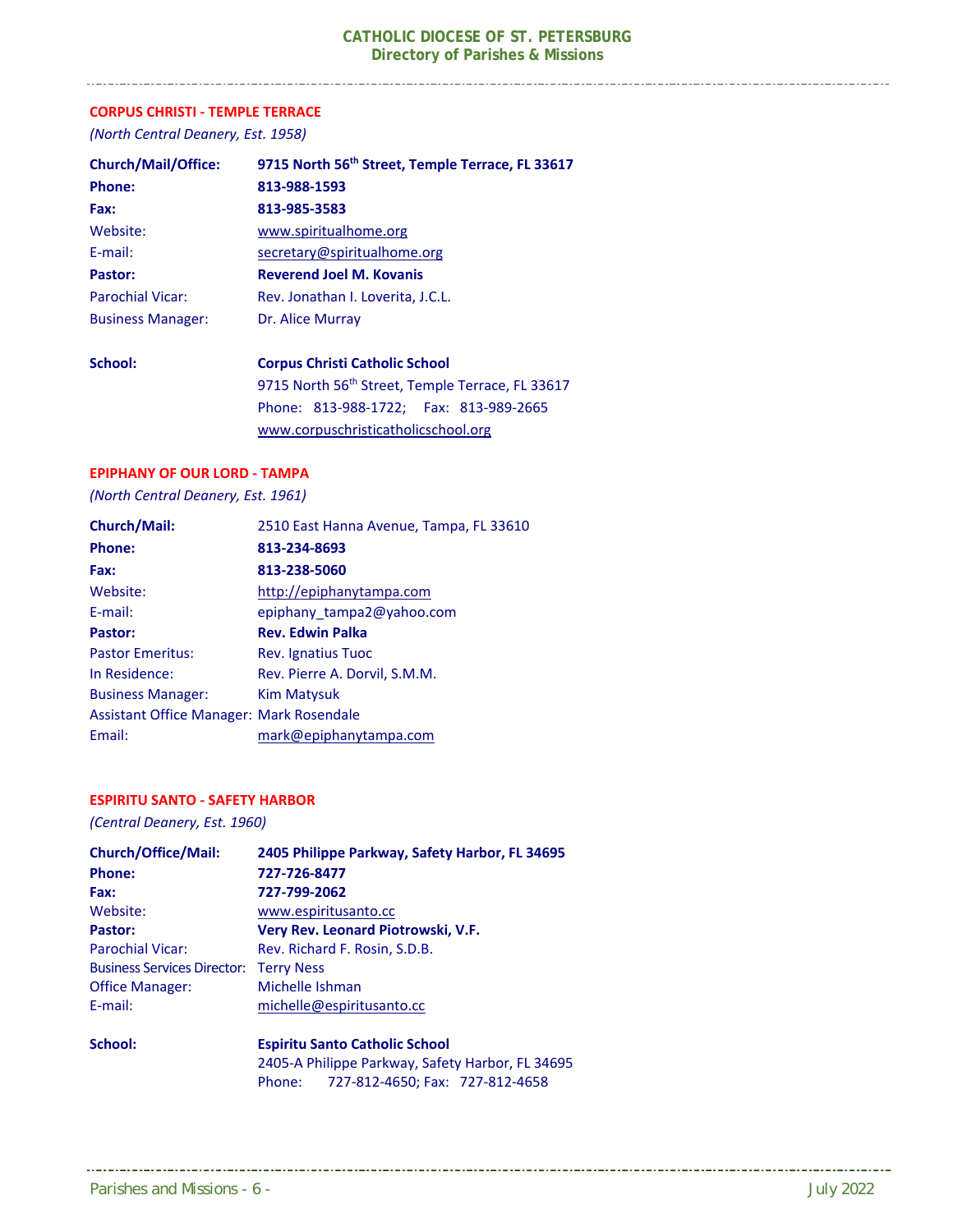#### **HOLY CROSS – ST. PETERSBURG**

-----------------------------

*(Southwest Deanery, Est. 1964)* 

| <b>Church/Office/Mail:</b> | 7851 54th Avenue North, St. Petersburg, FL 33709-2338 |
|----------------------------|-------------------------------------------------------|
| <b>Phone:</b>              | 727-546-3315                                          |
| Fax:                       | 727-547-2005                                          |
| Website:                   | www.holycrossrcc.com                                  |
| E-mail:                    | holycross7851@gmail.com                               |
| Pastor:                    | Very Rev. Emery N. Longanga, PhD, VF                  |
| <b>Parochial Vicar:</b>    | Rev. Pius T. Mathew                                   |
| Parish Manager:            | Michele Williams                                      |

#### **HOLY FAMILY – ST. PETERSBURG**

*(Southern Deanery, Est. 1956)* 

| <b>Church/Office/Mail:</b>     | 200 78th Avenue NE, St. Petersburg, FL 33702 |
|--------------------------------|----------------------------------------------|
| Phone:                         | 727-526-5783                                 |
| Fax:                           | 727-521-2545                                 |
| Website:                       | www.holyfamilystpete.com                     |
| E-mail:                        | receptionist@holyfamilystpete.com            |
| Pastor:                        | Rev. Francis L. Mutesaasira, J.C.L.          |
| <b>Parochial Vicar:</b>        | Rev. Robert G. Romaine                       |
| <b>Business Administrator:</b> | Deacon Peter Andre, ext. 11                  |

#### **School: Holy Family Catholic School**

 250 78th Avenue NE, St. Petersburg, FL 33702‐4416 Phone: 727‐526‐8194; Fax: 727‐527‐6567 www.holyfamily‐school.com

 **Early Childhood Center**  Phone: 727‐525‐8489

#### **(THE) HOLY MARTYRS OF VIETNAM – ST. PETERSBURG**

*(Southwest Deanery, Est. 1991)* 

| Mail:                          | 4000 43rd St. N., St. Petersburg, FL 33714 |
|--------------------------------|--------------------------------------------|
| <b>Phone:</b>                  | 727-397-7906                               |
| Pastor:                        | <b>Rev. Viet Nguyen</b>                    |
| <b>Parish Staff President:</b> | Mr. Dong Tran                              |
| <b>Business Manager:</b>       | Mr. John (Chuong) Nguyen                   |
| Parish Secretary:              | Mr. Khai Nguyen                            |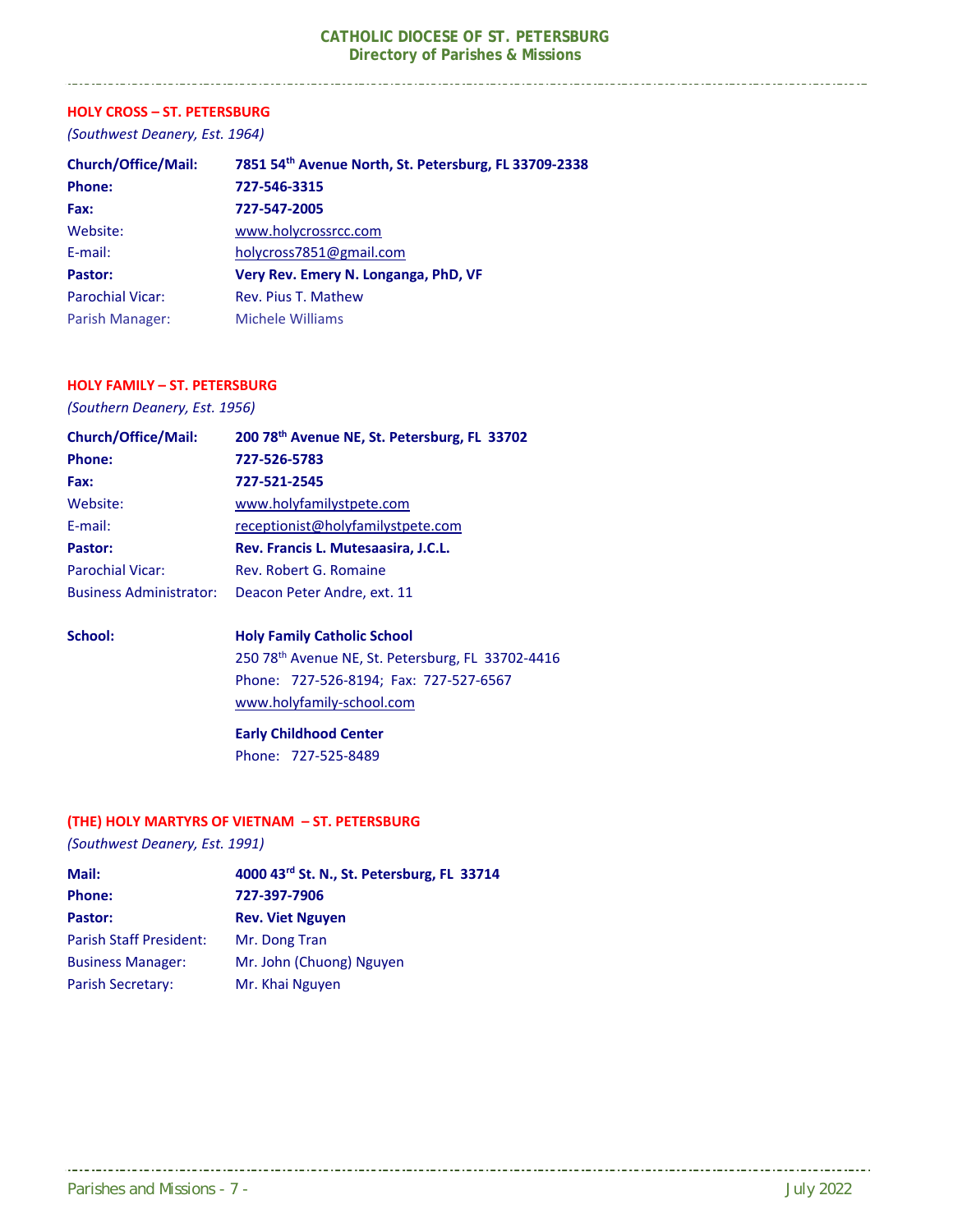#### **IMMACULATE CONCEPTION HAITIAN MISSION**

*(North Central Deanery)* 

| Mail:                    | <b>Epiphany of Our Lord Parish</b>      |
|--------------------------|-----------------------------------------|
|                          | 2510 East Hanna Avenue, Tampa, FL 33610 |
| <b>Phone:</b>            | 813-234-8693                            |
| Fax:                     | 813-238-5060                            |
| <b>Priest in charge:</b> | Rev. Pierre A. Dorvil, S.M.M.           |

#### **INCARNATION, CHURCH OF THE – TAMPA**

*(South Central Deanery, Est. 1962)* 

| Church:                  | 8220 W. Hillsborough Ave., Tampa, FL 33615 |
|--------------------------|--------------------------------------------|
| <b>Office/Mail:</b>      | 5124 Gateway Drive, Tampa, FL 33615        |
| Phone:                   | 813-885-7861                               |
| Website:                 | www.icctampa.org                           |
| Pastor:                  | <b>Rev. Michael Cormier</b>                |
| <b>Parochial Vicar:</b>  | Rev. Michael J. Owen                       |
| <b>Business Manager:</b> | Rae Stavil                                 |
| School:                  | <b>Incarnation Catholic School</b>         |
|                          | 5111 Webb Road Tampa FL 33615-4556         |

 5111 Webb Road, Tampa, FL 33615‐4556 Phone: 813‐884‐4502; Fax: 813‐885‐3734 www.icstampa.org

#### **LIGHT OF CHRIST – CLEARWATER**

*(Central Deanery, Est. 1966)* 

| <b>Church/Office/Mail:</b>                 | 2176 Marilyn Street, Clearwater, FL 33765 |
|--------------------------------------------|-------------------------------------------|
| <b>Phone:</b>                              | 727-441-4545 or 441-4546                  |
| Fax:                                       | 727-441-8771                              |
| Website:                                   | www.locchurch.org                         |
| E-mail:                                    | info@locchurch.org                        |
| Pastor:                                    | <b>Rev. Bill Wilson</b>                   |
| Support Services Coord.: Mary Beth Dittmer |                                           |

 **St. Cecelia Interparochial School** Affiliated Parishes: Light of Christ, St. Brendan, St. Catherine of Siena and St. Cecelia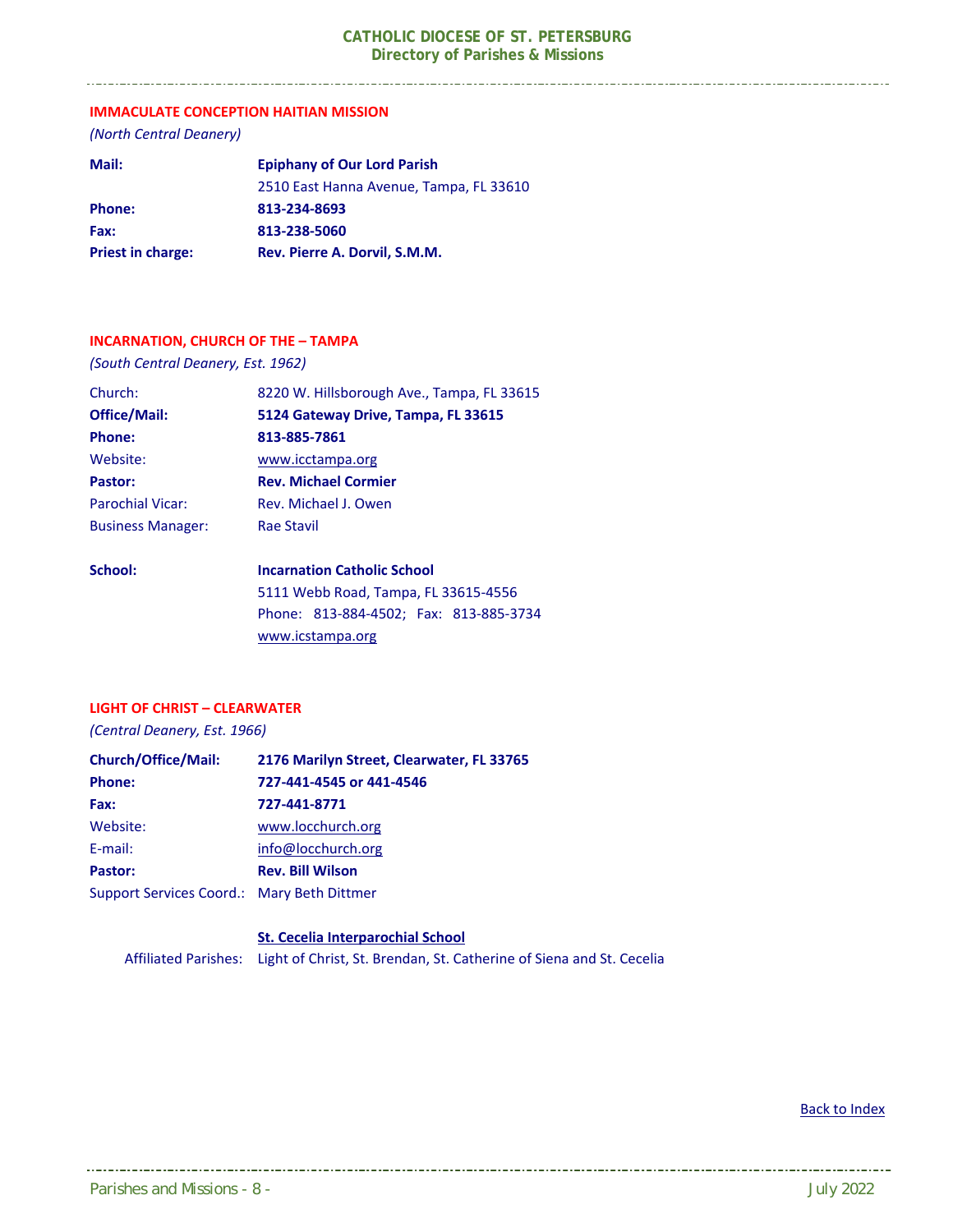#### **MARY HELP OF CHRISTIANS – TAMPA**

*(Southeast Deanery, Est. 1966)* 

| <b>Church/Office/Mail:</b>       | 6400 East Chelsea Street, Tampa, FL 33610     |
|----------------------------------|-----------------------------------------------|
| <b>Phone Office:</b>             | 813-626-7588                                  |
| Fax:                             | 813-626-5882                                  |
| Website:                         | http://www.mhctampa.org/our-parish/           |
| <b>Director (Center):</b>        | Rev. P. Franco Pinto, S.D.B.                  |
| Pastor:                          | <b>Rev. Steven Dumais, S.D.B.</b>             |
| <b>Parochial Vicar:</b>          | Rev. John Bosco Lee, S.D.B. (Korean Ministry) |
| <b>Office Manager:</b>           | Angie Avancena                                |
| Email:                           | parish@mhctampa.org                           |
| <b>Administrative Assistant:</b> | Carolyn Espinosa                              |
| Email:                           | cespinosa@mhctampa.org                        |

#### **MERCY OF GOD POLISH MISSION – ST. PETERSBURG**

*(POLSKA MISJA MILOSIERDZIA BOZEGO) (Southern Deanery, Est. 1991)* 

| Mail·                                     | 1258.20 |
|-------------------------------------------|---------|
| $188$ $188$ $101$ $101$ $101$ $101$ $101$ |         |

| Mail:                      | 1358 20 <sup>th</sup> Avenue N., St. Petersburg, FL 33704 |
|----------------------------|-----------------------------------------------------------|
| Rectory:                   | 1800 12th Street N., St. Petersburg, FL 33704             |
| Phone:                     | 727-823-6997                                              |
| Fax:                       | 727-821-8242                                              |
| Email:                     | polskamisjastpete@gmail.com                               |
| Administrator pro tempore: | Rev. Msgr. Robert C. Gibbons, J.C.L.                      |
| Assisting:                 | Rev. Andrzej Gorczyca, M.I.C.                             |
|                            |                                                           |

#### **MOST HOLY NAME OF JESUS – GULFPORT**

*(Southern Deanery, Est. 1960)* 

| <b>Church/Office/Mail:</b>      | 5800 15th Avenue S., Gulfport, FL 33707-3337 |
|---------------------------------|----------------------------------------------|
| <b>Phone:</b>                   | 727-347-9989                                 |
| Fax:                            | 727-343-6420                                 |
| Website:                        | www.mostholyname.org                         |
| E-mail:                         | parishoffice@mostholyname.org                |
| <b>Parochial Administrator:</b> | <b>Rev. Brian C. Fabiszewski</b>             |
| Parish Manager:                 | <b>Pat Sullivan</b>                          |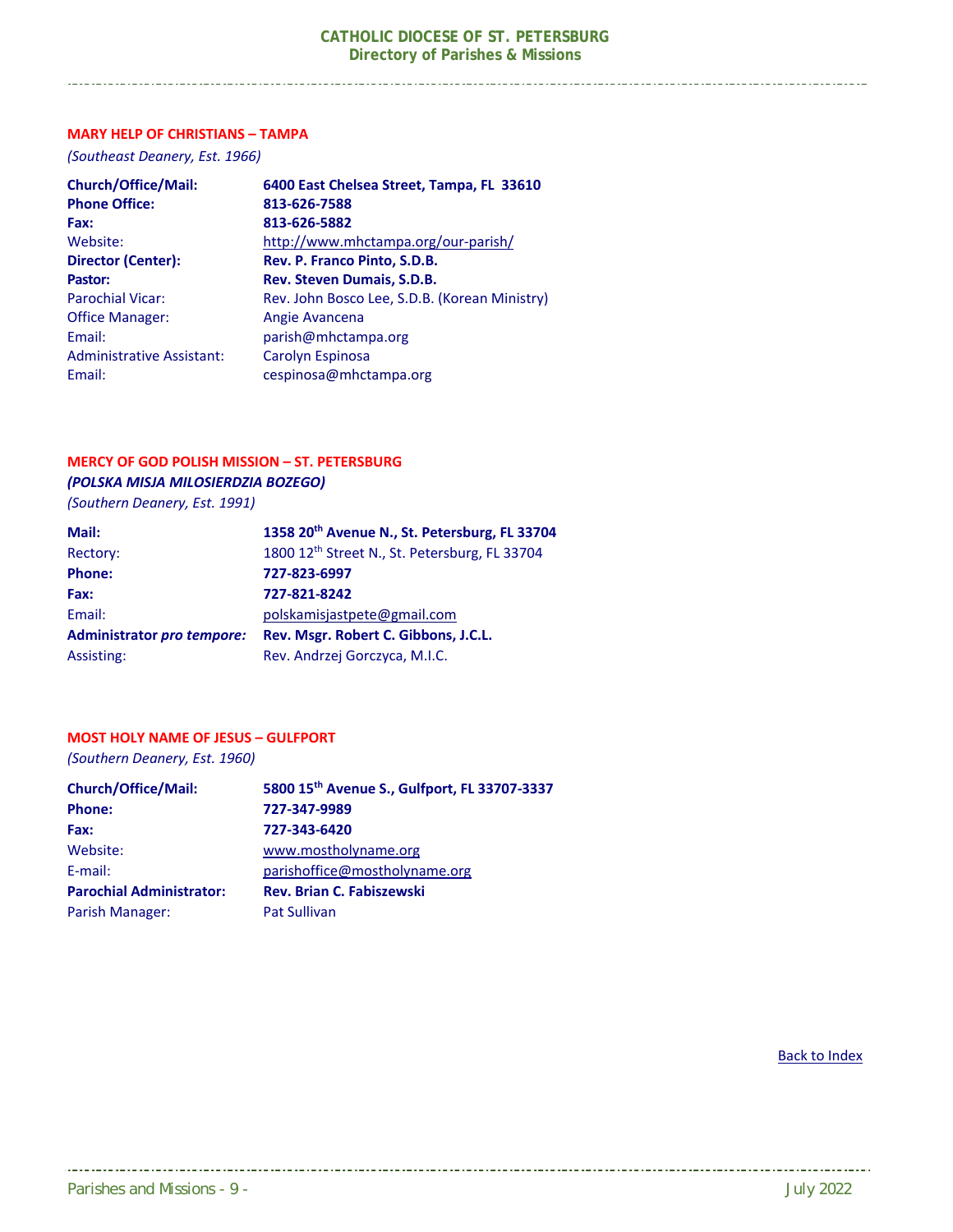### **MOST HOLY REDEEMER – TAMPA**

\_\_\_\_\_\_\_\_\_\_\_\_\_\_\_\_\_\_\_\_\_\_\_\_\_\_\_\_\_\_\_\_\_

*(North Central Deanery, Est. 1937)* 

| <b>Church/Office/Mail:</b>  | 10110 N. Central Avenue, Tampa, FL 33612-7402                                          |
|-----------------------------|----------------------------------------------------------------------------------------|
| <b>Phone:</b>               | 813-933-2859                                                                           |
| Fax:                        | 813-932-6153                                                                           |
| Website:                    | http://www.mhrtampa.org/                                                               |
| E-mail:                     | office@mhrtampa.org                                                                    |
| Pastor:                     | <b>Rev. Anthony Coppola</b>                                                            |
| <b>Parochial Vicar:</b>     | Rev. Francisco Hernandez                                                               |
| Secretary:                  | Mary Leyva                                                                             |
| School:                     | <b>Mother Teresa of Calcutta Catholic School</b>                                       |
| <b>Affiliated Parishes:</b> | Most Holy Redeemer, Our Lady of the Rosary, St. Mary, St. Paul, Tampa; and St. Timothy |

#### **NATIVITY CATHOLIC CHURCH – BRANDON**

*(Southeast Deanery, Est. 1954)* 

| <b>Church/Office/Mail:</b> | 705 East Brandon Boulevard, Brandon, FL 33511      |
|----------------------------|----------------------------------------------------|
| Rectory:                   | 805 Westbrook, Brandon, FL 33511                   |
| <b>Phone:</b>              | 813-681-4608                                       |
| Fax:                       | 813-653-9482                                       |
| Website:                   | www.nativitycatholicchurch.org                     |
| Pastor:                    | <b>Rev. Michael R. Smith</b>                       |
| <b>Parochial Vicars:</b>   | Rev. Donald J. Amodeo                              |
|                            | Rev. Anthony J. Astrab                             |
|                            | Rev. Belisario Riveros                             |
| Parish Secretary:          | Gigi Garcia                                        |
| School:                    | <b>Nativity Catholic School</b>                    |
|                            | 705 East Brandon Boulevard, Brandon, FL 33511-5441 |
|                            | Phone: 813-689-3395; Fax: 813-681-5406             |
|                            | www.nativitycatholicschool.org                     |

#### **OUR LADY OF FATIMA – INVERNESS**

*(Northern Deanery, Est. 1954)* 

| <b>Church/Office/Mail:</b>  | 550 U.S. Highway 41 S., Inverness, FL 34450                                   |
|-----------------------------|-------------------------------------------------------------------------------|
| <b>Phone:</b>               | 352-726-1670                                                                  |
| Fax:                        | 352-344-8384                                                                  |
| Website:                    | http://ourladyoffatimainv.org/                                                |
| E-mail:                     | fatima550@yahoo.com                                                           |
| Pastor:                     | <b>Rev. Michael Suszynski</b>                                                 |
| <b>Parochial Vicar:</b>     | <b>Rev. Claudius Mpuya</b>                                                    |
| <b>Office Manager:</b>      | Deborah Sosnicki                                                              |
| E-mail:                     | debbiefatima550@yahoo.com                                                     |
| School:                     | <b>Saint John Paul II Catholic School</b>                                     |
| <b>Affiliated Parishes:</b> | Our Lady of Fatima, Our Lady of Grace, St. Benedict, St. Elizabeth Ann Seton, |
|                             | St. Scholastica and St. Thomas the Apostle                                    |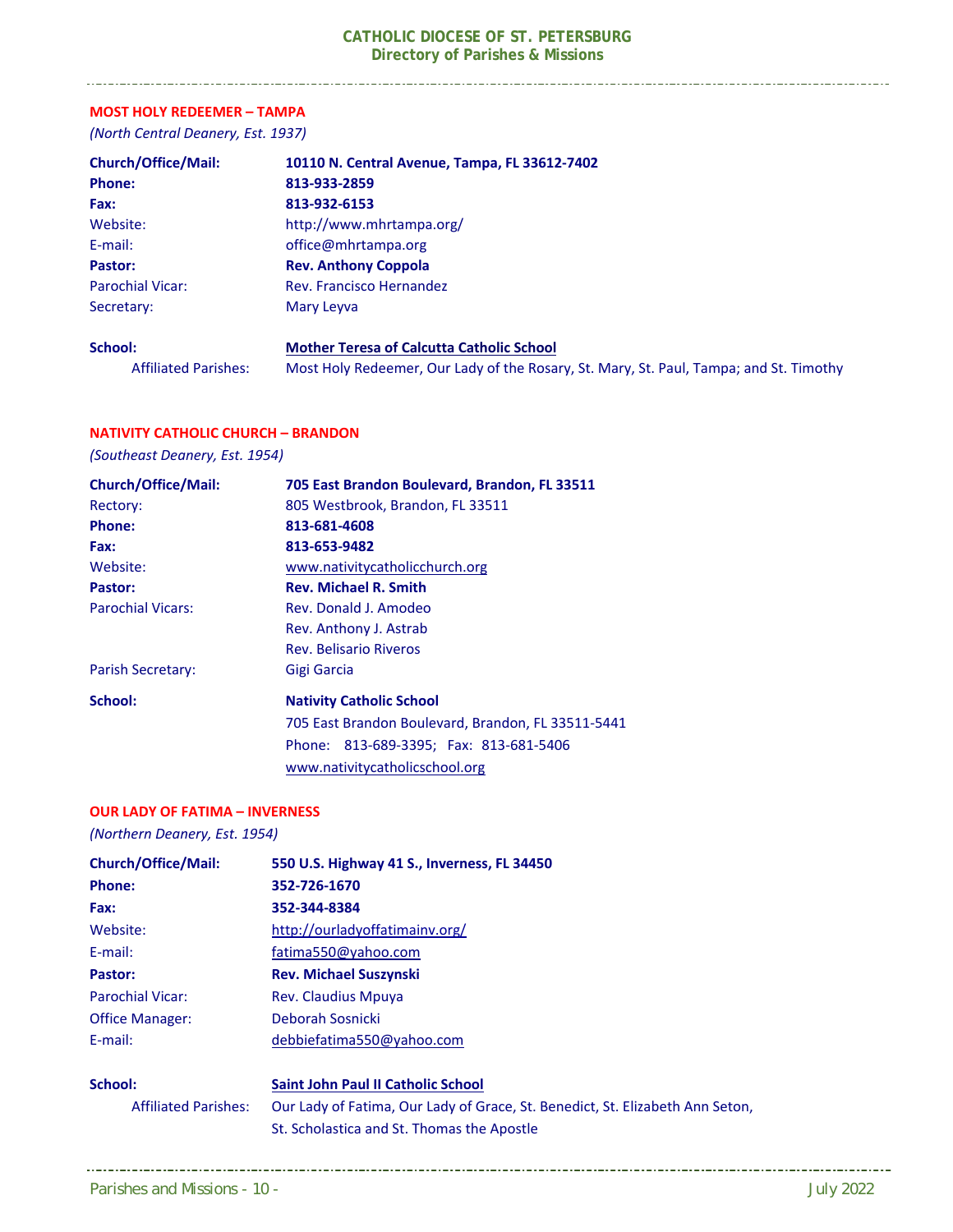#### **OUR LADY OF GRACE – BEVERLY HILLS**

*(Northern Deanery, Est. 1964)* 

| <b>Church/Office/Mail:</b> | 6 Roosevelt Boulevard, Beverly Hills, FL 34465-3764 |
|----------------------------|-----------------------------------------------------|
| <b>Phone:</b>              | 352-746-2144                                        |
| Fax:                       | 352-746-6892                                        |
| Website:                   | http://ourladyofgracefl.org/                        |
| E-mail:                    | ourladyofgracecc@embargmail.com                     |
| Pastor:                    | <b>Rev. Erwin Belgica</b>                           |
| In Residence:              | Rev. Jose Colina                                    |
| Office Manager/            |                                                     |
| Bookkeeper:                | Michele Vermilyea                                   |
| Secretary:                 | Victoria Perrin                                     |
| <b>School:</b>             | Saint John Daul II Catholic School                  |

#### **School: Saint John Paul II Catholic School**  Affiliated Parishes: Our Lady of Fatima, Our Lady of Grace, St. Benedict, St. Elizabeth Ann Seton, St. Scholastica and St. Thomas the Apostle

#### **OUR LADY OF GUADALUPE MISSION – WIMAUMA**

*(Southeast Deanery, Est. 1988)* 

| <b>Church/Office/Mail:</b> | 16650 U.S. 301 S., Wimauma, FL 33598           |
|----------------------------|------------------------------------------------|
| Rectory:                   | 239 Amesbury Circle, Sun City Center, FL 33573 |
| Phone:                     | 813-633-2384                                   |
| Fax:                       | 813-642-9047                                   |
| Website:                   | http://www.guadalupemission.org/index.html     |
| <b>Administrator:</b>      | <b>Rev. Gilberto Quintero</b>                  |
| Secretary:                 | Nalda Polanco                                  |
| Email:                     | olgchurch.npolanco@gmail.com                   |

#### **OUR LADY OF LOURDES – DUNEDIN**

*(Central Deanery, Est. 1959)*

| <b>Church/Office/Mail:</b>  | 750 San Salvador Drive, Dunedin, FL 34698  |
|-----------------------------|--------------------------------------------|
| Phone:                      | 727-733-3606                               |
| Fax:                        | 727-733-8305                               |
| Website:                    | www.ourladydunedin.org                     |
| F-mail:                     | ourlady@gate.net                           |
| Pastor:                     | Rev. John G. Tapp                          |
| <b>Parochial Vicar:</b>     | Rev. Zachary E. Brasseur                   |
| <b>Executive Secretary:</b> | Mary Kibbey                                |
| School:                     | <b>Our Lady of Lourdes Catholic School</b> |

#### 730 San Salvador Drive, Dunedin, FL 34698 Phone: 727‐733‐3776; Fax: 727‐733‐4333 www.myoll.com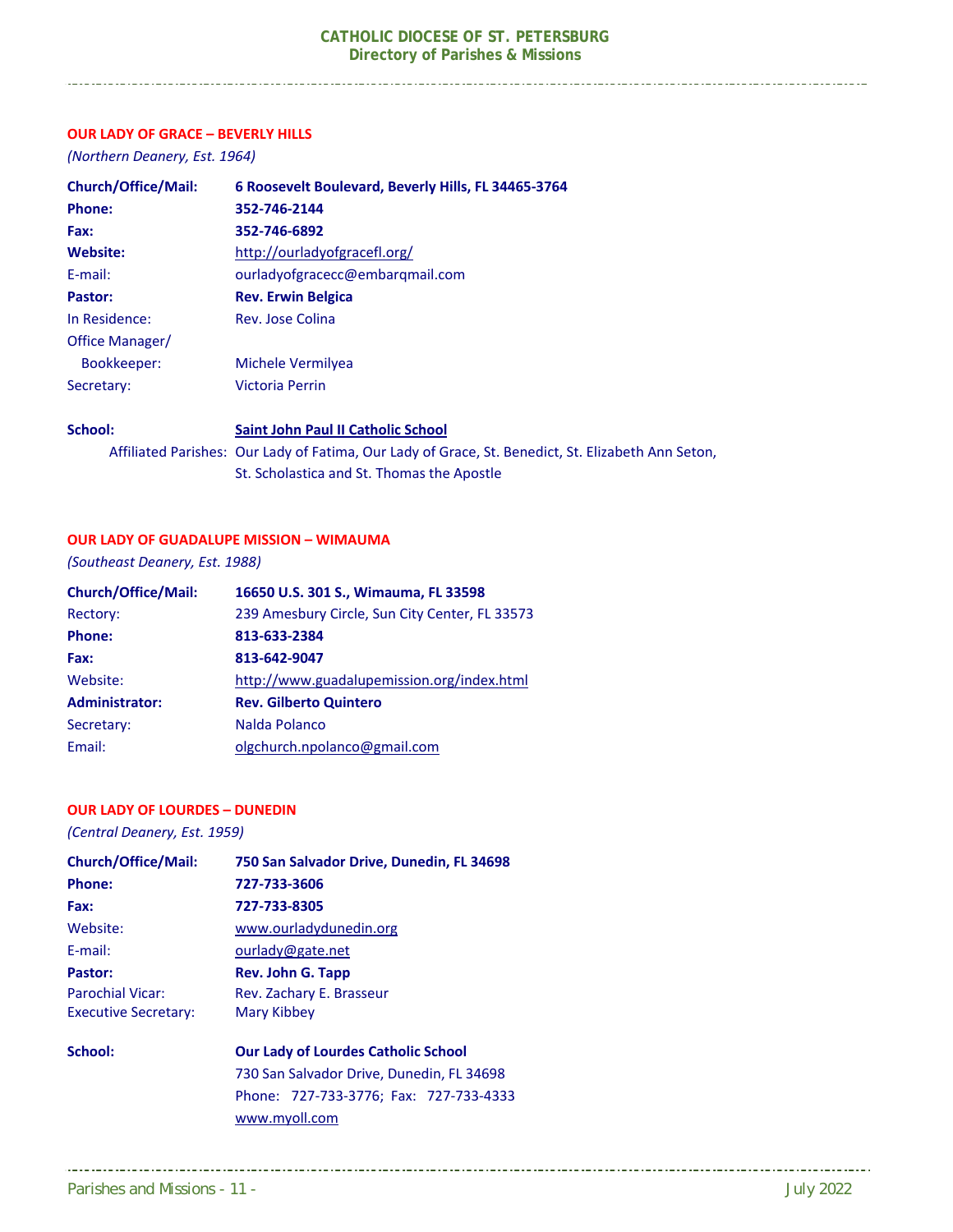#### **OUR LADY OF PERPETUAL HELP – TAMPA**

*(South Central Deanery, Est. 1900)* 

\_\_\_\_\_\_\_\_\_\_\_\_\_\_\_\_\_\_\_\_\_\_\_\_\_\_\_\_\_\_\_\_\_\_\_\_\_

| <b>Church/Office/Mail:</b> | 1711 East 11 <sup>th</sup> Avenue, Tampa, FL 33605 |
|----------------------------|----------------------------------------------------|
| <b>Phone:</b>              | 813-248-5701                                       |
| Fax:                       | 813-241-4128                                       |
| Website:                   | http://olphtampa.org/home/                         |
| Pastor:                    | Rev. Héctor Cruz Lesbros, S.M.                     |
| In Residence:              | Rev. Raymond Coolong, S.M.                         |
|                            | Rev. Paul F. Morrissey, S.M.                       |
|                            | Rev. Kenneth Ridgeway, S.M.                        |
| Parish Office:             | Alfredo Figueroa                                   |

#### **OUR LADY OF THE ROSARY – LAND O' LAKES**

*(North Central Deanery, Est. 1952)* 

| 2348 Collier Parkway, Land O' Lakes, FL 34639  |
|------------------------------------------------|
| Post Office Box 1229, Land O' Lakes, FL 34639  |
| 813-949-4565                                   |
| 813-948-1981                                   |
| www.ladyrosary.org                             |
| office@ladyrosary.org                          |
| <b>Rev. Justin Paskert</b>                     |
| Rev. Msgr. Ronald B. Aubin, J.C.L.             |
| Rev. Felipe González                           |
| <b>Kathleen Fox</b>                            |
|                                                |
| business@ladyrosary.org                        |
| Danielle Murphy                                |
| Mary's House - Early Childhood Center          |
| 2348 Collier Parkway, Land O'Lakes, FL 34639   |
| P.O. Box 1229, Land O'Lakes, FL 34639<br>Mail: |
| Phone: 813-948-5999; Fax: 813-948-5998         |
| E-mail: MarysHouse@ladyrosary.org              |
|                                                |

#### **Mother Teresa of Calcutta Catholic School**

Affiliated Parishes: Most Holy Redeemer, Our Lady of the Rosary, St. Mary, St. Paul, Tampa; and St. Timothy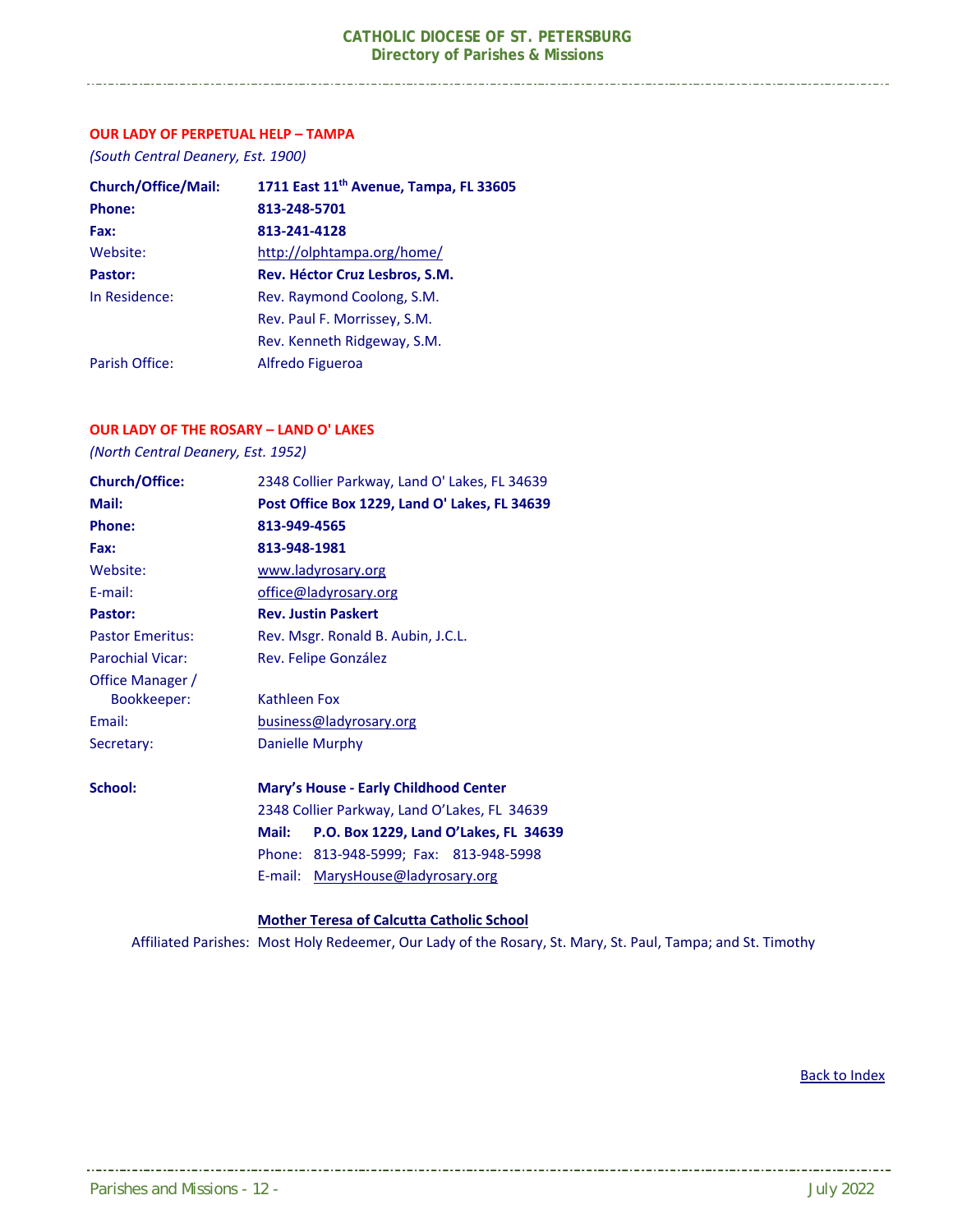#### **OUR LADY QUEEN OF PEACE – NEW PORT RICHEY**

*(West Central Deanery, Est. 1913)* 

| <b>Church/Office/Mail:</b>  | 5340 High Street, New Port Richey, FL 34652-3995                           |
|-----------------------------|----------------------------------------------------------------------------|
| Rectory:                    | 5341 High Street, New Port Richey, FL 34652                                |
| <b>Phone:</b>               | 727-849-7521                                                               |
| Fax:                        | 727-849-4814                                                               |
| Website:                    | http://www.ladyqueenofpeace.org/                                           |
| $E$ -mail:                  | office@ladyqueenofpeace.org                                                |
| Pastor:                     | Rev. Sebastian Earthedath, M.S.T.                                          |
| <b>Parochial Vicars:</b>    | Rev. Saji James, M.S.T.                                                    |
|                             | Rev. Joseph Kalarickal, M.S.T.                                             |
| Secretary/Bookkeeper:       | Carmen Pagán Torres                                                        |
| School:                     | <b>Bishop Larkin Interparochial Catholic School</b>                        |
| <b>Affiliated Parishes:</b> | Our Lady Queen of Peace, St. James, St. Michael the Archangel, Hudson;     |
|                             | St. Peter the Apostle, Trinity; St. Thomas Aquinas and St. Vincent de Paul |

#### **PRINCE OF PEACE ‐ SUN CITY CENTER**

*(Southeast Deanery, Est. 1970)*

| 702 Valley Forge Boulevard, Sun City Center, FL 33573 |
|-------------------------------------------------------|
| 1002 Fordham Drive, Sun City Center, FL 33573         |
| 813-634-2328                                          |
| 813-633-6670                                          |
| www.popcc.org                                         |
| <b>Rev. Timothy Cummings</b>                          |
| Rev. Augustine J. Mailadivil                          |
| <b>Rev. Brian McColl</b>                              |
| <b>Maureen Vilcheck</b>                               |
| Maureen@popcc.org                                     |
| Karen Fernandez-Valentine                             |
| karen@popcc.org                                       |
|                                                       |

#### **RESURRECTION – RIVERVIEW**

*(Southeast Deanery, Est. 1983)* 

| <b>Church/Office/ Mail:</b> | 6819 Krycul Avenue, Riverview, FL 33578 |
|-----------------------------|-----------------------------------------|
| <b>Phone:</b>               | 813-677-2175                            |
| Fax:                        | 813-671-7844                            |
| Website:                    | www.resurrectioncatholicriverview.com   |
| E-mail:                     | resurrectioncatholic@yahoo.com          |
| Pastor:                     | <b>Rev. Daniel R. Kayajan</b>           |
| Secretary/Bookkeeper:       | <b>Heather Paskert</b>                  |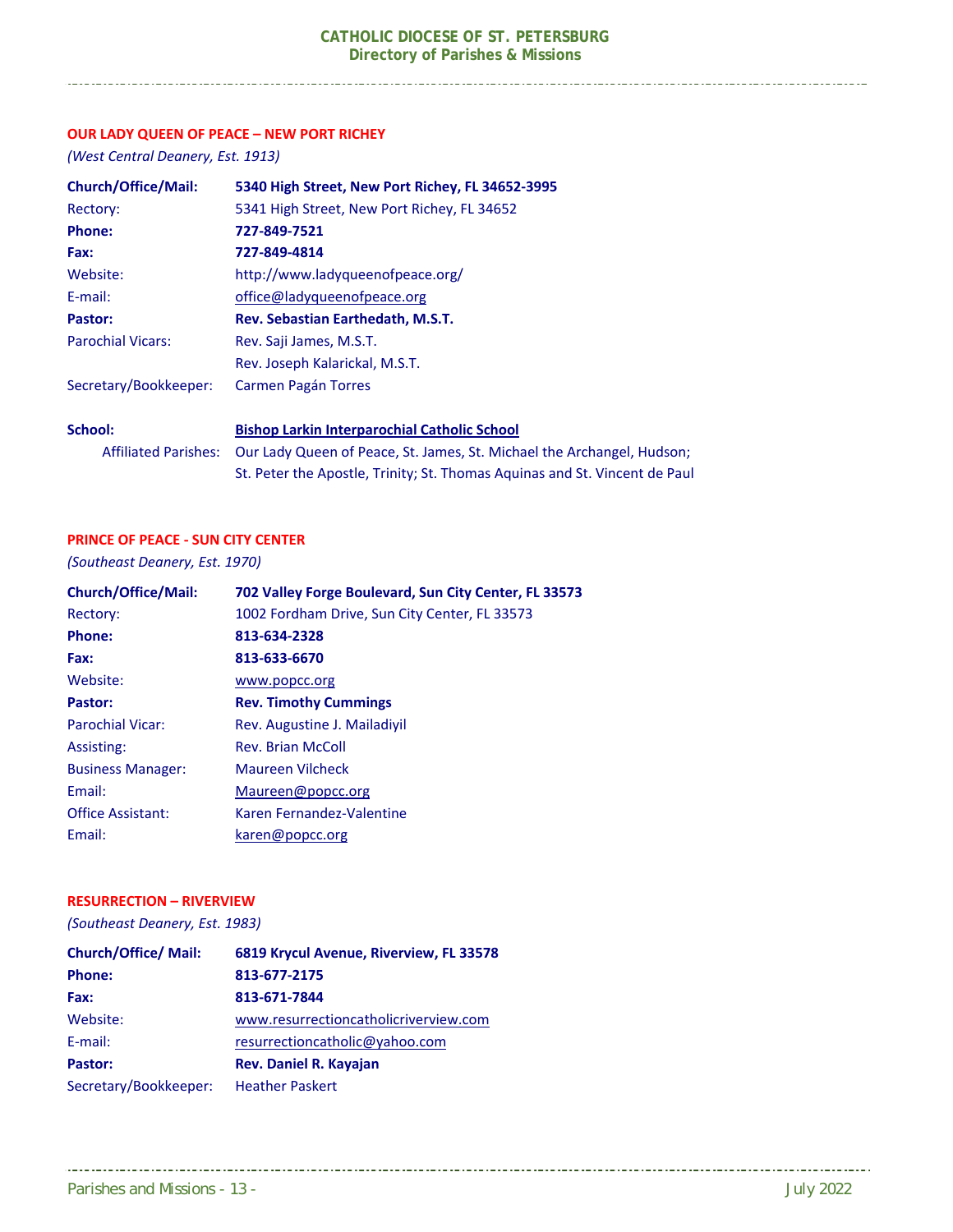| <b>SACRED HEART - DADE CITY</b>                                                                             |  |
|-------------------------------------------------------------------------------------------------------------|--|
| (East Central Deanery, Est. 1888)                                                                           |  |
| 32145 St. Joe Road, Dade City, FL 33525                                                                     |  |
| 352-588-3641                                                                                                |  |
| 352-588-5299                                                                                                |  |
| www.sacredheartdadecity.org                                                                                 |  |
| office@sacredheartdadecity.org                                                                              |  |
| Very Rev. Krzysztof Gazdowicz, V.F.                                                                         |  |
| Claire Obordo                                                                                               |  |
| <b>Sacred Heart Early Childhood Center</b>                                                                  |  |
| 32245 St. Joe Road, Dade City, FL 33525                                                                     |  |
| Phone: 352-588-4060; Fax: 352-588-4871                                                                      |  |
| www.sacredheartecc.com                                                                                      |  |
| <b>Saint Anthony Interparochial</b>                                                                         |  |
| Affiliated Parishes:<br>Sacred Heart, Dade City; St. Anthony of Padua, St. Joseph, Zephyrhills and St. Rita |  |
|                                                                                                             |  |

#### **SACRED HEART – PINELLAS PARK**

*(Southwest Deanery, Est. 1955)* 

| <b>Church/Office/Mail:</b> | 7809 46th Way N., Pinellas Park, FL 33781             |
|----------------------------|-------------------------------------------------------|
| <b>Phone:</b>              | 727-541-4447                                          |
| Fax:                       | 727-541-2073                                          |
| Website:                   | www.sacredheartpinellaspark.com                       |
| E-mail:                    | shcc7809@gmail.com                                    |
| Pastor:                    | <b>Rev. Kevin A. Yarnell</b>                          |
| Parochial Vicar:           | Rev. Bradley C. Reed                                  |
| School:                    | <b>Sacred Heart Catholic School</b>                   |
|                            | 7951 46 <sup>th</sup> Way N., Pinellas Park, FL 33781 |
|                            | Phone: 727-544-1106; Fax: 727-548-9606                |
|                            | http://www.shsaints.org/                              |

#### **SACRED HEART – TAMPA**

*(South Central Deanery, Est. 1860)* 

| <b>Church/Rectory:</b>      | 509 North Florida Avenue, Tampa, FL 33602 |
|-----------------------------|-------------------------------------------|
| Mail:                       | Post Office Box 1524, Tampa, FL 33601     |
| Office:                     | 518 Marion Street, Tampa, FL 33602        |
| <b>Phone:</b>               | 813-229-1595                              |
| Fax:                        | 813-221-2350                              |
| Website:                    | www.sacredheartfla.org                    |
| E-mail:                     | webmaster@sacredheartfla.org              |
| Pastor:                     | Rev. Michael P. Jones, O.F.M.             |
| <b>Parochial Vicars:</b>    | Rev. Zachary Elliott, O.F.M.              |
|                             | Rev. Ronald Gliatta, O.F.M.               |
| <b>Business Manager:</b>    | Larry R. Cabrera                          |
| <b>Executive Secretary:</b> | Jennifer Williams                         |
| Parish Administration:      | <b>Cheryl Cabrera</b>                     |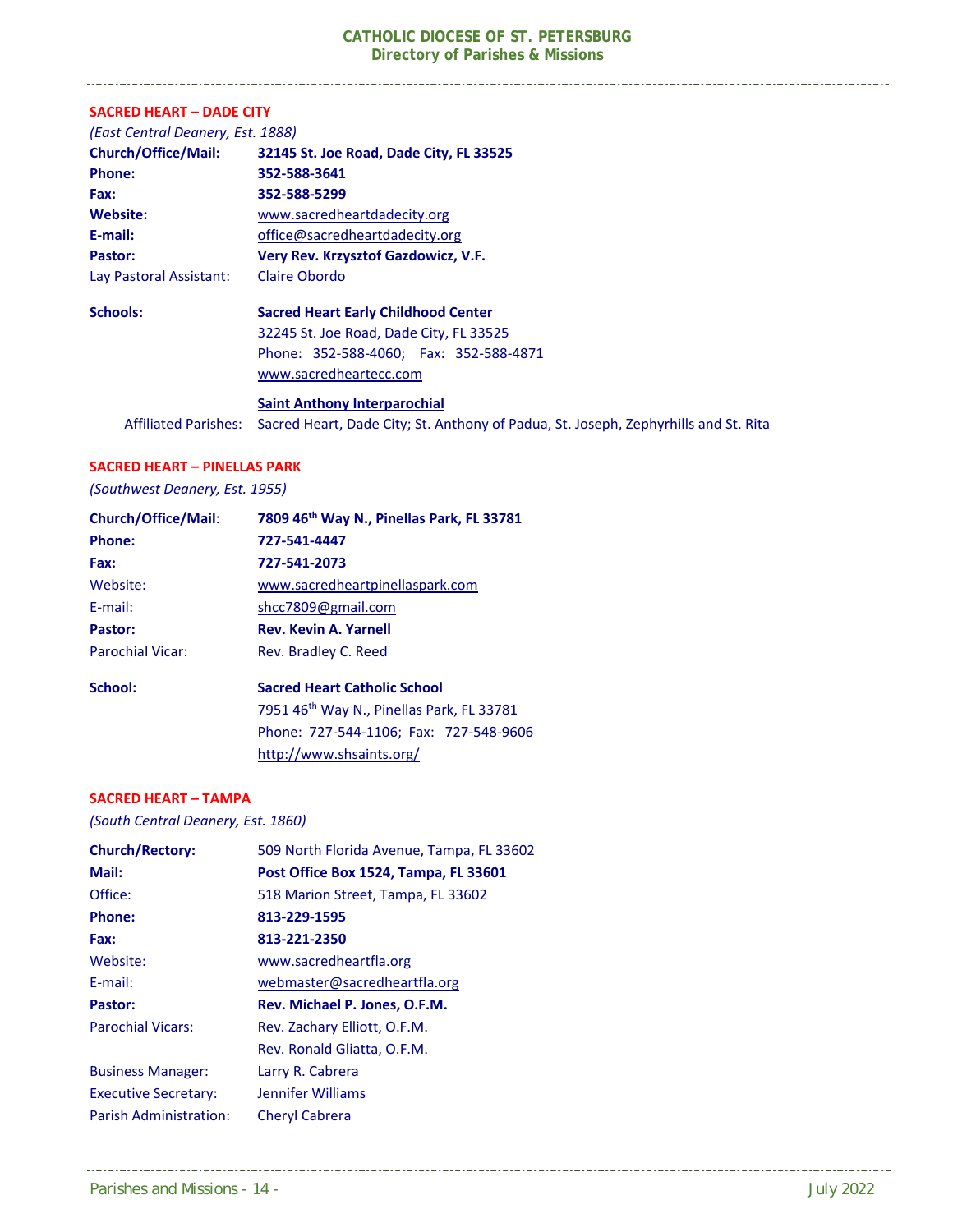#### **ST. ANNE – RIDGE MANOR**

*(East Central Deanery, Est. 1965)* 

| Church:             | 4124 Treiman Boulevard, Ridge Manor, FL 33523 |
|---------------------|-----------------------------------------------|
| <b>Office/Mail:</b> | 4128 Treiman Boulevard, Ridge Manor, FL 33523 |
| <b>Phone:</b>       | 352-583-2550                                  |
| Fax:                | 352-583-0300                                  |
| Website:            | https://www.stanneromancatholic.church/       |
| E-mail:             | stanne@embargmail.com                         |
| Pastor:             | <b>Rev. John S. Hays</b>                      |
| DRE:                | Sr. Patricia Saunders, O.P.                   |

#### **ST. ANNE – RUSKIN**

*(Southeast Deanery, Est. 1956)* 

| <b>Church/Office/Mail:</b> | 106 11 <sup>th</sup> Avenue, NE, Ruskin, FL 33570-3625 |
|----------------------------|--------------------------------------------------------|
| Phone:                     | 813-645-1714                                           |
| Fax:                       | 813-645-5570                                           |
| Website:                   | www.saintanneruskin.org                                |
| F-mail:                    | office@saintanneruskin.org                             |
| Pastor:                    | Very Rev. John McEvoy, V.F.                            |
| F-mail:                    | fr.john@saintanneruskin.org                            |
| <b>Parochial Vicar:</b>    | Rev. Vijaya B. Polamarasetty                           |
| Parish Administrator:      | <b>Tina Gaitens</b>                                    |
| Fmail:                     | tgaitens@saintanneruskin.org                           |

#### **ST. ANTHONY, THE ABBOT – BROOKSVILLE**

*(East Central Deanery, Est. 1892)* 

| <b>Church/Rectory/Mail:</b> | 20428 Cortez Boulevard, Brooksville, FL 34601-5601 |
|-----------------------------|----------------------------------------------------|
| <b>Phone:</b>               | 352-796-2096                                       |
| Fax:                        | 352-796-7144                                       |
| Website:                    | www.stanthonytheabbot.org                          |
| E-mail:                     | parishoffice@stantchurch.org                       |
| Pastor:                     | <b>Reverend Paul Pecchie</b>                       |
| <b>Parish Secretary:</b>    | Karen Zoretic                                      |
| Email:                      | secretary@stantchurch.org                          |

#### **ST. ANTHONY OF PADUA – SAN ANTONIO**

*(East Central Deanery, Est. 1883)*

| <b>Church/Mail/Office:</b> | 32852 Rhode Island Avenue, San Antonio, FL 33576 |
|----------------------------|--------------------------------------------------|
| Phone:                     | 352-588-3081                                     |
| <b>Website:</b>            | http://www.saopccfl.org/                         |
| Email:                     | office@saopccfl.org                              |
| Pastor:                    | <b>Rev. Garry Welsh</b>                          |
| In Residence:              | <b>Rev. Anthony Ujagbo</b>                       |
| Parish Secretary:          | Joanne Jacob                                     |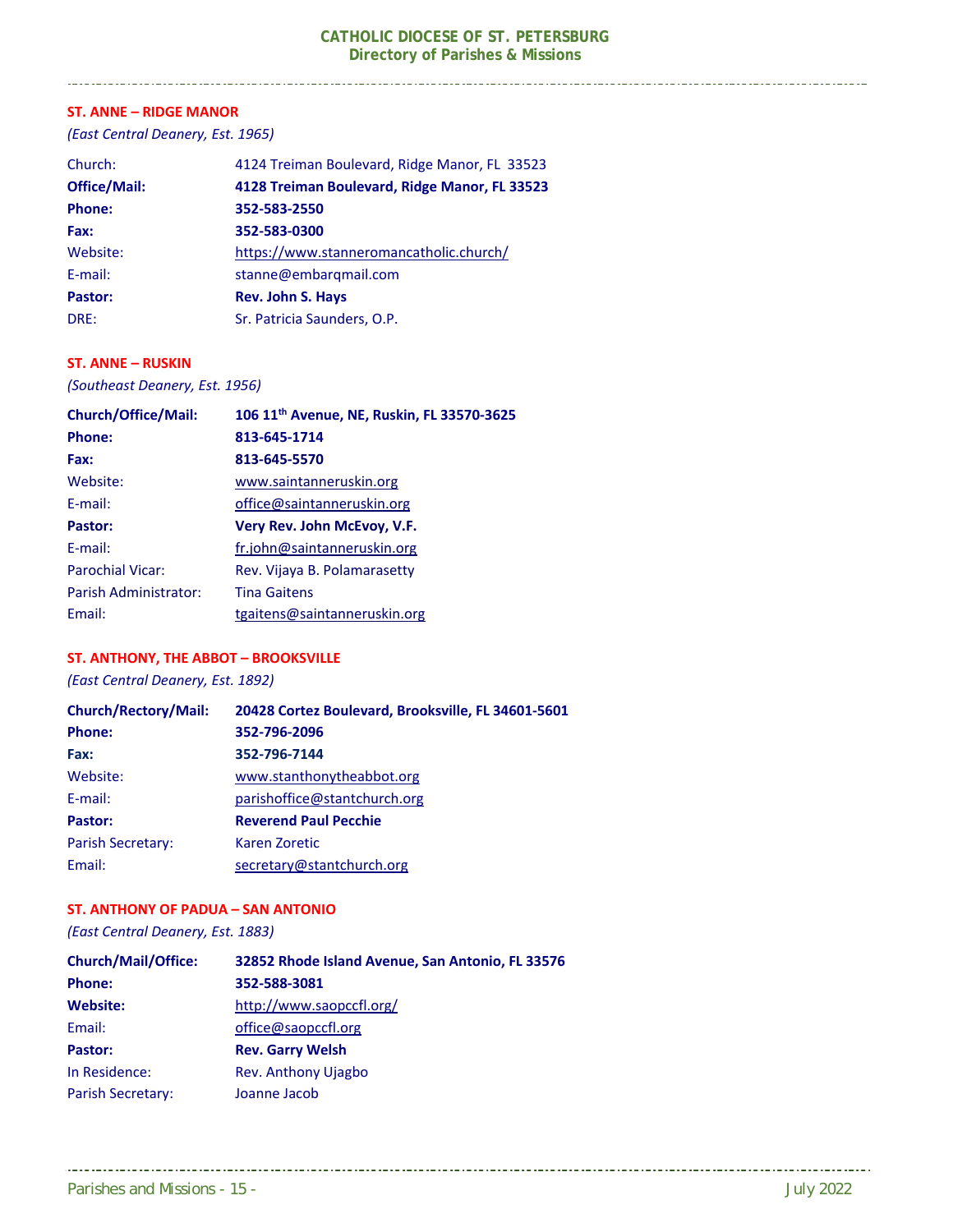| School:                     | <b>Saint Anthony Interparochial Catholic School</b>                                 |
|-----------------------------|-------------------------------------------------------------------------------------|
|                             | 12155 Joe Herrmann Drive, San Antonio, FL 33576                                     |
|                             | Post Office Box 847, San Antonio, FL 33576-0847<br>Mail:                            |
|                             | Phone: 352-588-3041: Fax: 352-588-3142<br>www.stanthonyschoolfl.org                 |
| <b>Affiliated Parishes:</b> | Sacred Heart, Dade City; St. Anthony of Padua, St. Joseph, Zephyrhills and St. Rita |

. . . . . . . . . . . . .

#### **ST. BENEDICT – CRYSTAL RIVER**

#### *(Northern Deanery, Est. 1953)*

| <b>Church/Office/Mail:</b> | 455 South Suncoast Boulevard, Crystal River, FL 34429                                              |
|----------------------------|----------------------------------------------------------------------------------------------------|
| <b>Phone:</b>              | 352-795-4479                                                                                       |
| Fax:                       | 352-795-3138                                                                                       |
| Website:                   | www.stbenedictcrystalriver.org                                                                     |
| E-mail:                    | stbens@tampabay.rr.com                                                                             |
| Pastor:                    | <b>Rev. Ryszard Stradomski</b>                                                                     |
| Parish Administrator:      | Noreen Brown                                                                                       |
| Email:                     | noreenstben@tampabay.rr.com                                                                        |
| School:                    | <b>Saint John Paul II Catholic School</b>                                                          |
|                            | Affiliated Parishes: Our Lady of Fatima, Our Lady of Grace, St. Benedict, St. Elizabeth Ann Seton, |

### St. Scholastica and St. Thomas the Apostle

#### **ST. BRENDAN – CLEARWATER**

#### *(Central Deanery, Est. 1979)*

| <b>Church/Office/Mail:</b> | 245 Dory Passage, Clearwater, FL 33767     |
|----------------------------|--------------------------------------------|
| Rectory:                   | 330 Larboard Way, #2, Clearwater, FL 33767 |
| Phone:                     | 727-443-5485                               |
| Fax:                       | 727-442-5896                               |
| Website:                   | www.stbrendancatholic.org                  |
| E-mail:                    | stbrendan@stbrendancatholic.org            |
| Pastor:                    | <b>Rev. Timothy H. Sherwood</b>            |
| <b>Pastor Emeritus:</b>    | Rev. Msgr. Michael F. Devine               |
| Parish Administrator:      | <b>Theresa Gerstner</b>                    |

**School: St. Cecelia Interparochial School** Affiliated Parishes: Light of Christ, St. Brendan, St. Catherine of Siena and St. Cecelia

#### **ST. CATHERINE OF SIENA – CLEARWATER**

*(Southwest Deanery, Est. 1975)* 

| <b>Church/Office/Mail:</b> | 1955 South Belcher Road, Clearwater, FL 33764 |
|----------------------------|-----------------------------------------------|
| <b>Phone:</b>              | 727-531-7721 or 727-531-7722                  |
| Fax:                       | 727-531-7723                                  |
| Website:                   | www.scosparish.org                            |
| E-mail:                    | scoscontact@gmail.com                         |
| Pastor:                    | Rev. Msgr. Robert F. Morris, V.G.             |
| <b>Parochial Vicar:</b>    | Rev. Connor D. Penn                           |
| <b>Pastoral Assistant:</b> | Sr. Kathleen Beatty, S.S.J.                   |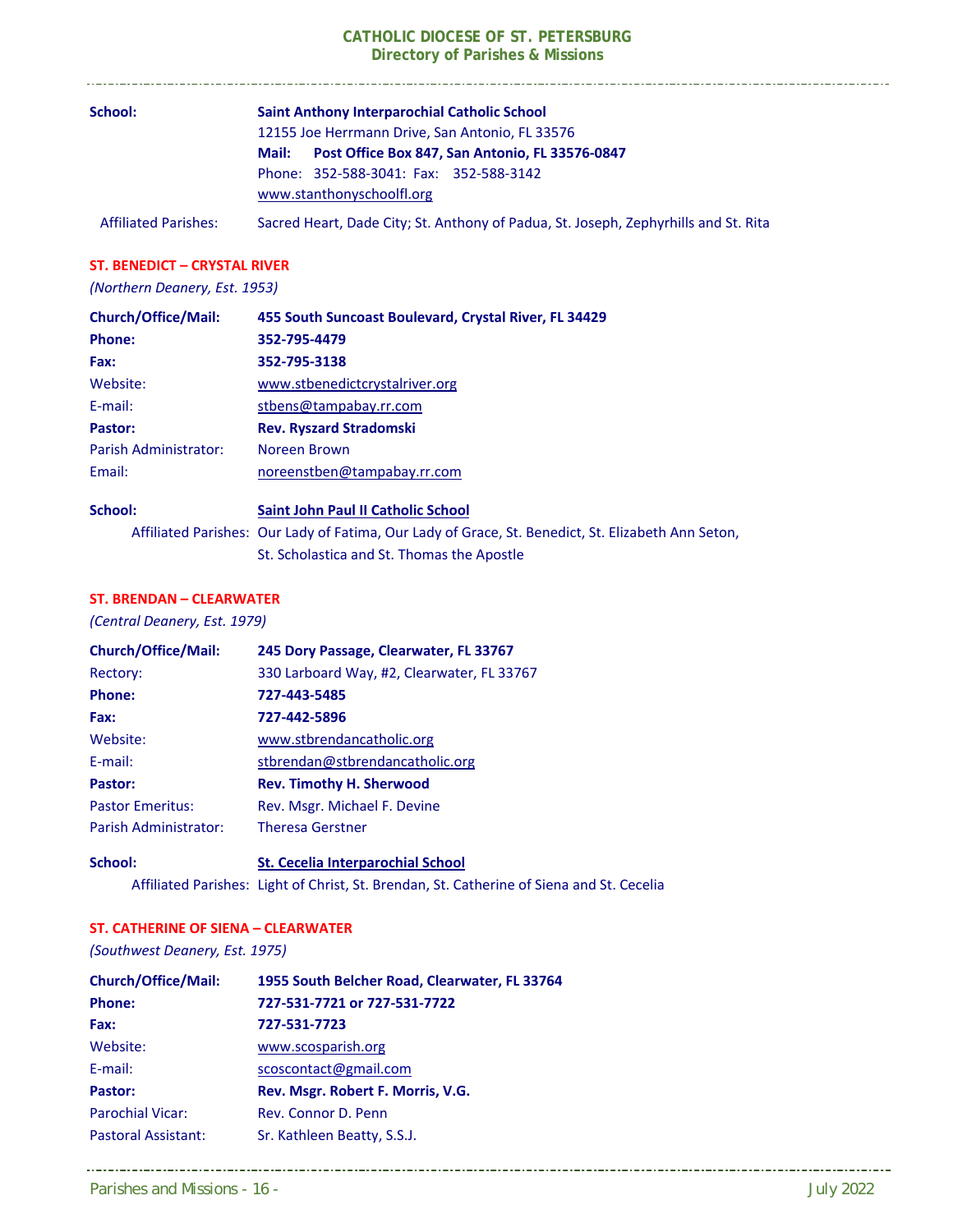### **School: St. Cecelia Interparochial School**

Affiliated Parishes: Light of Christ, St. Brendan, St. Catherine of Siena and St. Cecelia

#### **ST. CECELIA – CLEARWATER**

\_\_\_\_\_\_\_\_\_\_\_\_\_\_\_\_\_\_\_\_\_\_\_\_\_\_\_\_\_\_\_\_

*(Central Deanery, Est. 1924)* 

| <b>Church/Office/Mail:</b> | 820 Jasmine Way, Clearwater, FL 33756-4014            |
|----------------------------|-------------------------------------------------------|
| Phone:                     | 727-447-3494 or 727-449-2839 (Español)                |
| Fax:                       | 727-442-4810                                          |
| Website:                   | www.stceceliachurch.org                               |
| E-mail:                    | office@stceceliachurch.org                            |
| Pastor:                    | <b>Rev. Robert J. Schneider</b>                       |
| <b>Pastor Emeritus:</b>    | Rev. Msgr. Aiden Foynes                               |
| <b>Parochial Vicars:</b>   | Rev. Jesus R. Martinez                                |
|                            | Rev. Theobald Weria, A.L.C.P.                         |
| In Residence:              | Rev. Lawrence Mulinda                                 |
| Parish Manager:            | <b>Deacon Will Huertas</b>                            |
| Office Manager/            |                                                       |
| Bookkeeper:                | Peggy Rhodes                                          |
| School:                    | <b>St. Cecelia Interparochial School</b>              |
|                            | 1350 Court Street, Clearwater, FL 33756               |
|                            | Phone: 727-461-1200 or 461-1305; Fax:<br>727-446-9140 |
|                            | www.st-cecelia.org; scsoffice@st-cecelia.org          |

Affiliated Parishes: Light of Christ, St. Brendan, St. Catherine of Siena and St. Cecelia

#### **ST. CLEMENT – PLANT CITY**

*(Southeast Deanery, Est. 1912)* 

| <b>Church/Office/Mail:</b> | 1104 North Alexander Street, Plant City, FL 33563 |
|----------------------------|---------------------------------------------------|
| <b>Phone:</b>              | 813-752-8251                                      |
| Fax:                       | 813-759-2721                                      |
| Website:                   | www.stclementpc.org                               |
| F-mail:                    | info@stclementpc.org                              |
| Pastor:                    | <b>Rev. Pedro Zapata</b>                          |
| <b>Parochial Vicar:</b>    | <b>Rev. Rafael Martos</b>                         |
| <b>Business Manager:</b>   | <b>Gary Runkles</b>                               |
| Parish Secretary:          | <b>Erin Stone</b>                                 |
| Email:                     | emendez@stclementpc.org                           |

#### **San Juan Diego Mission ‐ Dover**

| <b>Mission/Mail:</b>          | 3238 San Jose Mission Dr., Dover, FL 33527         |
|-------------------------------|----------------------------------------------------|
| <b>Phone:</b>                 | 813-321-0395                                       |
| Website:                      | https://www.stclementpc.org/san-juan-diego-mission |
| Email:                        | sanjuandiegomission@gmail.com                      |
| <b>Mission Administrator:</b> | <b>Rev. Rafael Martos</b>                          |
| Assisting:                    | Sr. Isi Chacon                                     |
|                               | Sr. Bertha Rios                                    |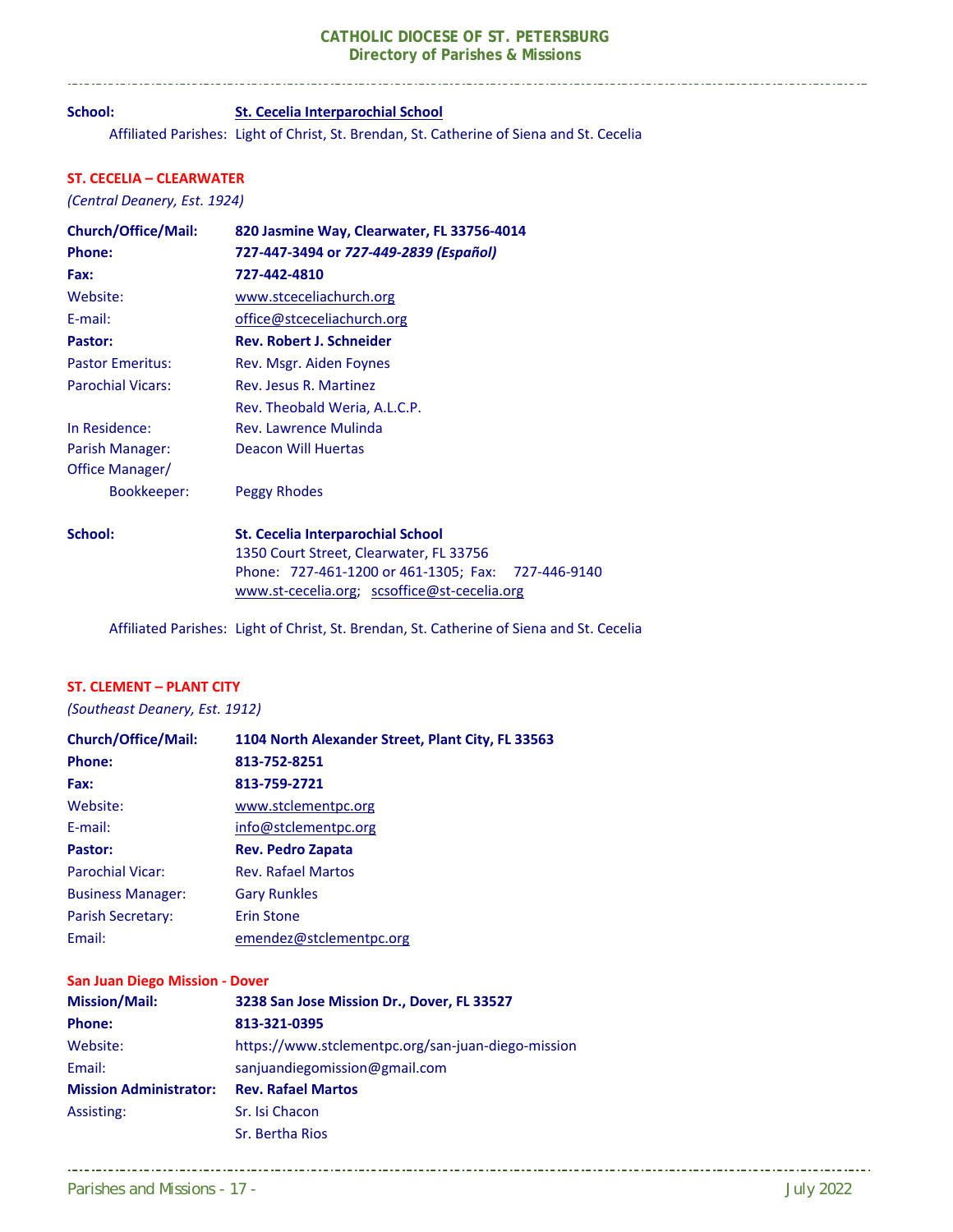#### **ST. ELIZABETH ANN SETON – CITRUS SPRINGS**

*(Northern Deanery, Est. 1976)* 

-------------------------------

| Church:                | 1401 Country Club Boulevard, Citrus Springs, FL 34434   |
|------------------------|---------------------------------------------------------|
| <b>Office/Mail:</b>    | 1460 West St. Elizabeth Place, Citrus Springs, FL 34434 |
| <b>Phone:</b>          | 352-489-4889                                            |
| Fax:                   | 352-489-4770                                            |
| Website:               | http://www.stelizabethcs.org/                           |
| E-mail:                | steas@tampabay.rr.com                                   |
| Pastor:                | <b>Rev. Sojan Punakkattu</b>                            |
| <b>Office Manager:</b> | Toni Stauffer & Terry Horan                             |
| School:                | Saint John Paul II Catholic School                      |

 Affiliated Parishes: Our Lady of Fatima, Our Lady of Grace, St. Benedict, St. Elizabeth Ann Seton, St. Scholastica and St. Thomas the Apostle

#### **ST. FRANCES XAVIER CABRINI – SPRING HILL**

*(West Central Deanery, Est. 1980)* 

| <b>Church/Mail:</b>            | 5030 Mariner Boulevard, Spring Hill, FL 34609  |
|--------------------------------|------------------------------------------------|
| Rectory:                       | 12201 Pine Bluff Street, Spring Hill, FL 34609 |
| <b>Phone:</b>                  | 352-683-9666                                   |
| Fax:                           | 352-688-2660                                   |
| Website:                       | www.stfrances.org                              |
| E-mail:                        | frontdesk@stfrances.org                        |
| Pastor:                        | <b>Rev. David DeJulio</b>                      |
| <b>Parochial Vicar:</b>        | Rev. Jose Tejada                               |
| Parish Manager:                | <b>Sherri Collinsworth</b>                     |
| <b>Director of Ministries:</b> | Cindy Chase                                    |

#### **ST. FRANCIS OF ASSISI – SEFFNER**

*(Southeast Deanery, Est. 1987)* 

| Church:                 | 4450 C.R. 579, Seffner, FL 33584        |
|-------------------------|-----------------------------------------|
| Mail:                   | Post Office Box 1218, Seffner, FL 33583 |
| <b>Phone:</b>           | 813-681-9115                            |
| Fax:                    | 813-689-4148                            |
| Website:                | www.stfranciscc.com                     |
| $E$ -mail:              | sfaseffner@tampabay.rr.com              |
| Pastor:                 | Rev. Edison Bernavas, I.C.              |
| <b>Parochial Vicar:</b> | Rev. Bibin Mathew, I.C.                 |
| Secretary/Bookkeeper:   | <b>Cynthia McElhatten</b>               |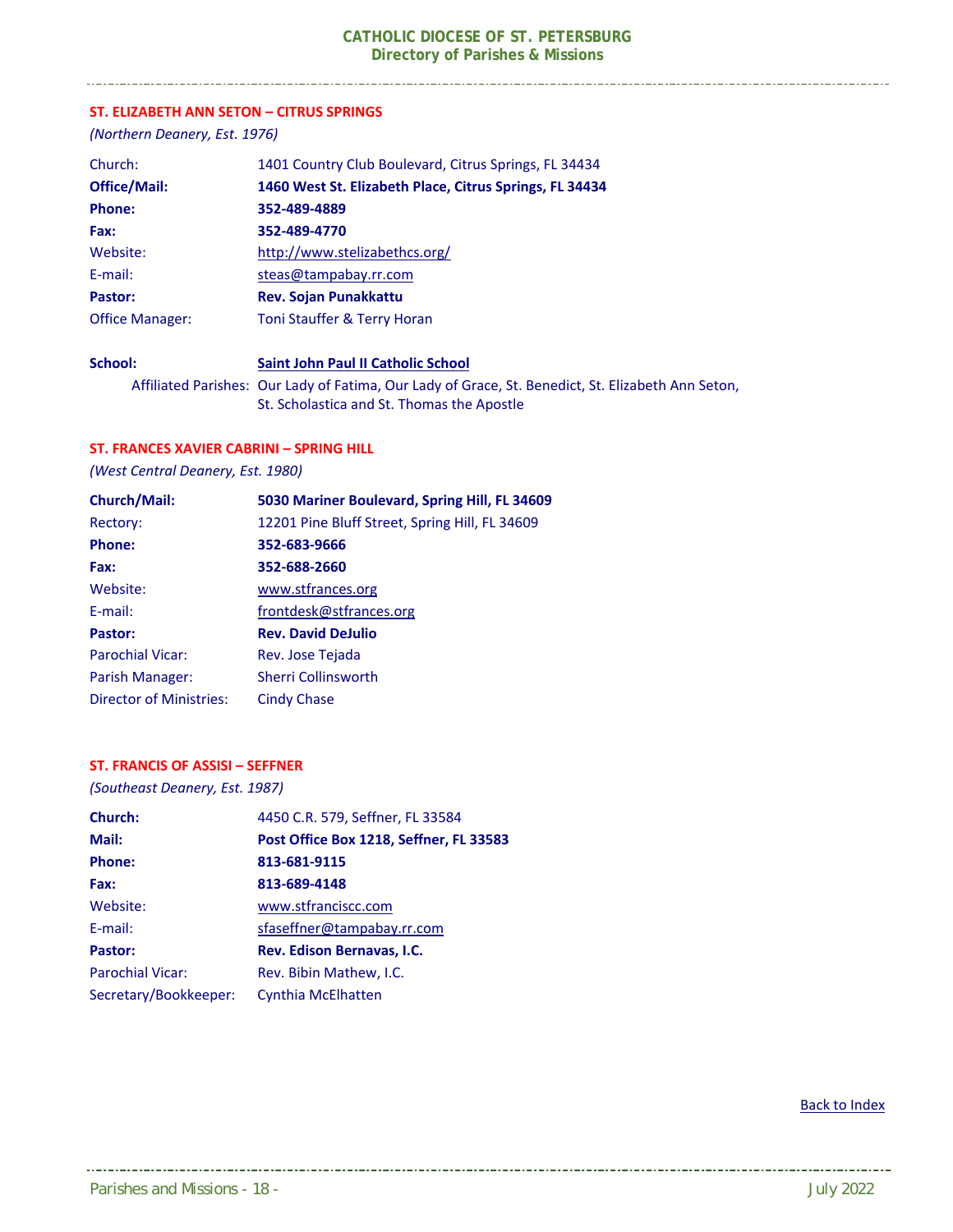#### **ST. IGNATIUS OF ANTIOCH – TARPON SPRINGS**

*(Central Deanery, Est. 1889)* 

. . . . . . . . . . . . . . . . . . .

| <b>Church/Office:</b>   | 715 East Orange Street, Tarpon Springs, FL 34689             |
|-------------------------|--------------------------------------------------------------|
| Mail:                   | Post Office Box 1306, Tarpon Springs, FL 34688-1306          |
| <b>Phone:</b>           | 727-937-4050                                                 |
| Fax:                    | 727-943-0676                                                 |
| Website:                | www.st.ignatius.net                                          |
| Pastor:                 | Rev. William J. Swengros, J.C.D.                             |
| <b>Parochial Vicar:</b> | Rev. Joseph M. Paek, O.S.B.                                  |
| Parish Manager:         | Ron Appel                                                    |
| <b>Office Manager:</b>  | Katherine Creamer                                            |
| <b>Schools:</b>         | <b>St. Ignatius of Antioch Early Childhood Center</b>        |
|                         | 729 Center Street, Tarpon Springs, FL 34689                  |
|                         | Post Office Box 1306, Tarpon Springs, FL 34688-1306<br>Mail: |
|                         | Phone: 727-937-5427; Fax: 727-722-9000                       |
|                         | <b>Guardian Angels Interparochial Catholic School</b>        |

Affiliated Parishes: All Saints, St. Ignatius of Antioch, St. Luke the Evangelist & St. Michael the Archangel, Clearwater

#### **ST. JAMES THE APOSTLE – PORT RICHEY**

*(West Central Deanery, Est. 1981)* 

| <b>Church/Office/Mail:</b>  | 8400 Monarch Drive, Port Richey, FL 34668                                  |  |
|-----------------------------|----------------------------------------------------------------------------|--|
| Phone:                      | 727-869-3130                                                               |  |
| Fax:                        | 727-869-8886                                                               |  |
| Website:                    | www.stjamesportrichey.org                                                  |  |
| E-mail:                     | office@stjamesportrichey.org                                               |  |
| Pastor:                     | <b>Rev. Dominic Corona</b>                                                 |  |
| School:                     | <b>Bishop Larkin Interparochial Catholic School</b>                        |  |
|                             | 8408 Monarch Drive, Port Richey, FL 34668                                  |  |
|                             | Phone: 727-862-6981; Fax: 727-869-9893                                     |  |
|                             | www.bishoplarkin.org; office@bishoplarkin.org                              |  |
| <b>Affiliated Parishes:</b> | Our Lady Queen of Peace, St. James, St. Michael the Archangel, Hudson;     |  |
|                             | St. Peter the Apostle, Trinity; St. Thomas Aguinas and St. Vincent de Paul |  |

#### **ST. JEROME – LARGO**

*(Southwest Deanery, Est. 1956)* 

| <b>Church/Office/Mail:</b> | 10895 Hamlin Boulevard, Largo, FL 33774 |
|----------------------------|-----------------------------------------|
| Phone:                     | 727-595-4610                            |
| Fax:                       | 727-596-6792                            |
| Website:                   | www.stjeromeonline.org                  |
| E-mail:                    | sicc@tampabay.rr.com                    |
| Pastor:                    | <b>Rev. Thomas T. Morgan</b>            |
| <b>Parochial Vicar:</b>    | Rev. Robert Cadrecha                    |
| <b>Pastor Emeritus:</b>    | Rev. Msgr. Brendan Muldoon              |
| Parish Manager:            | <b>Chris McBride</b>                    |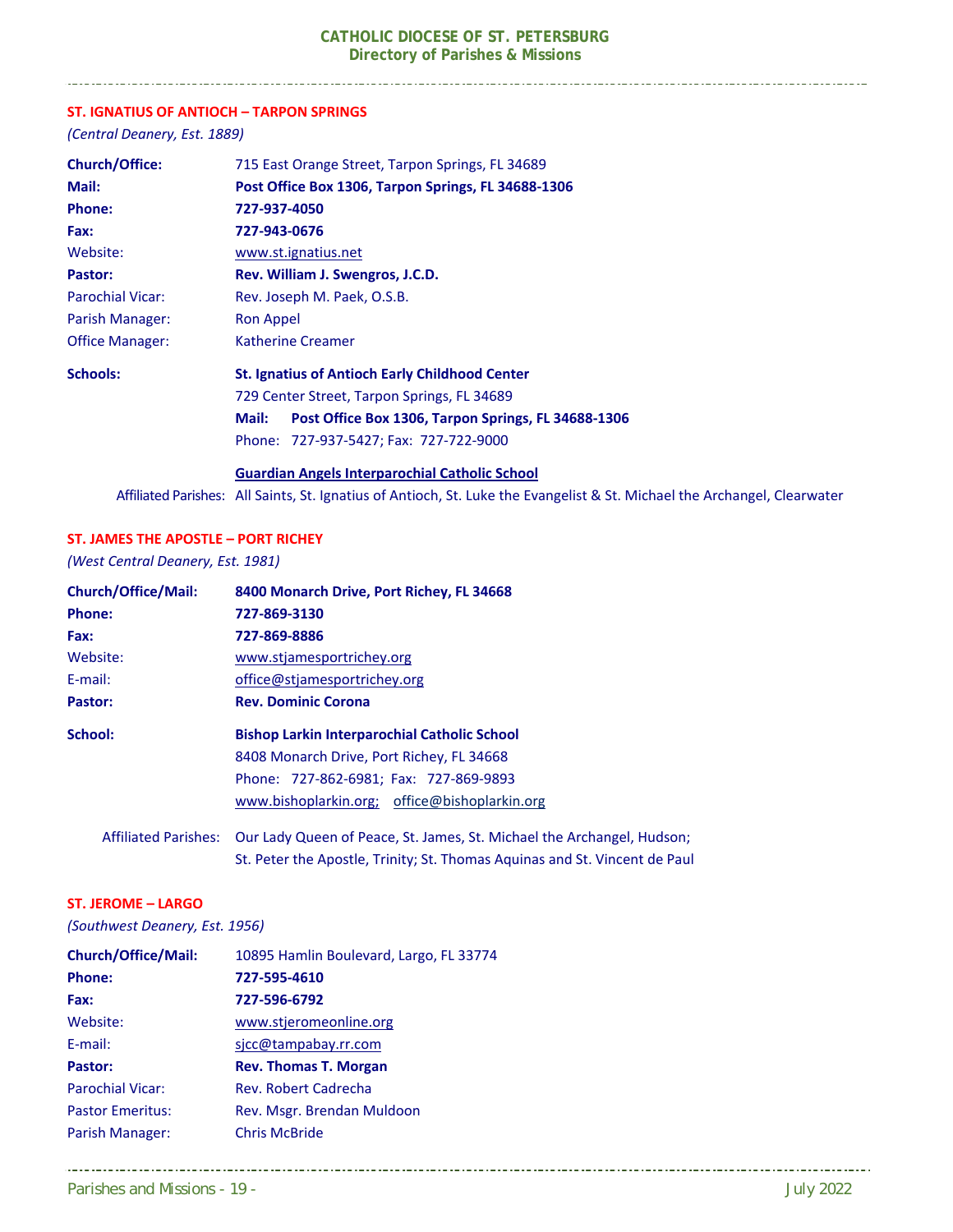**School: St. Jerome Early Childhood Center**  10895 Hamlin Boulevard, Largo, FL 33774 Phone: 727‐596‐9491; Fax: 727‐596‐8953

#### **ST. JOAN OF ARC – SPRING HILL**

*(West Central Deanery, Est. 1988)* 

. . . . . . . . . . . . . . . . . . .

| <b>Church/Office/Mail:</b> | 13485 Spring Hill Drive, Spring Hill, FL 34609 |
|----------------------------|------------------------------------------------|
| <b>Rectory:</b>            | 14068 Candia Street, Spring Hill, FL 34609     |
| <b>Phone:</b>              | 352-688-0663                                   |
| Fax:                       | 352-686-7937                                   |
| Website:                   | http://www.stjoanofarcfl.com/                  |
| Pastor:                    | <b>Rev. Patrick Rebel</b>                      |
| <b>Business Manager:</b>   | Anne Cofone                                    |
| Email:                     | sjoa-office@tampabay.rr.com                    |

#### **ST. JOHN VIANNEY – ST. PETE BEACH**

*(Southern Deanery, Est. 1948)* 

| <b>Church/Office/Rectory:</b> | 445 82 <sup>nd</sup> Avenue, St. Pete Beach, FL 33706-1503 |
|-------------------------------|------------------------------------------------------------|
| <b>Phone:</b>                 | 727-360-1147                                               |
| Fax:                          | 727-367-4418                                               |
| Website:                      | www.stjohnsparish.org                                      |
| E-mail:                       | office@sjvcc.org                                           |
| Pastor:                       | <b>Rev. Victor Amorose</b>                                 |
| <b>Parochial Vicar:</b>       | Rev. Joshua A. Bertrand, S.T.L.                            |
| In Residence:                 | Very Rev. Joseph Waters, J.D., J.V.                        |
| <b>Operations Manager:</b>    | Joanne Tomassi                                             |
| Email:                        | jtomassi@sjvcc.org                                         |
| <b>Office Manager:</b>        | Niki Wilkin                                                |
| Email:                        | nwilkin@sjvcc.org                                          |
| Pastor's Secretary:           | <b>Alice Siepak</b>                                        |
| Email:                        | asiepak@sjvcc.org                                          |
| School:                       | <b>St. John Vianney Catholic School</b>                    |
|                               | 500 84th Avenue, St. Pete Beach, FL 33706                  |
|                               | Phone: 727-360-1113; Fax: 727-367-8734                     |
|                               | www.sjvcs.org                                              |

#### **ST. JOSEPH – ST. PETERSBURG**

*(Southern Deanery, Est. 1922)* 

| Church:             | 2101 22 <sup>nd</sup> Avenue S., St. Petersburg, FL 33712 |
|---------------------|-----------------------------------------------------------|
| <b>Office/Mail:</b> | 2025 22nd Avenue South, St. Petersburg FL 33712           |
| Phone:              | 727-822-2153                                              |
| Fax:                | 727-823-5820                                              |
| Website:            | www.stjosephstpete.org                                    |
| E-mail:             | stjosephstpete@tampabay.rr.com                            |
| Pastor:             | Rev. Stephan Brown, S.V.D.                                |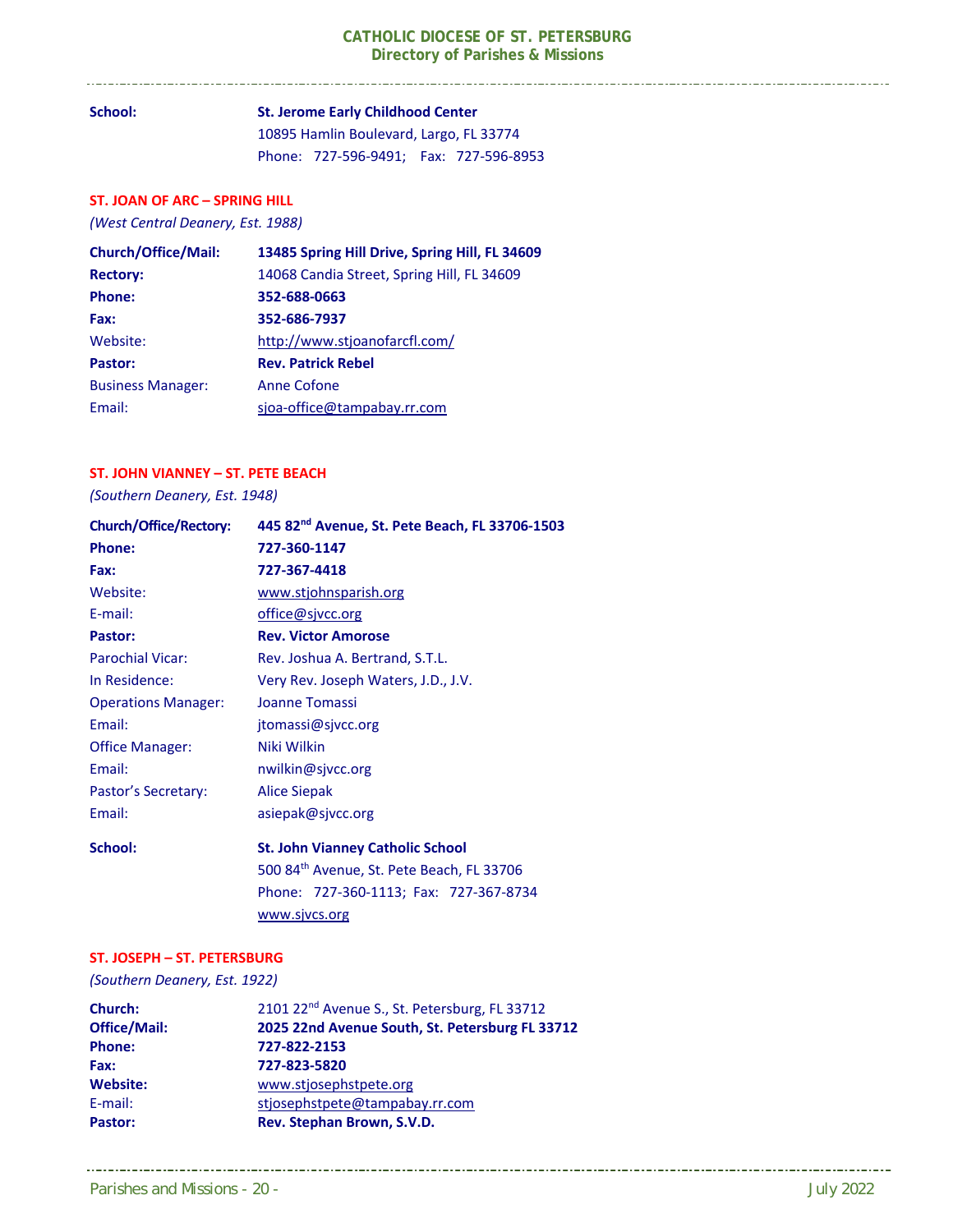#### **ST. JOSEPH – TAMPA**

*(South Central Deanery, Est. 1896)* 

| 3012 W. Cherry Street, Tampa, FL 33607   |
|------------------------------------------|
| 813-877-5729                             |
| 813-877-5720                             |
| http://stiosephchurchtampa.org/          |
| office@stiosephcatholictampa.org         |
| <b>Rev. Nelson Restrepo</b>              |
| <b>Rev. Elixavier Castro</b>             |
| Rev. Martin Okoro                        |
| Maria Elena Baide                        |
| <b>St. Joseph Catholic School</b>        |
| 2200 North Gomez Avenue, Tampa, FL 33607 |
| Phone: 813-879-7720: Fax: 813-873-0804   |
| www.sistampa.org                         |
|                                          |

#### **ST. JOSEPH ‐ ZEPHYRHILLS**

#### *(East Central Deanery, Est. 1912)*

| Church:                        | 5345 16th Street, Zephyrhills, FL 33542                                             |
|--------------------------------|-------------------------------------------------------------------------------------|
| Mail:                          | 5316 11 <sup>th</sup> Street, Zephyrhills, FL 33542                                 |
| <b>Phone:</b>                  | 813-782-2813                                                                        |
| Fax:                           | 813-788-1036                                                                        |
| Website:                       | http://www.stjosephzephyrhills.org/                                                 |
| E-mail:                        | info@stiosephzephyrhills.org                                                        |
| Pastor:                        | <b>Rev. Allan Tupa</b>                                                              |
| <b>Parochial Vicar:</b>        | Rev. Msgr. Cesar Petilla                                                            |
| In Residence:                  | <b>Rev. Thomas Spillett</b>                                                         |
| <b>Business Administrator:</b> | <b>Beverly Burgess</b>                                                              |
| E-mail:                        | admin@stjosephzephyrhills.org                                                       |
| <b>Parish Secretary:</b>       | Jean Taylor                                                                         |
| School:                        | <b>Saint Anthony Interparochial</b>                                                 |
| <b>Affiliated Parishes:</b>    | Sacred Heart, Dade City; St. Anthony of Padua, St. Joseph, Zephyrhills and St. Rita |

#### **ST. JOSEPH VIETNAMESE ‐ TAMPA**

*(South Central Deanery, Est. 1991)* 

| <b>Church/Office/Mail:</b> | 5601 Hanley Road, Tampa, FL 33634 |
|----------------------------|-----------------------------------|
| <b>Phone:</b>              | 813-403-6519                      |
| Website:                   | https://gxthanhgiusetampa.org/    |
| Pastor:                    | Rev. Chien X. Dinh, S.V.D.        |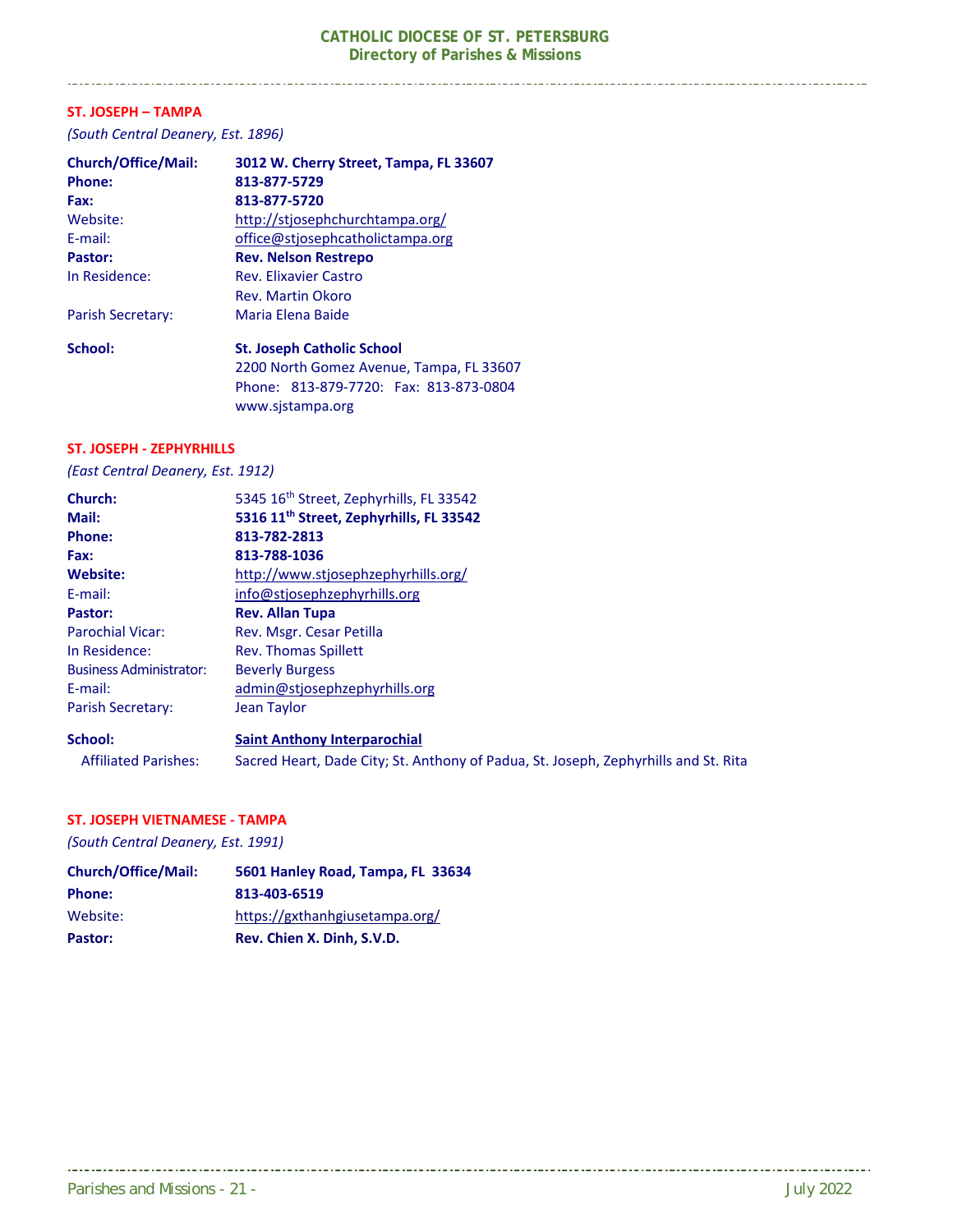#### **ST. JUSTIN, MARTYR – SEMINOLE**

\_\_\_\_\_\_\_\_\_\_\_\_\_\_\_\_\_\_\_\_\_\_\_\_\_\_\_\_\_\_\_\_\_

*(Southwest Deanery, Est. 1987)* 

| <b>Church/Office/Mail:</b> | 10851 Ridge Road, Seminole, FL 33778 |
|----------------------------|--------------------------------------|
| <b>Phone:</b>              | 727-397-3312                         |
| Fax:                       | 727-392-6653                         |
| Website:                   | http://www.stjustinmartyr.net/       |
| Pastor:                    | <b>Rev. Gerald Hendry</b>            |
| <b>Assisting Priest:</b>   | Rev. Jose Furtado                    |
| Parish Manager:            | Pat Waloga                           |
| E-mail:                    | pwaloga@stjustinmartyr.net           |
| Bookkeeper:                | <b>Bill Slatic</b>                   |

#### **ST. LAWRENCE ‐ TAMPA**

*(South Central Deanery, Est. 1958)* 

| Church:                        | 5221 North Himes Avenue, Tampa, FL 33614-6623 |
|--------------------------------|-----------------------------------------------|
| Mail:                          | 5225 North Himes Avenue, Tampa, FL 33614-6623 |
| <b>Phone:</b>                  | 813-875-4040                                  |
| Fax:                           | 813-876-0491                                  |
| Website:                       | www.stlawrence.org                            |
| E-mail:                        | office@stlawrence.org                         |
| Pastor:                        | <b>Rev. Msgr. Michael G. Carruthers</b>       |
| <b>Parochial Vicar:</b>        | Rev. Higinio Rosolen, I.V.E.                  |
| <b>Higgins Hall/Facilities</b> |                                               |
| Manager:                       | Ms. Danah Lee                                 |
| School:                        | <b>St. Lawrence Catholic School</b>           |
|                                | 5223 North Himes Avenue, Tampa, FL 33614-6623 |
|                                | Phone: 813-879-5090: Fax: 813-879-6886        |
|                                | http://www.stlawrencecatholicschool.org/      |

#### **ST. LUKE THE EVANGELIST – PALM HARBOR**

*(Central Deanery, Est. 1985)* 

| <b>Church/Office/Mail:</b> | 2757 Alderman Road, Palm Harbor, FL 34684 |
|----------------------------|-------------------------------------------|
| Phone:                     | 727-786-3648                              |
| Fax:                       | 727-789-9556                              |
| Website:                   | http://www.stlukepalmharbor.com/          |
| $E$ -mail:                 | office.stluke@gmail.com                   |
| Pastor:                    | <b>Rev. Paul Kochu</b>                    |
| <b>Parochial Vicar:</b>    | Rev. Pedro C. Simoes, S.A.C.              |
| <b>Office Manager:</b>     | <b>Alberto Reves</b>                      |
| $E$ -mail:                 | officemgr@stlukealderman.org              |
| <b>Schools:</b>            | <b>St. Luke Early Childhood Center</b>    |
|                            | 2757 Alderman Road, Palm Harbor, FL 34684 |
|                            | Phone: 727-787-2914; Fax: 727-786-8648    |
|                            | E-mail: stlecc@gmail.com                  |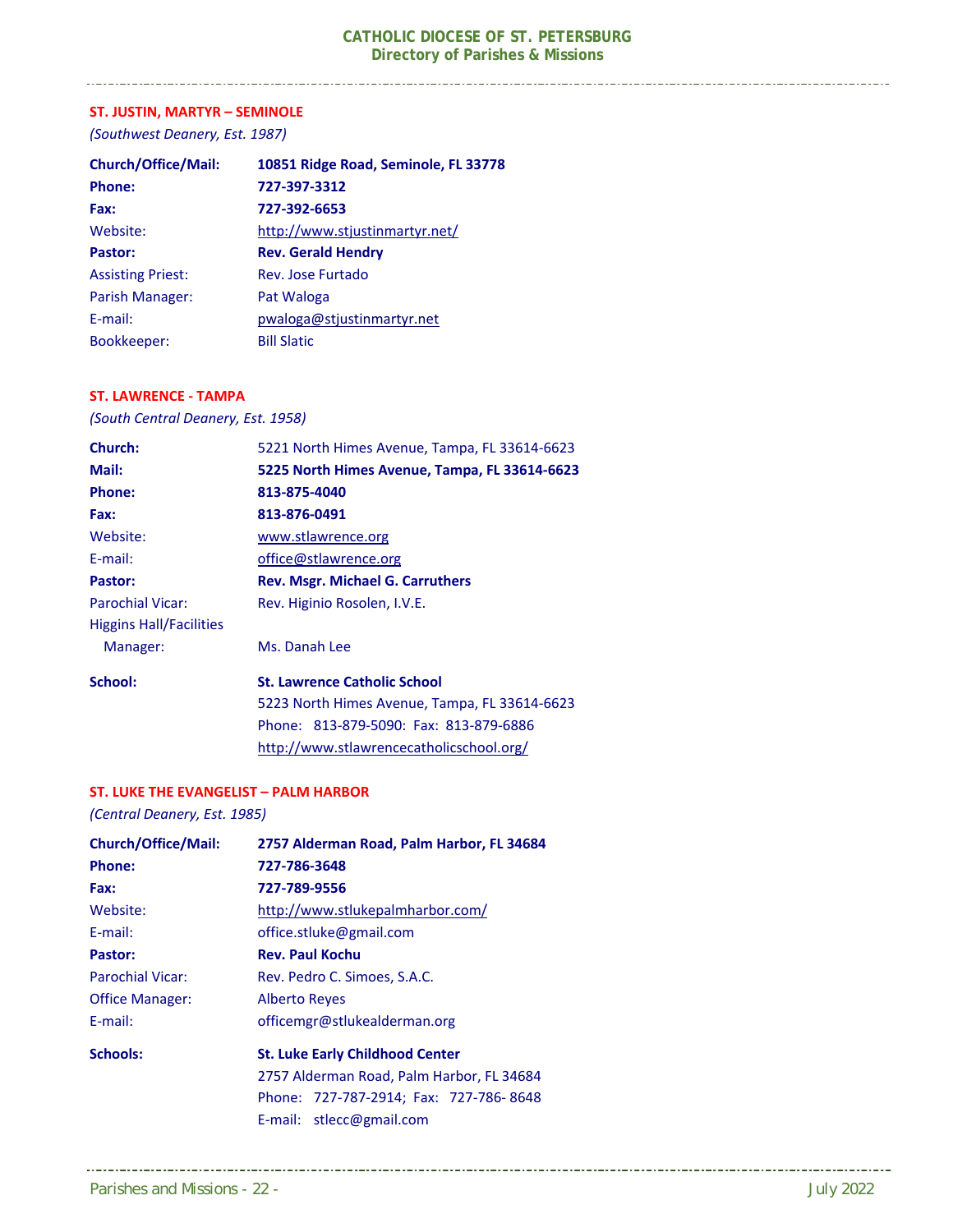#### **Guardian Angels Interparochial Catholic School**

Affiliated Parishes: All Saints, St. Ignatius of Antioch, St. Luke the Evangelist & St. Michael the Archangel, Clearwater

#### **ST. MARK THE EVANGELIST – TAMPA**

*(North Central Deanery, Est. 1996)* 

| <b>Church/Office/Mail:</b> | 9724 Cross Creek Boulevard, Tampa, FL 33647-2594 |
|----------------------------|--------------------------------------------------|
| <b>Parish Office:</b>      | 813-907-7746                                     |
| Fax:                       | 813-907-7556                                     |
| Website:                   | www.stmarktampa.org                              |
| Pastor:                    | <b>Rev. Richard Jankowski</b>                    |
| Parish Administrator:      | Claudia Garcia                                   |
| <b>Business Manager:</b>   | <b>Joseph Phillips</b>                           |

#### **ST. MARY – TAMPA**

*(North Central Deanery, Est. 1966)* 

| <b>Church/Office/Mail:</b>  | 15520 North Boulevard, Tampa, FL 33613-1122                                            |
|-----------------------------|----------------------------------------------------------------------------------------|
| <b>Phone:</b>               | 813-961-1061                                                                           |
| Fax:                        | 813-961-3782                                                                           |
| Website:                    | www.stmarytampa.org                                                                    |
| E-mail:                     | office@stmarytampa.org                                                                 |
| Pastor:                     | <b>Rev. Kyle D. Smith</b>                                                              |
| <b>Pastor Emeritus:</b>     | Rev. C. Timothy Corcoran, J.D.                                                         |
| <b>Parochial Vicar:</b>     | Rev. Dayan Machado                                                                     |
| Parish Finance Manager:     | <b>Tony Caruso</b>                                                                     |
| Parish Adm. Asst. and       |                                                                                        |
| <b>Facilities Manager:</b>  | <b>Char Poisall</b>                                                                    |
| School:                     | <b>Mother Teresa of Calcutta Catholic School</b>                                       |
| <b>Affiliated Parishes:</b> | Most Holy Redeemer, Our Lady of the Rosary, St. Mary, St. Paul, Tampa; and St. Timothy |

#### **Santa María Mission – Tampa**

| <b>Mission:</b>             | 14004 N 15 <sup>th</sup> St., Tampa, FL 33613       |
|-----------------------------|-----------------------------------------------------|
| <b>Phone:</b>               | 813-910-3575                                        |
| Webpage:                    | http://www.stmarytampa.org/santa-maria-mission.html |
| <b>Mission Coordinator:</b> | Jerry Giménez                                       |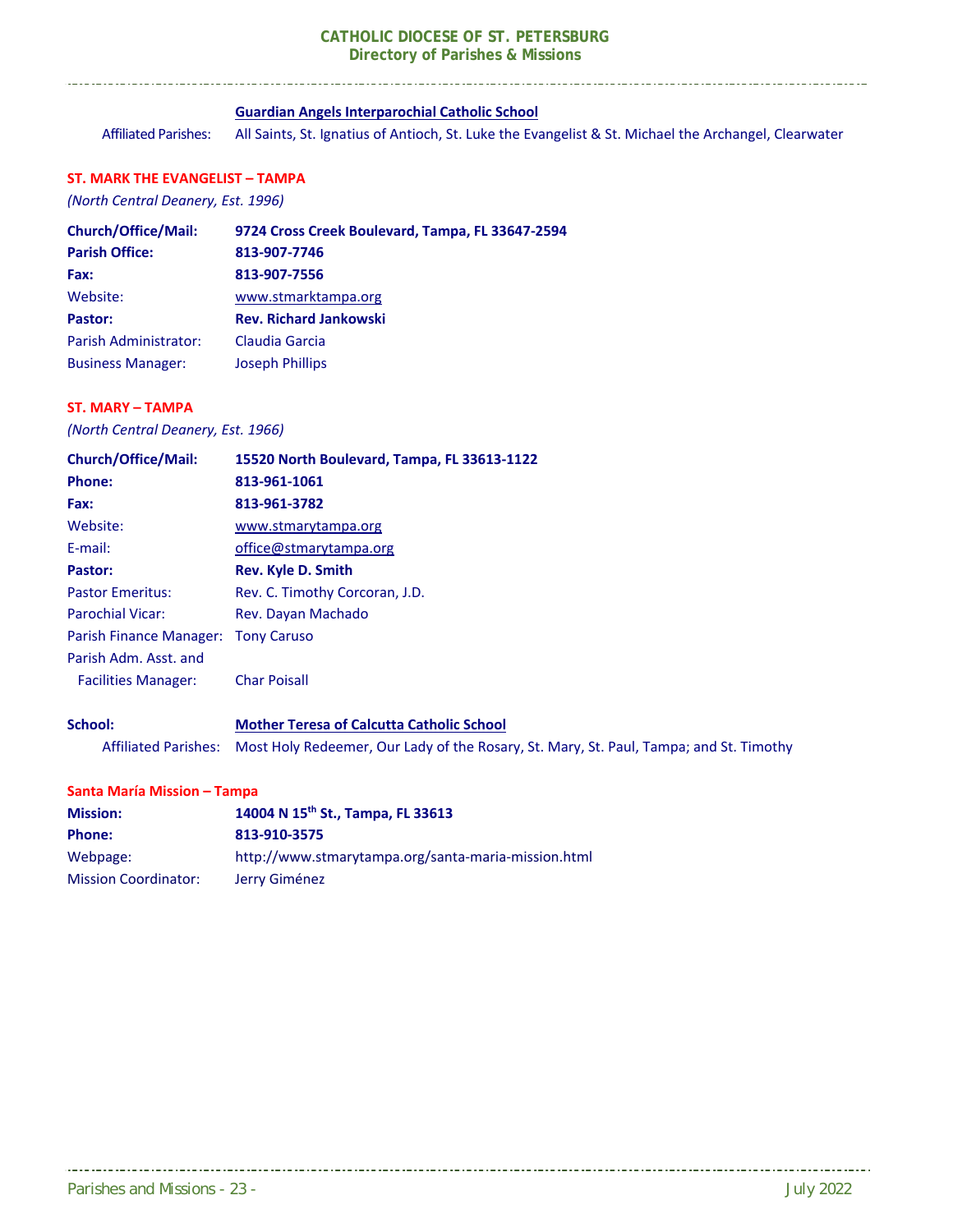#### **SAINT MARY OUR LADY OF GRACE – ST. PETERSBURG**

*(Southern Deanery, Est. 1922)* 

| <b>Church/Office/Mail:</b> | 515 Fourth Street S., St. Petersburg, FL 33701-4609 |
|----------------------------|-----------------------------------------------------|
| <b>Phone:</b>              | 727-896-2191                                        |
| Fax:                       | 727-895-6279                                        |
| Website:                   | www.stmaryolg.org                                   |
| E-Mail:                    | info@stmaryolg.org                                  |
| Pastor:                    | Rev. Damian Amantia, T.O.R.                         |
| <b>Parochial Vicar:</b>    | Rev. Laurence Uhlman, T.O.R.                        |
| Parish Manager:            | <b>Wendy Luck</b>                                   |
| <b>Parish Secretary:</b>   | Antoinette Magnani                                  |
| Email:                     | Amagnani@stmaryolg.org                              |

#### **ST. MARY, OUR LADY OF SORROWS – MASARYKTOWN**

*(East Central Deanery, Est. 1931)* 

| <b>Church/Office/Mail:</b> | 18810 U.S. Highway 41, Masaryktown, FL 34604 |
|----------------------------|----------------------------------------------|
| <b>Phone:</b>              | 352-796-2792                                 |
| Fax:                       | 352-544-0398                                 |
| Website:                   | www.saintmaryols.com                         |
| E-mail:                    | info@saintmaryols.com                        |
| Pastor:                    | <b>Rev. Thomas Madden</b>                    |
| <b>Business Manager:</b>   | <b>Paul Hunter</b>                           |
| Parish Secretary:          | Pamela Tuohy                                 |

#### **ST. MATTHEW – LARGO**

*(Southwest Deanery, Est. 1986)* 

| <b>Church/Office/Mail:</b> | 9111 90 <sup>th</sup> Avenue N., Largo, FL 33777 |
|----------------------------|--------------------------------------------------|
| Phone:                     | 727-393-1288                                     |
| Fax:                       | 727-398-2683                                     |
| Website:                   | www.stmat.org                                    |
| E-mail:                    | info@stmat.org                                   |
| <b>Parstor:</b>            | <b>Rev. Jonathan R. Emery</b>                    |
| <b>Parish Secretary:</b>   | <b>Mandy Rose</b>                                |
| E-mail:                    | mandy.rose@stmat.org                             |

#### **ST. MICHAEL THE ARCHANGEL – CLEARWATER**

*(Central Deanery, Est. 1981)* 

| <b>Church/Office/Mail:</b> | 2281 State Road 580, Clearwater, FL 33763 |
|----------------------------|-------------------------------------------|
| Phone:                     | 727-797-2375                              |
| Fax:                       | 727-791-8287                              |
| <b>Website:</b>            | www.stmichaelfl.org                       |
| E-mail:                    | smaclw@verizon.net                        |
| Pastor:                    | <b>Rev. Thomas Anastasia</b>              |
| <b>Pastor Emeritus:</b>    | Rev. Gregg J. Tottle                      |
| <b>Parochial Vicar:</b>    | <b>Rev. Ted Costello</b>                  |
| Parish Administrator:      | Eileen Woodbury, ext. 221                 |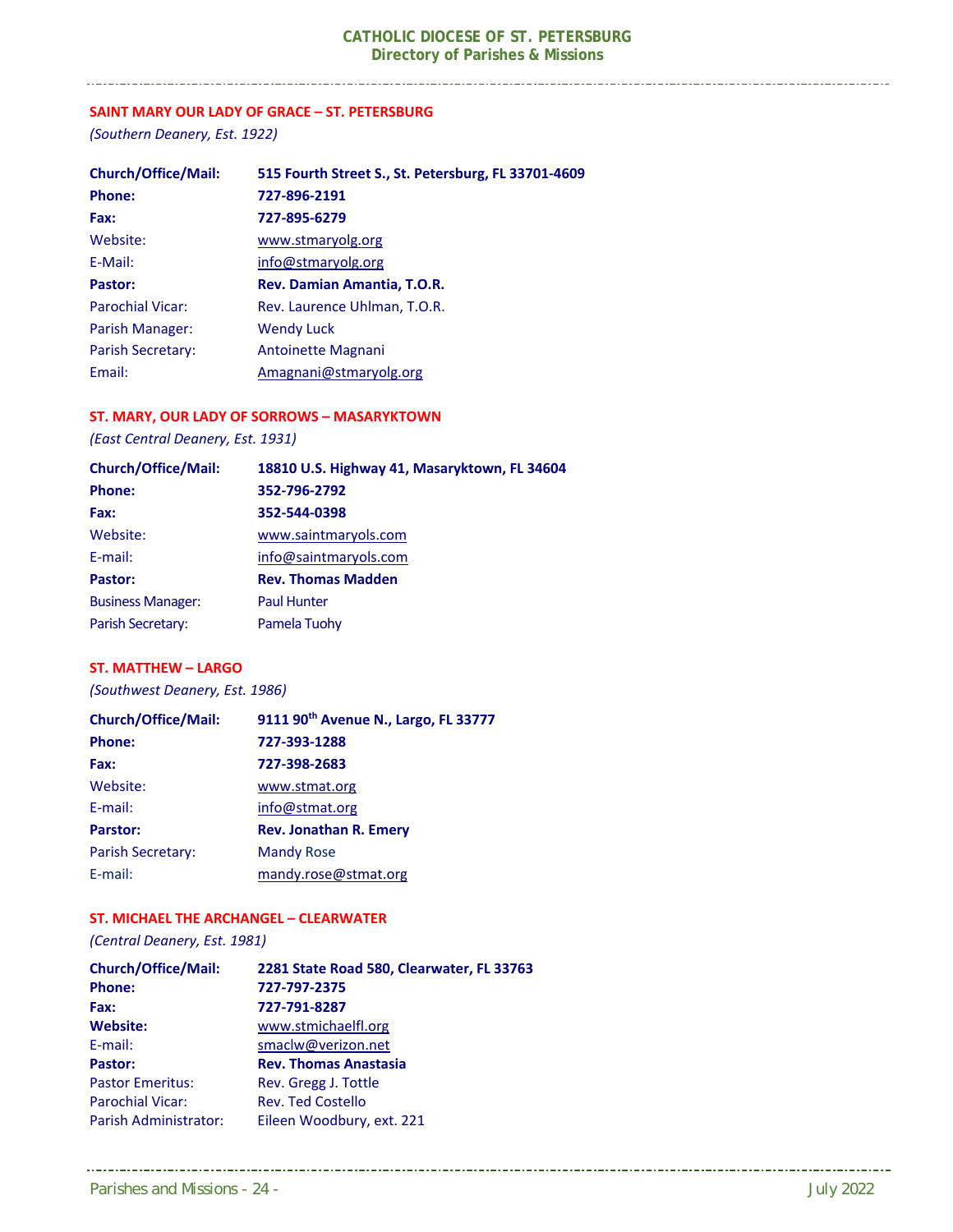#### **School: Guardian Angels Interparochial Catholic School**  2270 Evans Road, Clearwater, FL 33763‐1016

 Phone: 727‐799‐6724: Fax: 727‐724‐9018 Website: www.gacsfl.com

Affiliated Parishes: All Saints, St. Ignatius of Antioch, St. Luke the Evangelist & St. Michael the Archangel, Clearwater

#### **ST. MICHAEL THE ARCHANGEL – HUDSON**

. . . . . . . . . . . . . .

*(West Central Deanery, Est. 1976)* 

| <b>Church/Office/Mail:</b> | 8014 State Road 52, Hudson, FL 34667-6763 |
|----------------------------|-------------------------------------------|
| <b>Phone:</b>              | 727-868-5276                              |
| Fax:                       | 727-862-9187                              |
| Website:                   | www.saintmichaelchurch.org                |
| E-mail:                    | office@saintmichaelchurch.org             |
| Pastor:                    | Very Rev. James Ruhlin, V.F.              |
| <b>Parochial Vicar:</b>    | <b>Rev. Pastor Mafikiri</b>               |
| Parish Secretary:          | Julie Forbes                              |
| Parish Administrator:      | <b>Rita Gordon</b>                        |

**School: Bishop Larkin Interparochial Catholic School**  Affiliated Parishes: Our Lady Queen of Peace, St. James, St. Michael the Archangel, Hudson; St. Peter the Apostle, Trinity; St. Thomas Aquinas and St. Vincent de Paul

#### **ST. PATRICK – LARGO**

*(Southwest Deanery, Est. 1958)* 

| Church:                | 1507 Trotter Road, Largo, FL 33770   |
|------------------------|--------------------------------------|
| <b>Office/Mail:</b>    | 2121 16th Avenue SW, Largo, FL 33770 |
| <b>Phone:</b>          | 727-584-2318                         |
| Fax:                   | 727-586-5413                         |
| Website:               | http://stpatricklargo.org/           |
| E-mail:                | StPat2000@aol.com                    |
| Pastor:                | <b>Rev. Charles Leke Nkafu</b>       |
| <b>Office Manager:</b> | <b>Brian Hug</b>                     |
| Secretary:             | Jen Clare Truong                     |
| School:                | <b>St. Patrick Catholic School</b>   |
|                        | 1501 Trotter Boad Targo, EL 22770    |

|          | 1501 Trotter Road, Largo, FL 33770              |
|----------|-------------------------------------------------|
| Phone:   | 727-581-4865                                    |
| Fax:     | 727-581-7842                                    |
| Website: | http://www.stpatrick-largo.org/school/index.htm |

#### **ST. PATRICK – TAMPA**

*(South Central Deanery, Est. 1958)* 

| 4520 South Manhattan Avenue, Tampa, FL 33611 |
|----------------------------------------------|
| 4518 South Manhattan Avenue, Tampa, FL 33611 |
| 813-839-5337                                 |
| 813-831-2778                                 |
| www.stpatricktampa.org                       |
| Rev. Salvator Stefula, T.O.R.                |
| Rev. Alberto Bueno, T.O.R.                   |
| Mr. Francis "Buzz" Bruno, O.F.S.             |
| Ms. Anne Marie Kearney                       |
| akearney@stpatricktampa.org                  |
|                                              |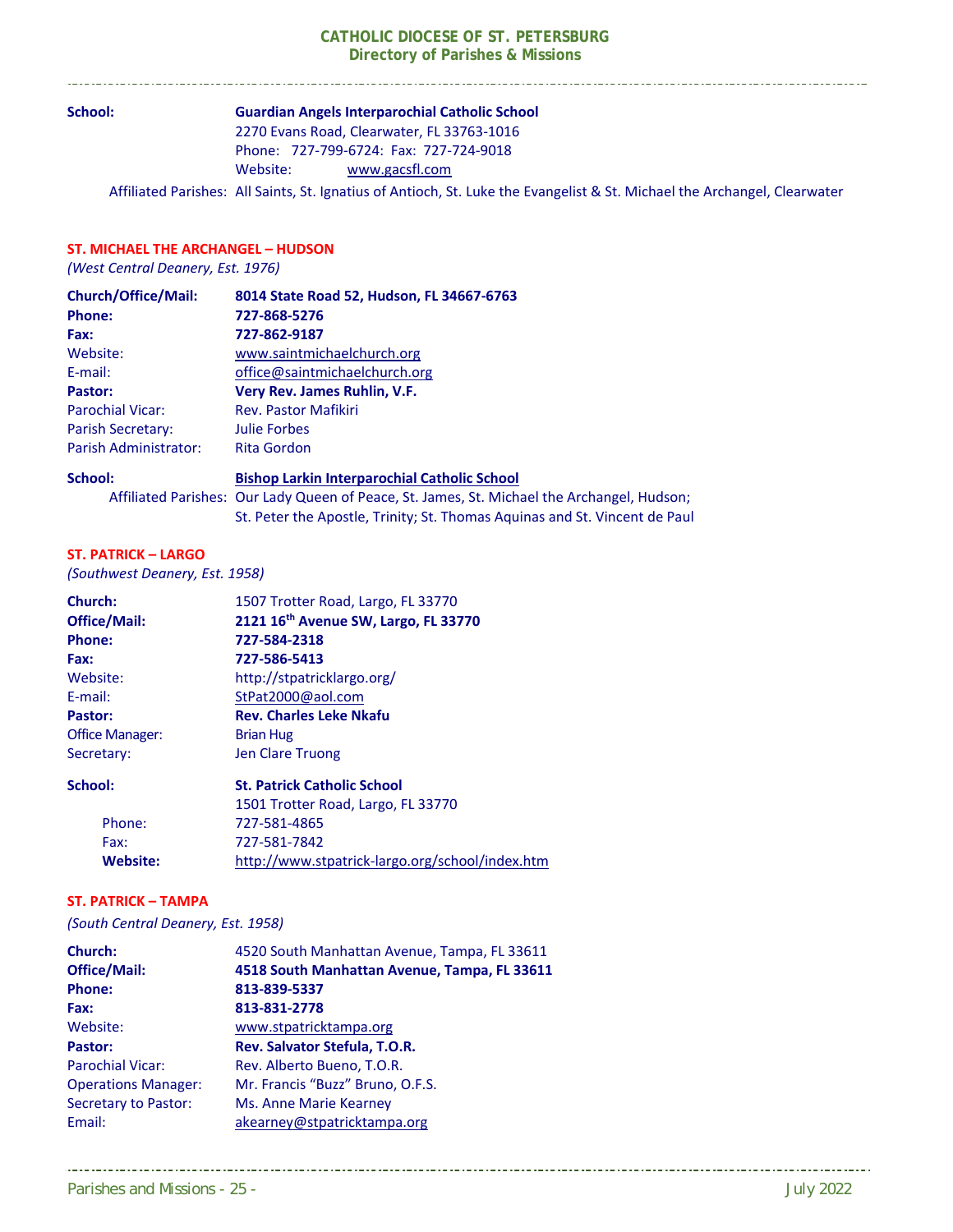#### **ST. PAUL – ST. PETERSBURG**

*(Southern Deanery, Est. 1929)* 

| Church/Mail:                     | 1800 12th Street N., St. Petersburg, FL 33704                                                                                                                                                                                                                                                         |
|----------------------------------|-------------------------------------------------------------------------------------------------------------------------------------------------------------------------------------------------------------------------------------------------------------------------------------------------------|
| Office:                          | 1358 20 <sup>th</sup> Avenue N., St. Petersburg, FL 33704                                                                                                                                                                                                                                             |
| <b>Phone:</b>                    | 727-822-3481                                                                                                                                                                                                                                                                                          |
| Fax:                             | 727-822-1754                                                                                                                                                                                                                                                                                          |
| Website:                         | www.stpaulstpete.com                                                                                                                                                                                                                                                                                  |
| E-mail:                          | parishoffice@stpaulstpete.com                                                                                                                                                                                                                                                                         |
| Pastor:                          | Rev. Msgr. Robert C. Gibbons, J.C.L.                                                                                                                                                                                                                                                                  |
| E-mail:                          | Frgibbons@stpaulstpete.com                                                                                                                                                                                                                                                                            |
| <b>Parochial Vicar:</b>          | Rev. Joshua Hare                                                                                                                                                                                                                                                                                      |
| <b>Administrative Assistant:</b> | <b>Mary Carney</b>                                                                                                                                                                                                                                                                                    |
| <b>Email Address:</b>            | parishoffice@stpaulstpete.com                                                                                                                                                                                                                                                                         |
| <b>Schools:</b>                  | <b>St. Paul's Children's Center</b>                                                                                                                                                                                                                                                                   |
|                                  | $100012$ $\hbar$ $\hbar$ $\hbar$ $\hbar$ $\hbar$ $\hbar$ $\hbar$ $\hbar$ $\hbar$ $\hbar$ $\hbar$ $\hbar$ $\hbar$ $\hbar$ $\hbar$ $\hbar$ $\hbar$ $\hbar$ $\hbar$ $\hbar$ $\hbar$ $\hbar$ $\hbar$ $\hbar$ $\hbar$ $\hbar$ $\hbar$ $\hbar$ $\hbar$ $\hbar$ $\hbar$ $\hbar$ $\hbar$ $\hbar$ $\hbar$ $\h$ |

1800 12<sup>th</sup> Street N., St. Petersburg, FL 33704 Phone: 727‐822‐3481: Fax: 727‐822‐1754

#### **St. Paul Catholic School**

 1900 12th Street N., St. Petersburg, FL 33704 Phone: 727‐823‐6144 or 823‐6170: Fax: 727‐896‐0609 http://www.stpaul1930.org/

#### **ST. PAUL – TAMPA**

*(North Central Deanery, Est. 1963)* 

| <b>Church/Office/Mail:</b>   | 12708 North Dale Mabry Highway, Tampa, FL 33618 |
|------------------------------|-------------------------------------------------|
| <b>Phone:</b>                | 813-961-3023                                    |
| Fax:                         | 813-962-8780                                    |
| Website:                     | www.stpaulchurch.com                            |
| Pastor:                      | <b>Rev. Craig R. Morley</b>                     |
| <b>Parochial Vicars:</b>     | Rev. Peter E. Okojie                            |
|                              | Rev. Tamil Selvam Jeyaraj                       |
|                              | Rev. Timothy R. Williford                       |
| Parish Manager:              | <b>Brian Smith</b>                              |
| <b>Administrative Asst.:</b> | <b>Barbara Gray</b>                             |
| <b>Schools:</b>              | <b>St. Paul Child Enrichment Center</b>         |
|                              | 12708 North Dale Mabry Highway, Tampa, FL 33618 |
|                              | Phone: 813-264-3314                             |
|                              |                                                 |

 **Mother Teresa of Calcutta Catholic School**  Affiliated Parishes: Most Holy Redeemer, Our Lady of the Rosary, St. Mary, St.Paul and St. Timothy

#### **ST. PETER CLAVER ‐ TAMPA**

*(South Central Deanery, Est. 1893)* 

| <b>Church/Office/Mail:</b> | 1203 North Nebraska Avenue, Tampa, FL 33602 - 3044 |
|----------------------------|----------------------------------------------------|
| <b>Phone:</b>              | 813-223-7098                                       |
| Fax:                       | 813-223-6520                                       |
| Website:                   | http://spclavertampa.wix.com/spcchurch             |
| E-Mail:                    | stpeterclaver@gmail.com                            |
| Pastor:                    | Rev. Agustinus Seran, S.V.D.                       |
| Secretary:                 | Sarah Walker                                       |
| E-mail:                    | secretary33602@gmail.com                           |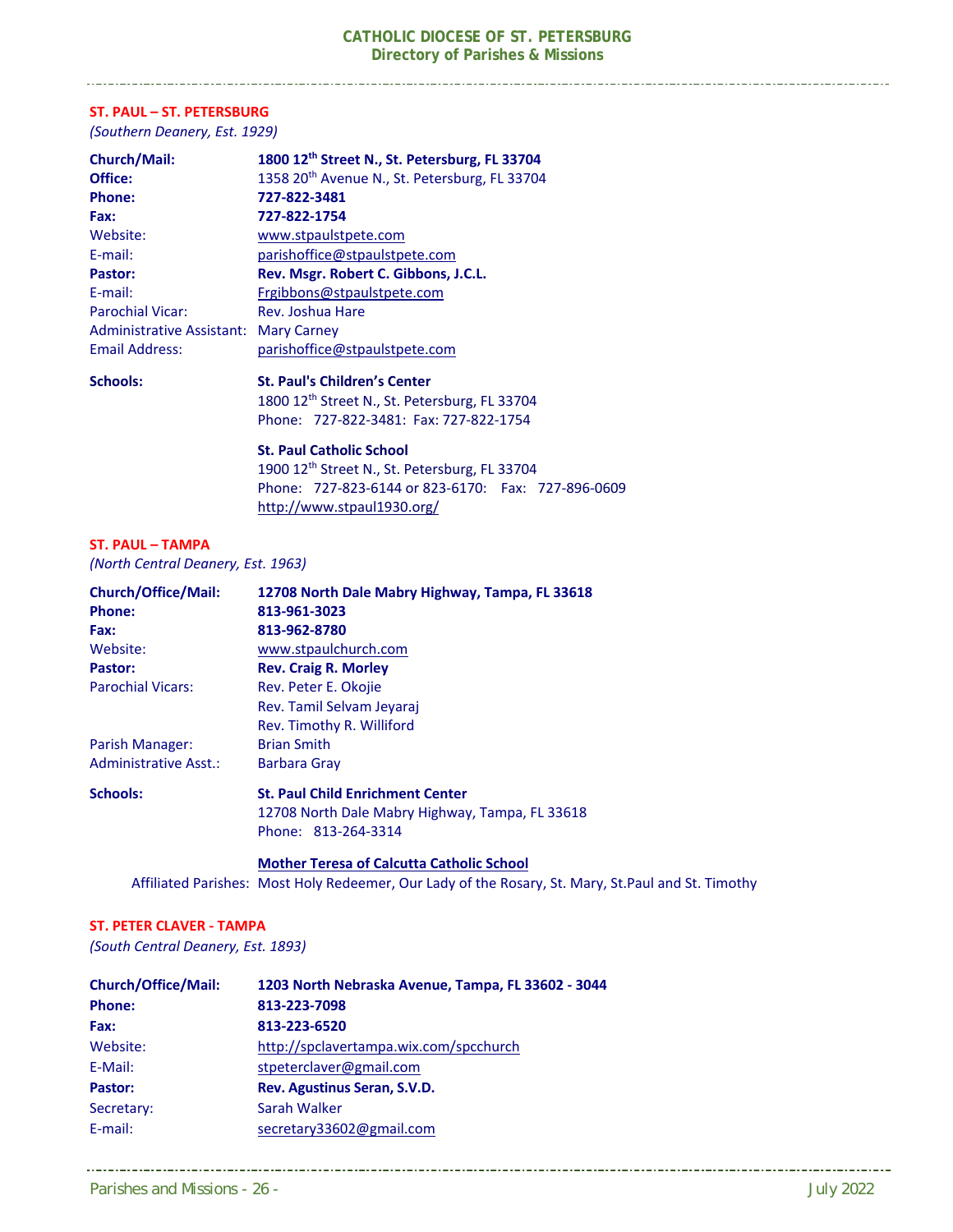St. Peter the Apostle, Trinity; St. Thomas Aquinas and St. Vincent de Paul

**School: St. Peter Claver Catholic School**  1401 Governor Street, Tampa, FL 33602‐2898 Phone: 813‐224‐0865; Fax: 813‐223‐6726 http://stpeterclavercatholicschool.org/

#### **ST. PETER THE APOSTLE – TRINITY**

*(West Central Deanery, Est. 2008)*

| <b>Office/Mail:</b>         | 12747 Interlaken Road, Trinity, FL 34655                               |
|-----------------------------|------------------------------------------------------------------------|
| <b>Phone:</b>               | 727-264-8968                                                           |
| Fax:                        | 727-264-8969                                                           |
| Website:                    | http://www.stpetertrinityfl.org/                                       |
| Pastor:                     | <b>Rev. Gary Dowsey</b>                                                |
| Secretaries:                | Agueda Perez and Mary Hanlon                                           |
| E-mail:                     | office@sptatrinity.org                                                 |
| School:                     | <b>Bishop Larkin Interparochial Catholic School</b>                    |
| <b>Affiliated Parishes:</b> | Our Lady Queen of Peace, St. James, St. Michael the Archangel, Hudson; |

#### **ST. RAPHAEL – ST. PETERSBURG**

*(Southern Deanery, Est. 1960)* 

| <b>Church/Office/Mail:</b> | 1376 Snell Isle Boulevard, N.E., St. Petersburg, FL 33704 |  |
|----------------------------|-----------------------------------------------------------|--|
| Phone:                     | 727-821-7989                                              |  |
| Fax:                       | 727-896-9619                                              |  |
| Website:                   | www.st-raphaels.com                                       |  |
| Pastor:                    | <b>Rev. Curtis V. Carro</b>                               |  |
| <b>Parochial Vicar:</b>    | Rev. Louis G. Turcotte                                    |  |
| <b>Business Manager:</b>   | David Wright                                              |  |
| Email:                     | dwright@st-raphaels.com                                   |  |
| School:                    | <b>St. Raphael Catholic School</b>                        |  |
|                            | 1376 Snell Isle Boulevard, N.E., St. Petersburg, FL 33704 |  |
|                            | Phone: 727-821-9663; Fax: 727-502-9594                    |  |
|                            | www.straphaelschool.net                                   |  |

#### **ST. RITA – DADE CITY**

*(East Central Deanery, Est. 1912)* 

| <b>Church/Office/Mail:</b> | 14404 14th Street, Dade City, FL 33523 |
|----------------------------|----------------------------------------|
| <b>Phone:</b>              | 352-567-2894                           |
| Fax:                       | 352-567-2777                           |
| Rectory:                   | 352-521-3145                           |
| Website:                   | http://www.stritaparish.org/           |
| Pastor:                    | <b>Rev. Carlos J. Rojas</b>            |
| Receptionist:              | Karina Sánchez                         |
| E-mail:                    | st rita office@tampabay.rr.com         |
| School:                    | <b>Saint Anthony Interparochial</b>    |

Affiliated Parishes: Sacred Heart, Dade City; St. Anthony of Padua, St. Joseph, Zephyrhills and St. Rita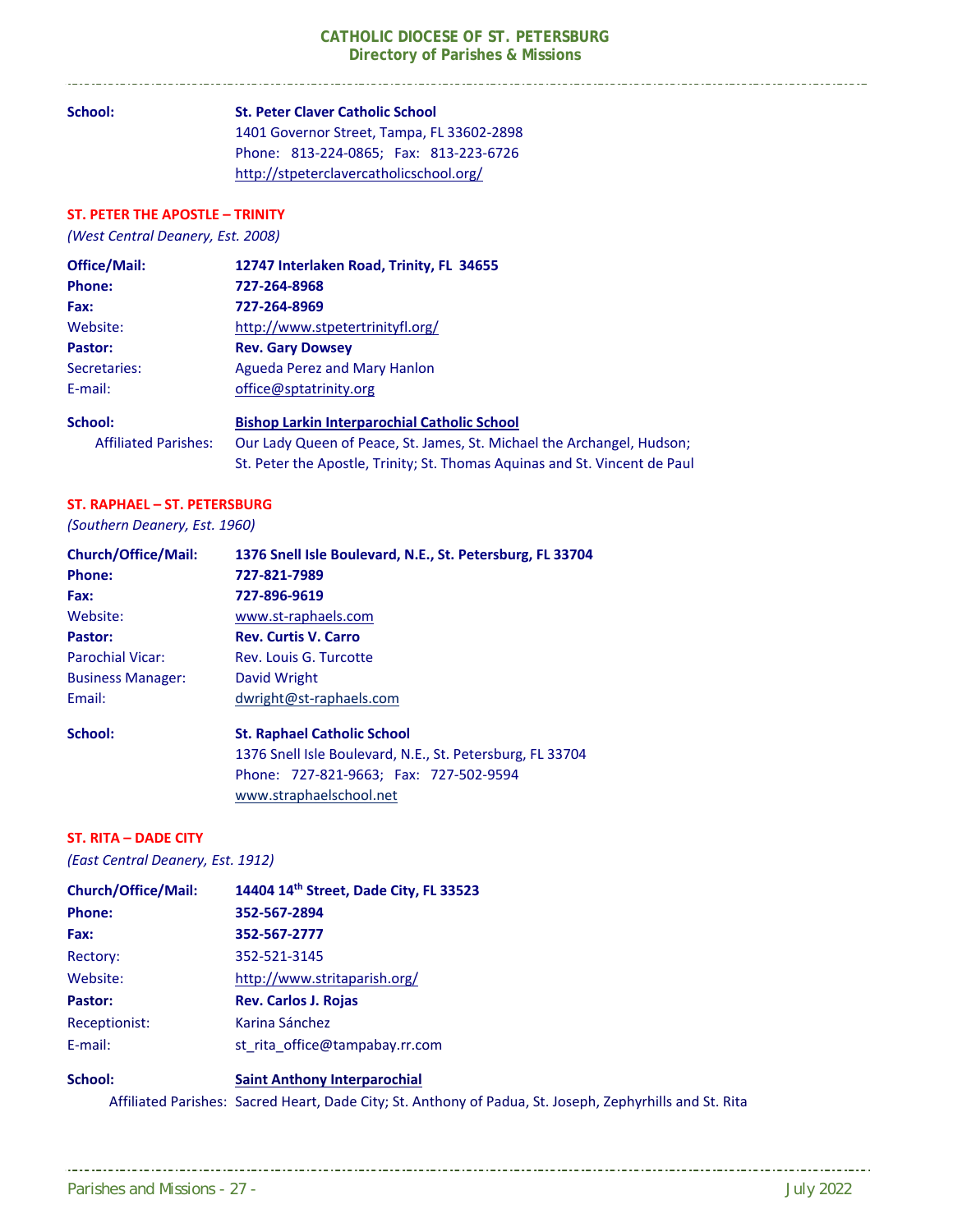#### **ST. SCHOLASTICA ‐ LECANTO**

*(Northern Deanery, Est. 1987)* 

| <b>Church/Office/Mail:</b>                   | 4301 West Homosassa Trail, Lecanto, FL 34461 |
|----------------------------------------------|----------------------------------------------|
| <b>Phone:</b>                                | 352-746-9422                                 |
| Fax:                                         | 352-746-2335                                 |
| Website:                                     | http://www.stscholastica.org                 |
| E-mail:                                      | mychurch@stscholastica.org                   |
| Pastor:                                      | Very Rev. James B. Johnson, V.F.             |
| <b>Parochial Vicar:</b>                      | Rev. William M. Santhouse                    |
| <b>Office Manager:</b>                       | Kathryn Brasseur                             |
| Email:                                       | kbrasseur@stscholastica.org                  |
| Administrative Assistant: Patricia Brockmann |                                              |
| School:                                      | Saint John Paul II Catholic School           |
|                                              | 4341 W. Homosassa Trail, Lecanto, FL 34461   |
|                                              | Phone: 352-746-2020; Fax: 352-746-3448       |
|                                              | www.sjp2.us                                  |

Affiliated Parishes: Our Lady of Fatima, Our Lady of Grace, St. Benedict, St. Elizabeth Ann Seton, St. Scholastica and St. Thomas the Apostle

#### **ST. STEPHEN ‐ RIVERVIEW**

*(Southeast Deanery, Est. 1987)* 

| <b>Church/Office/Mail:</b> | 10118 Saint Stephen Circle, Riverview, Florida 33569 |
|----------------------------|------------------------------------------------------|
| <b>Phone:</b>              | 813-689-4900                                         |
| Fax:                       | 813-654-7492                                         |
| Website:                   | http://www.ststephencatholic.org/                    |
| Pastor:                    | <b>Rev. Dermot J. Dunne</b>                          |
| <b>Parochial Vicars:</b>   | Rev. Israel A. Hernandez                             |
|                            | Rev. Anthony J. Ustick                               |
| Parish Manager:            | <b>Tom Doyle</b>                                     |
| Parish Secretary:          | Lisa Lopez                                           |
| E-mail:                    | lisa@ststephencatholic.org                           |
| School:                    | <b>St. Stephen Catholic School</b>                   |
|                            | 10424 Saint Stephen Circle, Riverview, FL 33569      |

http://www.sscsfl.org/

Phone: 813‐741‐9203: Fax: 813‐741‐9622

#### **ST. THERESA – SPRING HILL**

| (West Central Deanery, Est. 1968) |                                            |  |
|-----------------------------------|--------------------------------------------|--|
| <b>Church/Office/Mail:</b>        | 1107 Commercial Way, Spring Hill, FL 34606 |  |
| <b>Phone:</b>                     | 352-683-2849                               |  |
| Fax:                              | 352-683-3437                               |  |
| <b>Website:</b>                   | http://saint-theresa.org/                  |  |
| Pastor:                           | Rev. Bruce King, I.C.                      |  |
| <b>Parochial Vicar:</b>           | Rev. Paul Stiene, I.C.                     |  |
| In Residence:                     | Rev. James McAteer, I.C.                   |  |
| <b>Parish Secretary:</b>          | Joanie Domenech                            |  |
| <b>Business Manager:</b>          | <b>Marci Triplett</b>                      |  |
| E-mail:                           | marci@saint-theresa.org                    |  |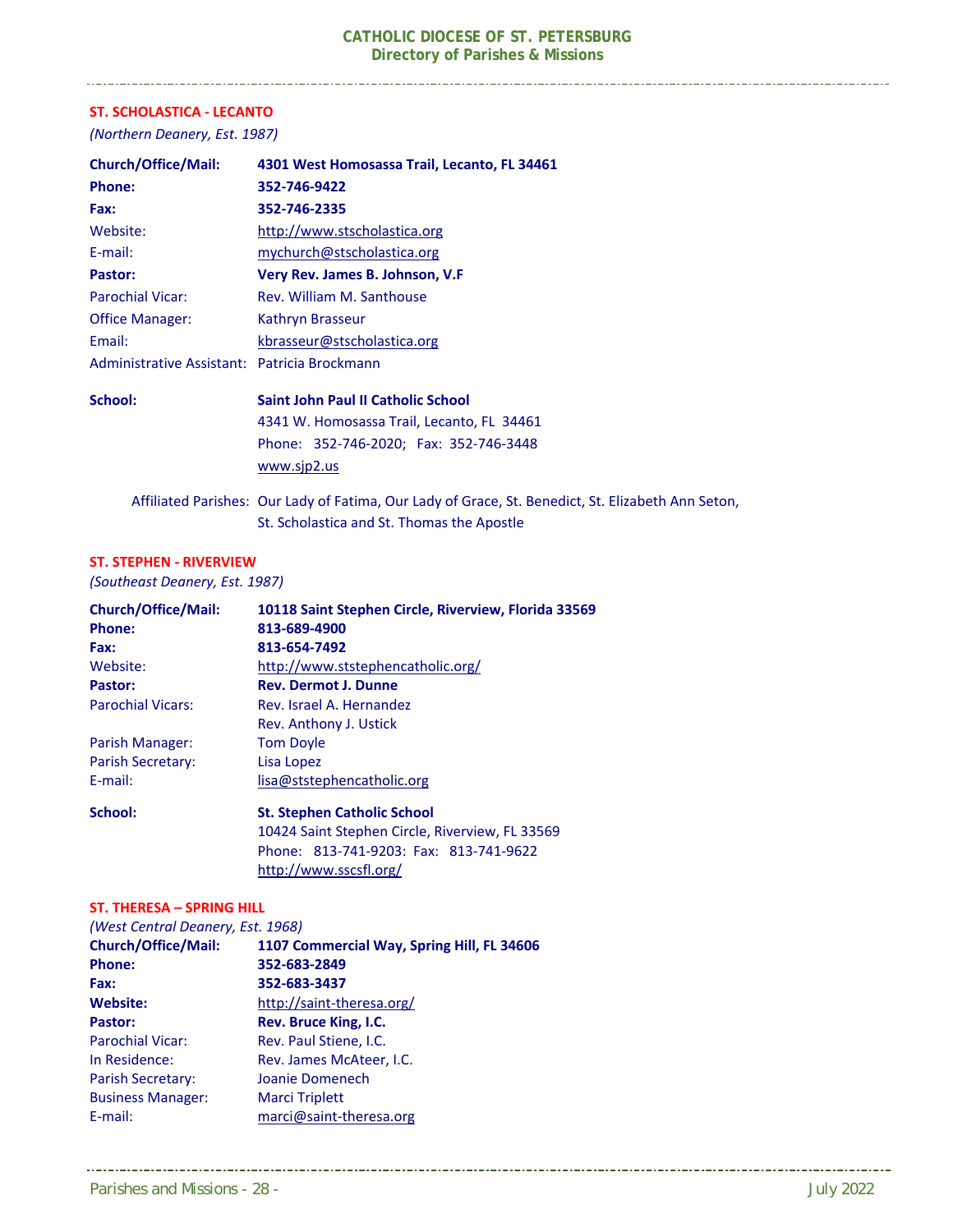#### **School: Notre Dame Catholic School**  1095 Commercial Way, Spring Hill, FL 34606 Phone: 352‐683‐0755; Fax: 352‐683‐3924 **ST. THOMAS AQUINAS – NEW PORT RICHEY**  *(West Central Deanery, Est. 1980)*  **Church/Office/Mail: 8320 Old C.R. 54, New Port Richey, FL 34653‐6415 Phone: 727‐372‐8600 Fax: 727‐376‐7204**  Website: www.stanpr.org E-mail: sta@stanpr.org **Pastor: Rev. Eric Peters**  Pastor Emeritus: Rev. Michael Lydon Parochial Vicar: Rev. George P. Varkey, M.S.T. Assistant to Pastor and Staff Coordinator: Cheralyn Quevedo0 **Schools: St. Thomas Aquinas Early Childhood Center**  8320 Old C.R. 54, New Port Richey, FL 34653‐6415 Phone: 727‐376‐2330; Fax: 727‐372‐5712 E-mail: staecc@aol.com  **Bishop Larkin Interparochial Catholic School**

 Affiliated Parishes: Our Lady Queen of Peace, St. James, St. Michael the Archangel, Hudson; St. Peter the Apostle, Trinity; St. Thomas Aquinas and St. Vincent de Paul

#### **ST. THOMAS THE APOSTLE – HOMOSASSA SPRINGS**

*(Northern Deanery, Est. 1984)* 

| <b>Church/Office/Mail:</b> | 7040 South Suncoast Boulevard, Homosassa, FL 34446                                          |
|----------------------------|---------------------------------------------------------------------------------------------|
| <b>Phone:</b>              | 352-628-7000                                                                                |
| Fax:                       | 352-628-4723                                                                                |
| Website:                   | https://stthomashomosassa.org/                                                              |
| E-mail:                    | admin@mystthomas.org                                                                        |
| Pastor:                    | <b>Rev. Jose Glenn Diaz</b>                                                                 |
| School:                    | <b>Saint John Paul II Catholic School</b>                                                   |
|                            | Affiliated Parishes: Our Lady of Fatima, Our Lady of Grace, St. Benedict, St. Elizabeth Ann |
|                            | Seton, St. Scholastica and St. Thomas the Apostle                                           |

#### **ST. TIMOTHY – LUTZ**

*(North Central Deanery, Est. 1985)* 

| <b>Church/Office/Mail:</b> | 17512 Lakeshore Road, Lutz, FL 33558 |
|----------------------------|--------------------------------------|
| <b>Phone:</b>              | 813-968-1077                         |
| Fax:                       | 813-961-9429                         |
| Website:                   | www.sainttims.org                    |
| Pastor:                    | Rev. John J. Blum                    |
| <b>Parochial Vicars:</b>   | Rev. John Lipscomb                   |
|                            | Rev. Mark (Drew) Woodke              |
| Parish Manager:            | Donna Jackson                        |
| Parish Secretary:          | Carrie Rush                          |
| Fmail:                     | carrie.rush@sainttims.org            |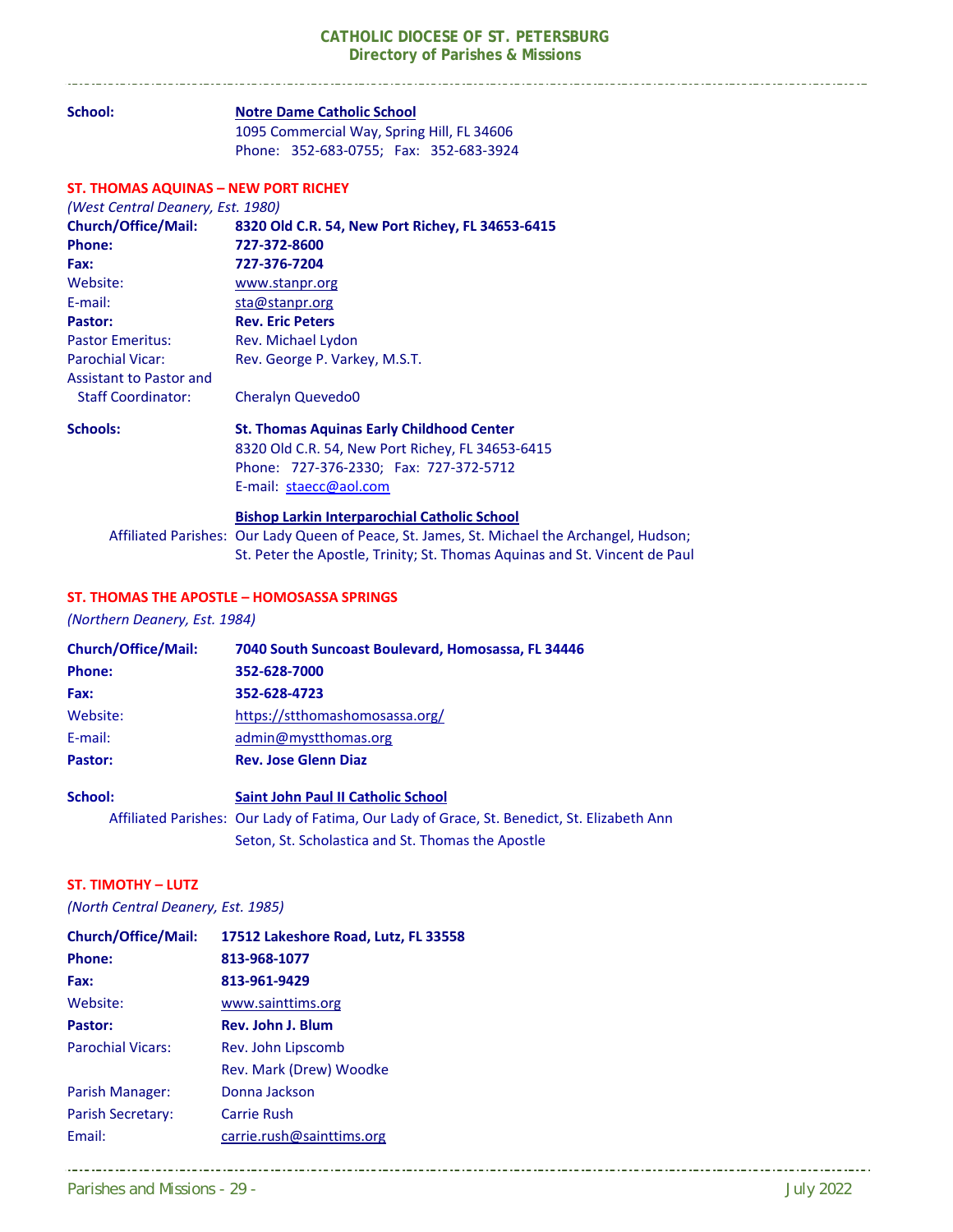| <b>Schools:</b>             | <b>St. Timothy Early Childhood Center</b>                                              |
|-----------------------------|----------------------------------------------------------------------------------------|
|                             | 17512 Lakeshore Road, Lutz, FL 33558                                                   |
|                             | Phone: 813-960-4857                                                                    |
|                             | E-mail: preschool@sainttims.org                                                        |
| Director:                   | <b>Ms. Daisy Cintron</b>                                                               |
|                             | <b>Mother Teresa of Calcutta Catholic School</b>                                       |
|                             | 17524 Lakeshore Road, Lutz, FL 33558                                                   |
|                             | Phone: 813-933-4750; Fax: 813-933-3181                                                 |
|                             | http://motherteresacatholicschool.org/                                                 |
| <b>Affiliated Parishes:</b> | Most Holy Redeemer, Our Lady of the Rosary, St. Mary, St. Paul, Tampa; and St. Timothy |

#### **ST. VINCENT DE PAUL – HOLIDAY**

*(West Central Deanery, Est. 1969)* 

| <b>Church/Office/Mail:</b> | 4843 Mile Stretch Drive, Holiday, FL 34690                                                  |
|----------------------------|---------------------------------------------------------------------------------------------|
| <b>Phone:</b>              | 727-938-1974                                                                                |
| Fax:                       | 727-938-1975                                                                                |
| Website:                   | www.svdpfl.com                                                                              |
| Pastor:                    | Rev. William Fickel, S.S.S.                                                                 |
| <b>Parochial Vicar:</b>    | Rev. Dominic Long, S.S.S.                                                                   |
| Religious:                 | Br. Peter Mahady, S.S.S.                                                                    |
| Parish Administrator:      | <b>Christine DeLieto</b>                                                                    |
| School:                    | <b>Bishop Larkin Interparochial Catholic School</b>                                         |
|                            | Affiliated Parishes: Our Lady Queen of Peace, St. James, St. Michael the Archangel, Hudson; |

St. Peter the Apostle, Trinity; St. Thomas Aquinas and St. Vincent de Paul

#### **USF CATHOLIC STUDENT CENTER – TAMPA**

*(North Central Deanery, Est. 1967)* 

| <b>Chapel/Office/Mail:</b> | 13005 North 50 <sup>th</sup> Street, Tampa, FL 33617-1022 |
|----------------------------|-----------------------------------------------------------|
| <b>Phone:</b>              | 813-988-3727                                              |
| Fax:                       | 813-609-6931                                              |
| Website:                   | www.catholicusf.org                                       |
| E-mail:                    | office@catholicusf.org                                    |
| Director:                  | <b>Rev. Kyle P. Bell</b>                                  |
| <b>Business Manager:</b>   | Ana Sánchez                                               |
| Email:                     | asanchez@catholicusf.org                                  |
| <b>Music Directors:</b>    | <b>Steve McColley</b>                                     |
|                            | <b>Alex Montova</b>                                       |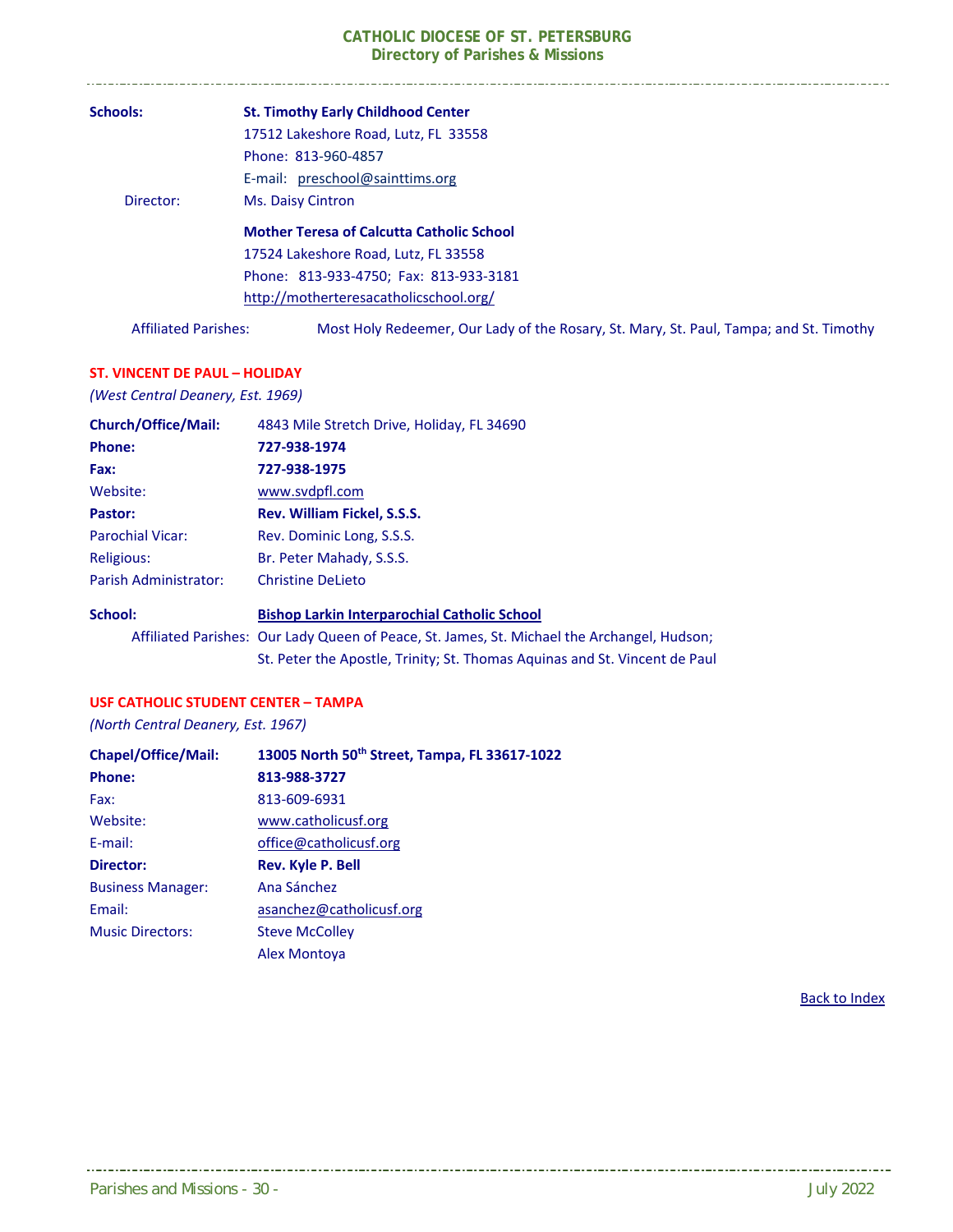#### **CAMPUS MINISTRY**

#### **Eckerd College**

4200 54th Avenue South St. Petersburg, FL **Rev. Stephan Brown, S.V.D.**  Chaplain Phone: 727‐864‐8470

#### **USF – St. Petersburg Campus**

**St. Mary Our Lady of Grace Parish**  515 4<sup>th</sup> St. S. St. Petersburg, FL 33701 **Rev. Damian Amantia, T.O.R.**  Pastor Phone: 727‐896‐2191

#### **University of Tampa**

**Catholic Student Organization**  401 W. Kennedy Blvd. Box 10‐F Tampa, FL 33606 Phone: 813‐257‐3665

#### **Sacred Heart Parish**

509 Florida Ave. Tampa, FL 33601 Phone: 813‐229‐1595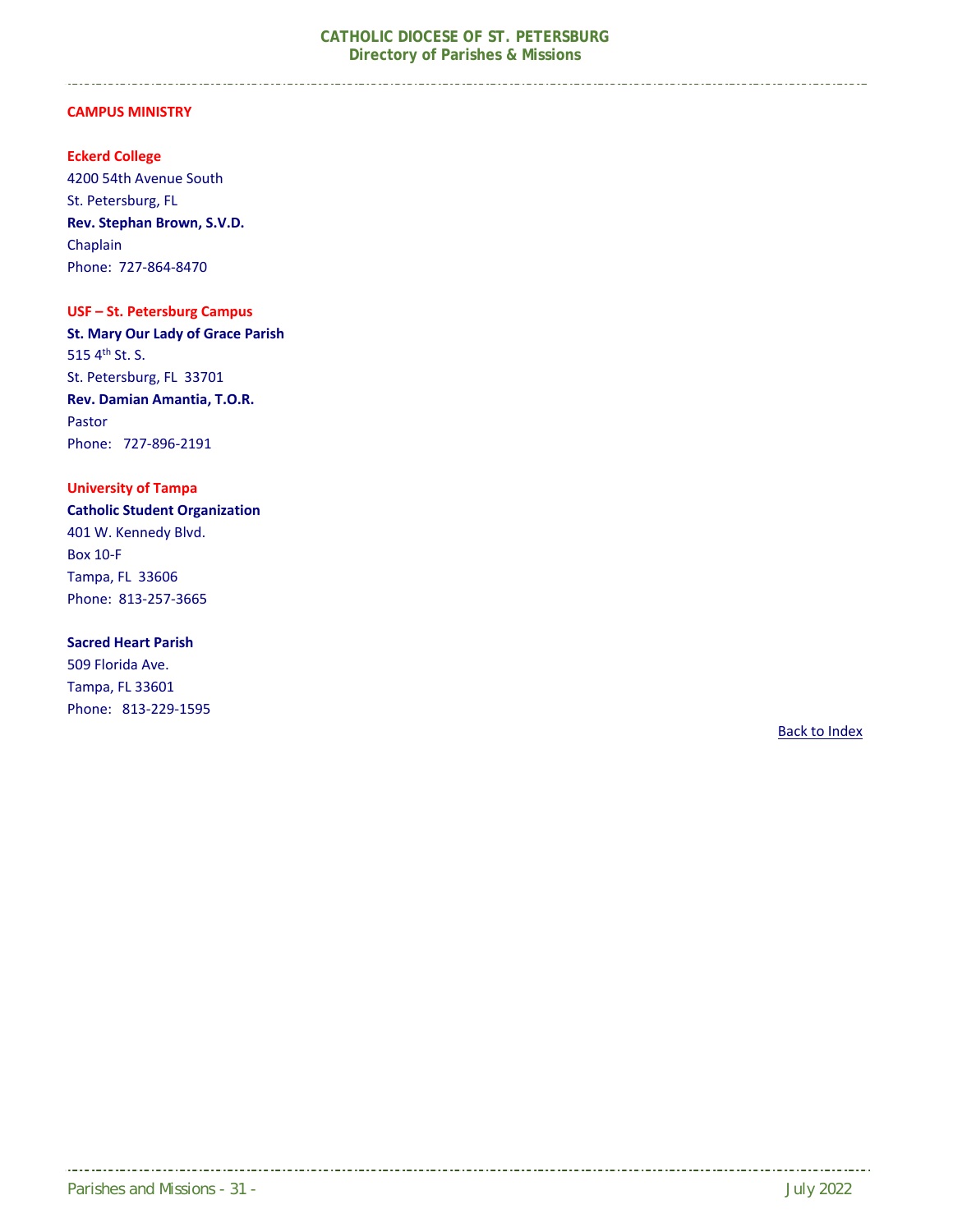#### **ARCHDIOCESE FOR THE MILITARY SERVICES‐USA, WASHINGTON, DC**  *THE McCORMICK PAVILION AT THE THEOLOGICAL COLLEGE*

1025 Michigan Avenue, N.E.

Washington, DC 20017

#### **Mail: P.O. Box 4469, Washington, DC 20017‐0469**

| Archbishop: | <b>Most Rev. Timothy P. Broglio</b> |
|-------------|-------------------------------------|
| Website:    | http://www.milarch.org/             |
| Fax:        | 202-269-9022                        |
| Phone:      | 202-719-3600                        |

#### **OUR LADY OF THE BAY CHAPEL ‐ MACDILL AIR FORCE BASE, TAMPA**

**Mail: 6 AMW/HC, 2204 Administration Avenue, MacDill AFB, FL 33621**  Phone: 813-828-3621 Fax: 813-828-4924 **Chaplain: Rev. Martin Okoro** 

#### **VETERANS ADMINISTRATION HOSPITAL, TAMPA**

#### *JAMES A. HALEY VA HOSPITAL*

#### **Mail: James A. Haley VA Hospital**

|                       | <b>Chaplains Office, 2A-221</b>                    |
|-----------------------|----------------------------------------------------|
|                       | 13000 Bruce B. Downs Boulevard, Tampa, FL 33612    |
| Phone:                | 813-972-2000, ext. 6568 or 972-7530                |
| Fax:                  | 813-903-4864                                       |
| <b>Chaplains:</b>     | <b>Rev. Joseph P. Chacko</b>                       |
|                       | <b>Rev. Gary M. Fukes</b>                          |
| <b>Mass Schedule:</b> | Mon - Sat (excluding Federal Holidays) at 11:00 AM |
|                       | Sunday at 10:30 AM                                 |

#### **VETERANS ADMINISTRATION MEDICAL CENTER, BAY PINES**

#### *C. W. BILL YOUNG VA MEDICAL CENTER*

#### **Mail: Chaplains Office #125**

|                  | P.O. Box 5005, Bay Pines, FL 33744             |  |
|------------------|------------------------------------------------|--|
|                  | 10000 Bay Pines Boulevard, Bay Pines, FL 33744 |  |
| Phone:           | 727-398-6661, ext. 4264                        |  |
| Fax:             | 727-398-9433                                   |  |
| <b>Chaplain:</b> | Rev. Joseph M. Olikkara MST                    |  |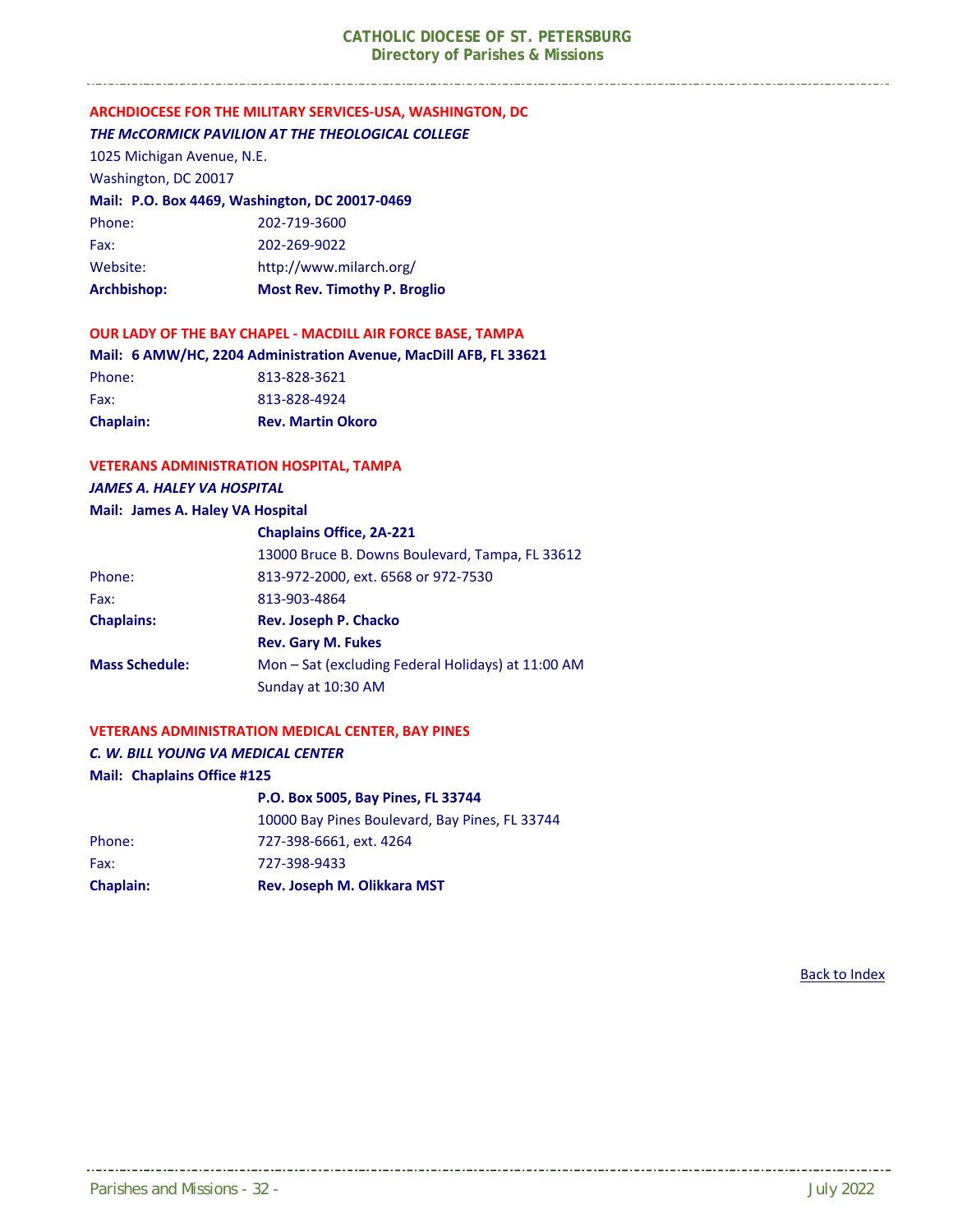#### **EASTERN CATHOLIC CHURCHES IN THE DIOCESE**

*Please contact the parishes for Mass schedules.* 

#### **BYZANTINE**

#### **ST. ANNE BYZANTINE RITE (RUTHENIAN) – NEW PORT RICHEY**

*[Eparchy of Passaic, New Jersey]* 

| <b>Church/Mail:</b>          | 7120 Massachusetts Avenue, New Port Richey, FL 34653 |
|------------------------------|------------------------------------------------------|
| <b>Phone:</b>                | 727-849-1190                                         |
| <b>Parish Administrator:</b> | <b>Rev. Michael J. Krulak</b>                        |

#### **ST. THERESE OF LISIEUX BYZANTINE RITE (RUTHENIAN) ‐ ST. PETERSBURG**

*(Eparchy of Passaic, New Jersey)* 

| Church:       | 4265 13th Avenue N., St. Petersburg, FL 33713 |  |
|---------------|-----------------------------------------------|--|
| <b>Phone:</b> | 727-323-4022 or 727-321-9759                  |  |
| Fax:          | 727-323-8351                                  |  |
| Website:      | http://www.sttherese-byzantine.org/           |  |
| Pastor:       | <b>Rev. Robert Evancho</b>                    |  |
| E-mail:       | revan53950@aol.com                            |  |

#### **MARONITE**

#### **SAINTS PETER AND PAUL MARONITE CATHOLIC CHURCH ‐ TAMPA**

*[Eparchy of St. Maron of Brooklyn, NY]*

| <b>Church/Mail:</b>      | 6201 Sheldon Rd., Tampa, FL 33615 |
|--------------------------|-----------------------------------|
| <b>Phone:</b>            | 813-886-7413                      |
| Fax:                     | 813-885-6946                      |
| <b>Priest in Charge:</b> | <b>Rev. Fadi Rouhana</b>          |
| Website:                 | http://www.peterpaultampa.com/    |

#### **SYRO‐MALABAR**

#### **SACRED HEART SYRO‐MALABAR KNANAYA CATHOLIC MISSION**

*[Eparchy of St. Thomas Syro‐Malabar, Chicago]*

#### **Currently meeting at:**

‐‐ 3920 S. Kings Ave., Brandon, FL 33511 (Sundays) **Website:**  http://www.knanayaregion.us/tampa.html

#### **ST. JOSEPH SYRO‐MALABAR CATHOLIC CHURCH**

*[Eparchy of St. Thomas Syro‐Malabar, Chicago]*

| Parish/Mail: | 5501 Williams Road, Seffner, FL 33584 |
|--------------|---------------------------------------|
| Phone:       | 813-420-3436                          |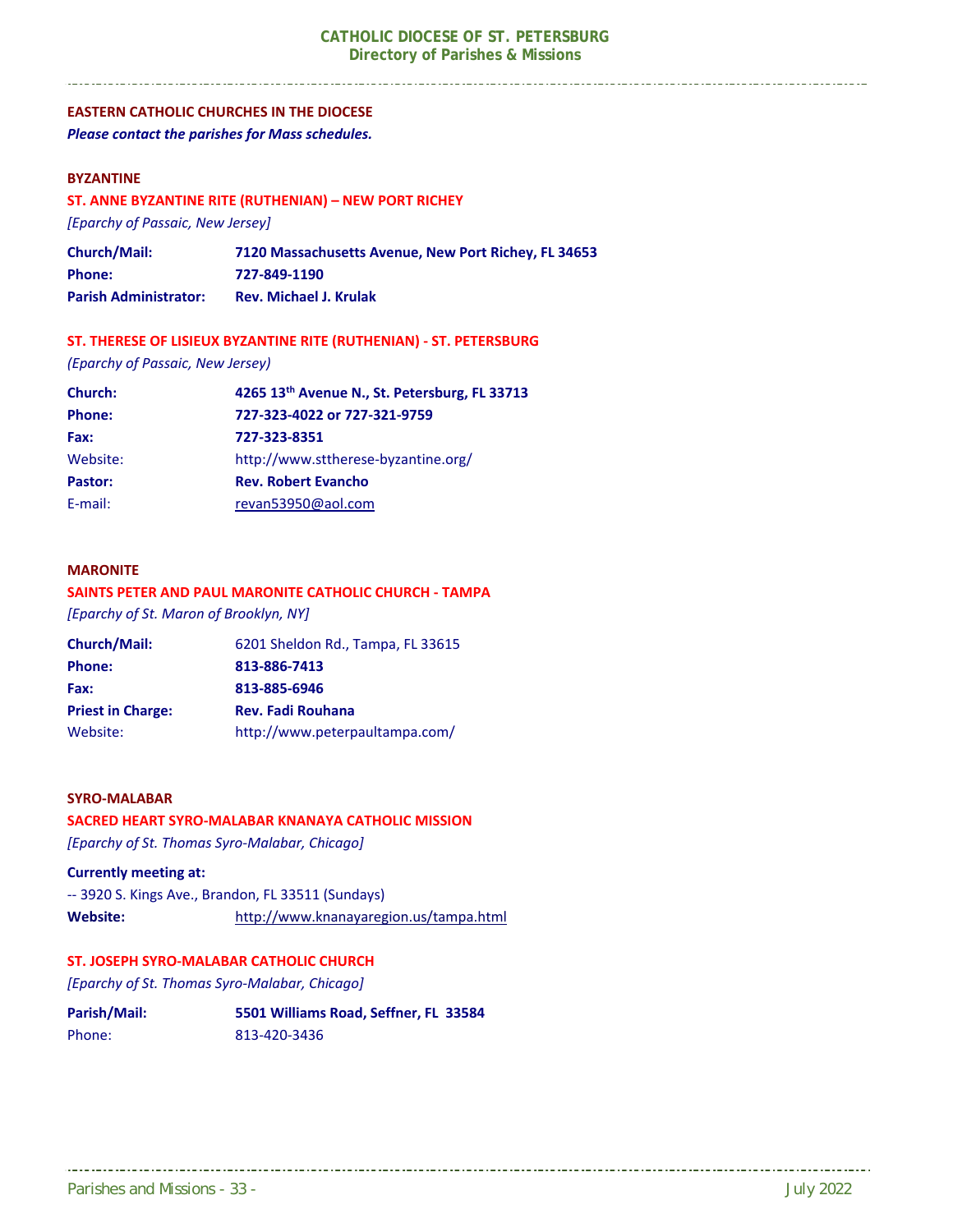**DIVINE MERCY PRAYER CENTER** 

2905 S Frontage Rd Plant City, FL 33566 Phone: 813‐567‐1226 Email: divinefl12gmail.com Eparchy: St. Thomas Syro‐Malabar Catholic Diocese of Chicago Website: https://divinefl.org/

#### **UKRAINIAN**

**EPIPHANY OF OUR LORD** 

*[Eparchy of St. Josaphat in Parma, OH]*

| Parish/Mail:  | 434 90 <sup>th</sup> Avenue N., St. Petersburg, FL 33702 |
|---------------|----------------------------------------------------------|
| <b>Phone:</b> | 727-576-1001                                             |
| Fax:          | 727-576-6821                                             |
| Website:      | http://epiphanyukrch.com                                 |
| Pastor:       | <b>Rev. Bohdan Barytskyy</b>                             |

#### **ST. ANDREW'S UKRAINIAN CATHOLIC CHURCH**

*[Eparchy of St. Josaphat in Parma, OH]* 

**Church/Office/Mail: 8064 Weeping Willow Street, Brooksville, FL 34613 Phone: 352‐597‐5589; 352‐596‐2433**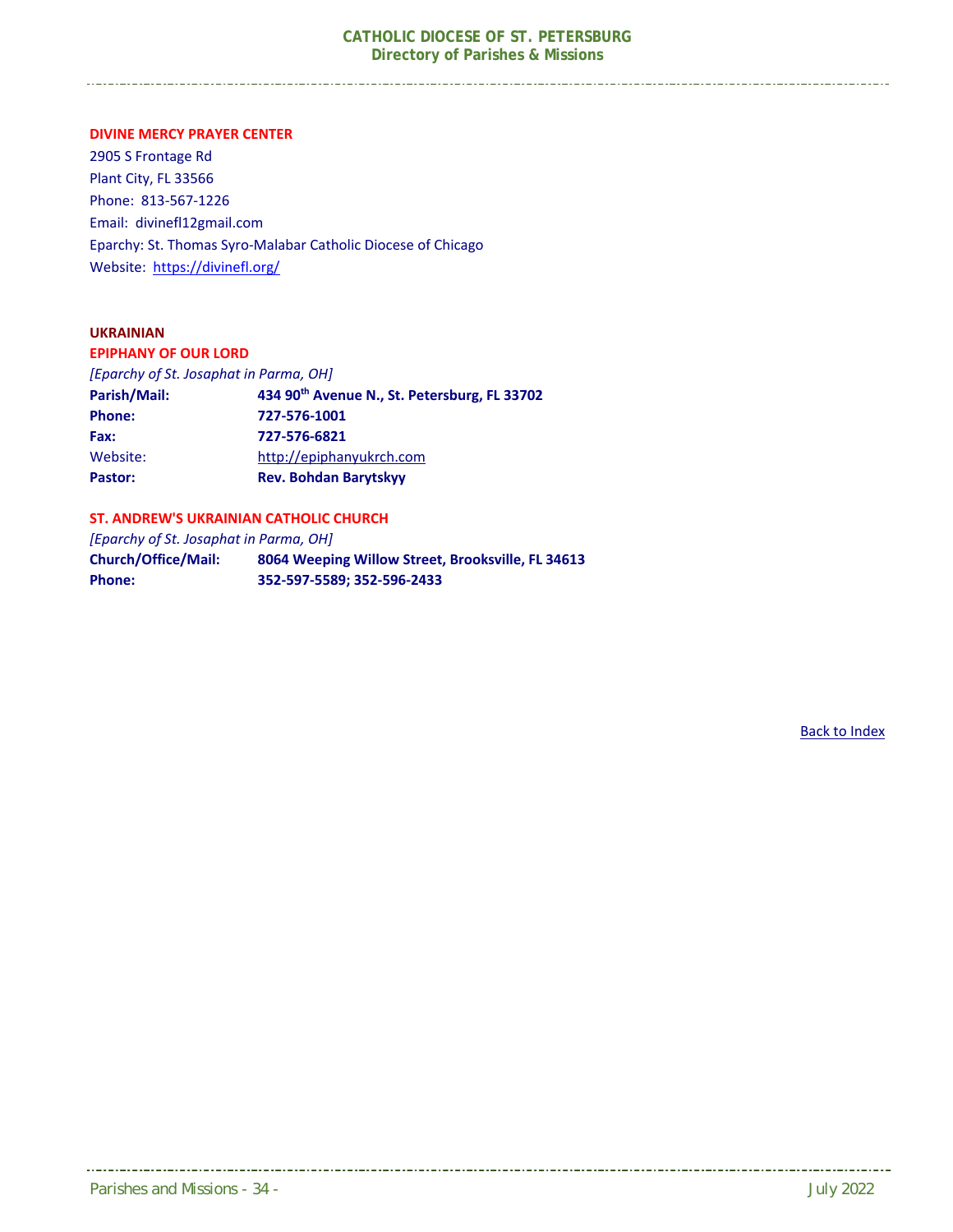#### QUICK REFERENCE

| <b>PARISH</b>                                                  | <b>PHONE</b> | <b>FAX</b>           |
|----------------------------------------------------------------|--------------|----------------------|
| Cathedral of St. Jude the Apostle, St. Petersburg 727-347-9702 |              | 727-343-8370         |
|                                                                |              | 727-784-8025         |
|                                                                |              | 727-391-5638         |
|                                                                |              | 813-626-2842         |
|                                                                |              | 727-864-2679         |
|                                                                |              | 813-873-2426         |
|                                                                |              | 813-985-3583         |
|                                                                |              | 813-238-5060         |
| Epiphany of Our Lord Ukrainian, St. Petersburg 727-576-1001    |              | 727-576-6821         |
|                                                                |              | 727-799-2062         |
|                                                                |              | 727-547-2005         |
|                                                                |              | 727-521-2545         |
|                                                                |              | No Fax Number        |
| Immaculate Conception Haitian Mission, Tampa  813-234-8693     |              | 813-238-5060         |
|                                                                |              | 813-884-3624         |
|                                                                |              | 727-441-8771         |
|                                                                |              | 813-626-5882         |
| Mercy of God Polish Mission, St. Petersburg 727-823-6997       |              | 727-214-9327         |
|                                                                |              | 727-343-6420         |
|                                                                |              | 813-932-6153         |
|                                                                |              | 813-653-9482         |
|                                                                |              | 352-344-8384         |
|                                                                |              | 352-746-6892         |
| Our Lady of Guadalupe Mission, Wimauma  813-633-2384           |              | 813-642-9047         |
|                                                                |              | 727-733-8305         |
|                                                                |              | 813-241-4128         |
| Our Lady of the Bay Chapel, MacDill AFB 813-828-3621           |              | 813-828-4924         |
|                                                                |              | 813-948-1981         |
| Our Lady Queen of Peace, New Port Richey  727-849-7521         |              | 727-849-4814         |
|                                                                |              | 813-633-6670         |
|                                                                |              | 813-671-7844         |
|                                                                |              | 352-588-5299         |
|                                                                |              | 727-541-2073         |
|                                                                |              | 813-221-2350         |
|                                                                |              | No Fax Number        |
| San Juan Diego Mission, Dover (St. Clement) 813-321-0395       |              | No Fax Number        |
|                                                                |              | No Fax Number        |
|                                                                |              | No Fax Number        |
|                                                                |              | 352-583-0300         |
|                                                                |              | 813-645-5570         |
|                                                                |              | No Fax Number        |
|                                                                |              | 352-796-7144         |
|                                                                |              | No Fax Number        |
|                                                                |              | 352-795-3138         |
|                                                                |              | 727-442-5896         |
|                                                                |              | <b>Back to Index</b> |